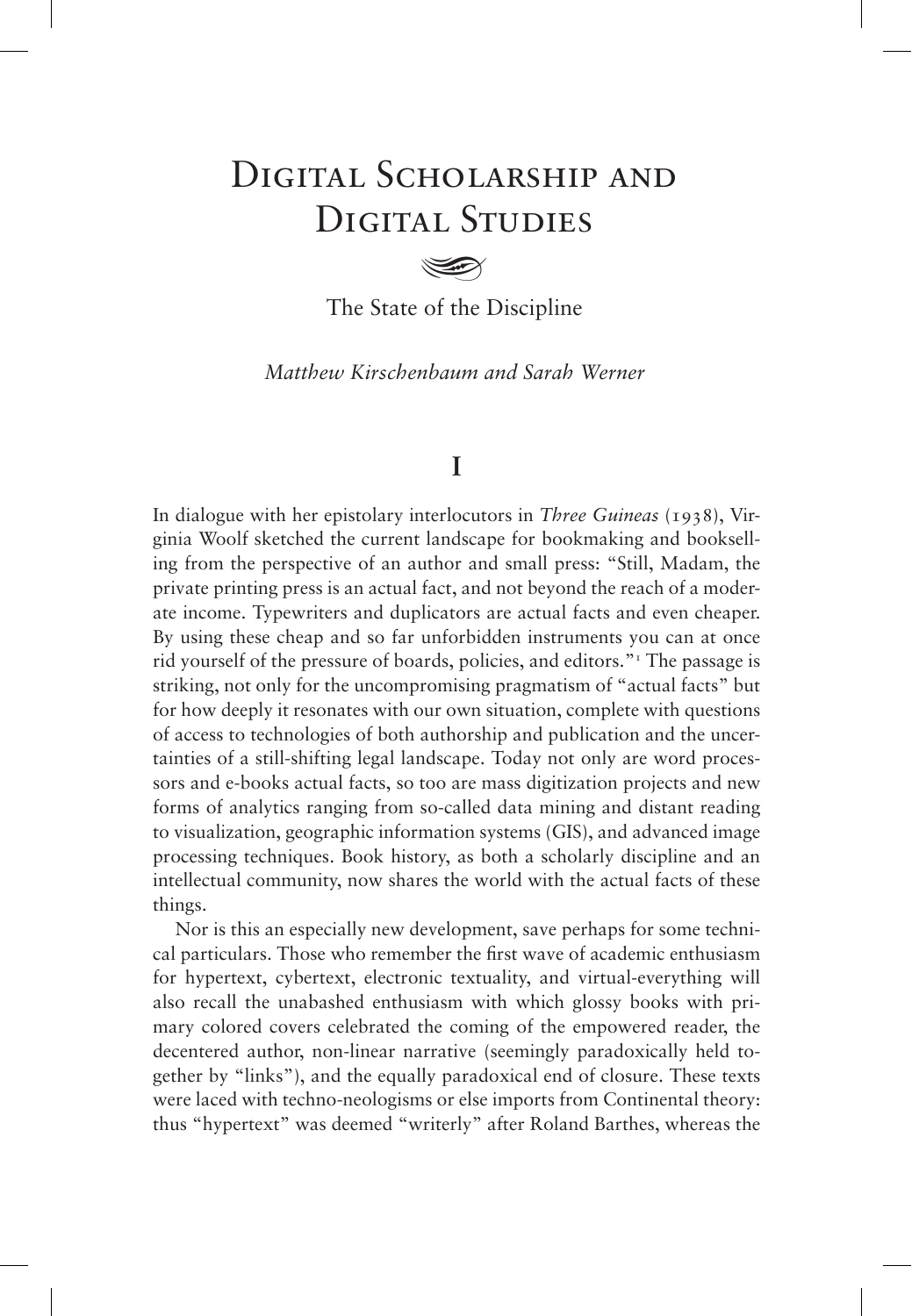poor, staid pages of the conventional codex were condemned to be merely readerly. Readers themselves, meanwhile, clicked through "lexias" which populated hypertexts (or hypermedia), engaging "transversal functions" to navigate the "contours" of "textons" rendered on-screen in "flickering signifiers" dubbed "scriptons." In journalism and the popular media, meditations on the death of the book were the order of the day. The Gutenberg Galaxy was preemptively mourned by the *Gutenberg Elegies*, while *Wired Magazine* served up a monthly dose of McLuhanesque folk wisdom coupled with edgy, pixelated layouts that emblematized a new aesthetic that was equal parts MTV and William Gibson. Text was reimagined as image, whether the suddenly ubiquitous banner ads on first-generation Web sites or the Photoshopped excesses of *Wired's* many imitators. Critics from Neil Postman to Michael Joyce reframed the age-old *paragone* between word and image as a new battle of the books: "Hurry up please, it's time," Joyce wrote in 1991. "We are in the late age of print; the time of the book has passed. The book is an obscure pleasure like the opera or cigarettes. The book is dead, long live the book."<sup>2</sup>

Today, more than twenty years further on, we are perhaps in the late age of print still, even as books themselves are undeniably still being printed indeed never more conspicuously so, as they are fabricated on the spot and "on demand" by large purpose-built machines installed in the showrooms of venerable booksellers like Politics and Prose in Washington, D.C., or the Harvard Book Store. That most modest word "text" has rather immodestly become a verb. The future of the Web turns out to be *not* immersive virtual reality—from the early Virtual Reality Modeling Language to *Second Life*, efforts to terraform the Web in three dimensions have achieved at best niche success—but rather social media. Our avatars are not the animatronic phantasmagoria projected by science fiction writers like Neal Stephenson but rather mere thumbnail images, most often "selfies" captured with ubiquitous digital camera technology; our online activities consist less of the cyberpunk exploits of Gibson, Stephenson, or Bruce Sterling than considerably more mundane interactions: the aforementioned texting, as well as "posting," "sharing," "liking," and, yes, "tweeting." Nonetheless, if the social media landscape lacks the glam escapism of techno-color science fiction, it is no less dangerous and sometimes malevolent a place, all the more so because the barriers between the "virtual" and the material are becoming ever more permeable—what Steven E. Jones, after Gibson, has compellingly framed as the "eversion" of cyberspace, its eruption into the material world.<sup>3</sup> Whether a teen suicide as a result of cyber-bullying on Facebook or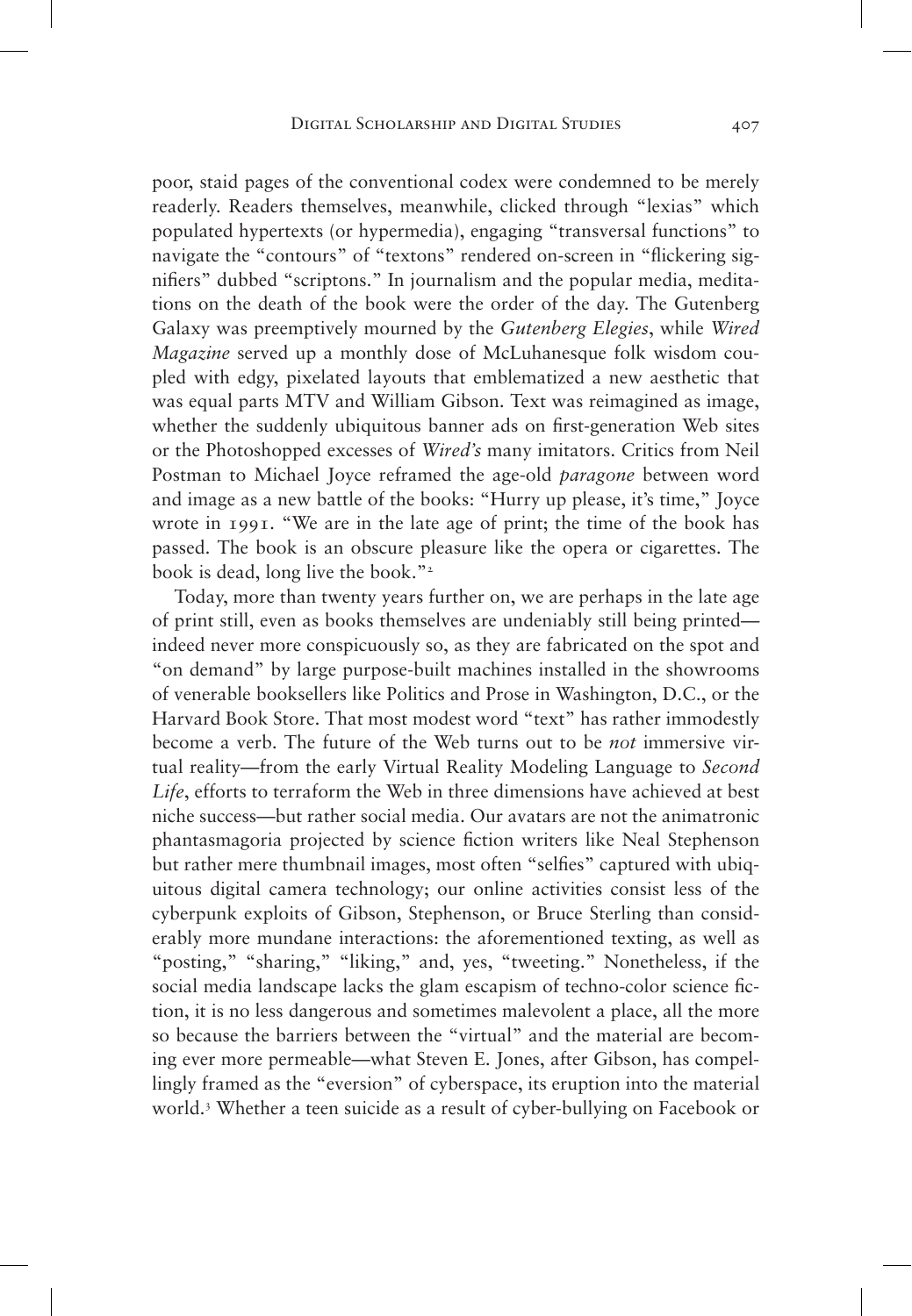sinister revelations about government surveillance, the Web today is considerably more perilous a place than mere LOLcats and Likes might let on.

It is also overtly textualized, governed now by what Kirschenbaum has previously termed a .txtual condition (after Jerome McGann's influential idea of the textual condition).<sup>4</sup> Hypertext persists, but it has become normalized, absorbed into the most basic fabric of our daily routines, and governed neither by the readerly nor the writerly but rather by pitiless regimes of clicks, hits, eyeballs, and analytics. Innovative electronic fiction still exists, some might even say has flourished (witness Emily Short and Liza Daly's remarkable *First Draft of the Revolution* or the even more recent *Device 6,* a sophisticated piece of fiction wrapped in a series of ludic puzzles developed as an app for the iPad<sup>5</sup>), even if we are no longer buying the equivalent of small press titles on diskette. But the bookselling industry as a whole has been utterly transformed by the still unsettled cohabitation of print and ebooks, even as massive swaths of the cultural record are digitized by Google Books, the Internet Archive, and an array of smaller initiatives. Readers will know that 2011 was the year that Amazon.com reported that e-book sales in its popular Kindle format had exceeded their sales of printed books.<sup>6</sup> This, then, in broad strokes, is the media ecology in which contemporary authorship, book publishing, and reading now finds itself, a text-centric world that is categorized by new forms of short-form interaction, new economic models, new metrics of visibility and reputation, and new forms of viral dissemination, as well as a polyglot riot of devices, platforms, systems, and services, most of them held tenuously together in something known vaporously only as "the cloud."

Book history, however, must keep its feet on the ground: narratives of inevitability are as uninteresting as they are unnecessary. The "digital" pedigree that is the ostensible unifying principle for this essay therefore reflects not so much the accidents of medium—the supposed reduction of all knowledge to a lingua franca of ones and zeroes—but rather a series of material interventions in established systems of reading, writing, and publication, interventions that take shape and define themselves in relation to the affordances of other, more familiar media, the printed page not least among them. The kind of scholarship we are interested in here, whether theoretical or applied, does not posit a transcendental "digital" that somehow stands outside the historical and material legacies of other artifacts and phenomena; rather, the scholarship we favor understands the digital as a frankly messy complex of extensions and extrusions of prior media and technologies. Rather than speaking in a speculative or deterministic mode, we have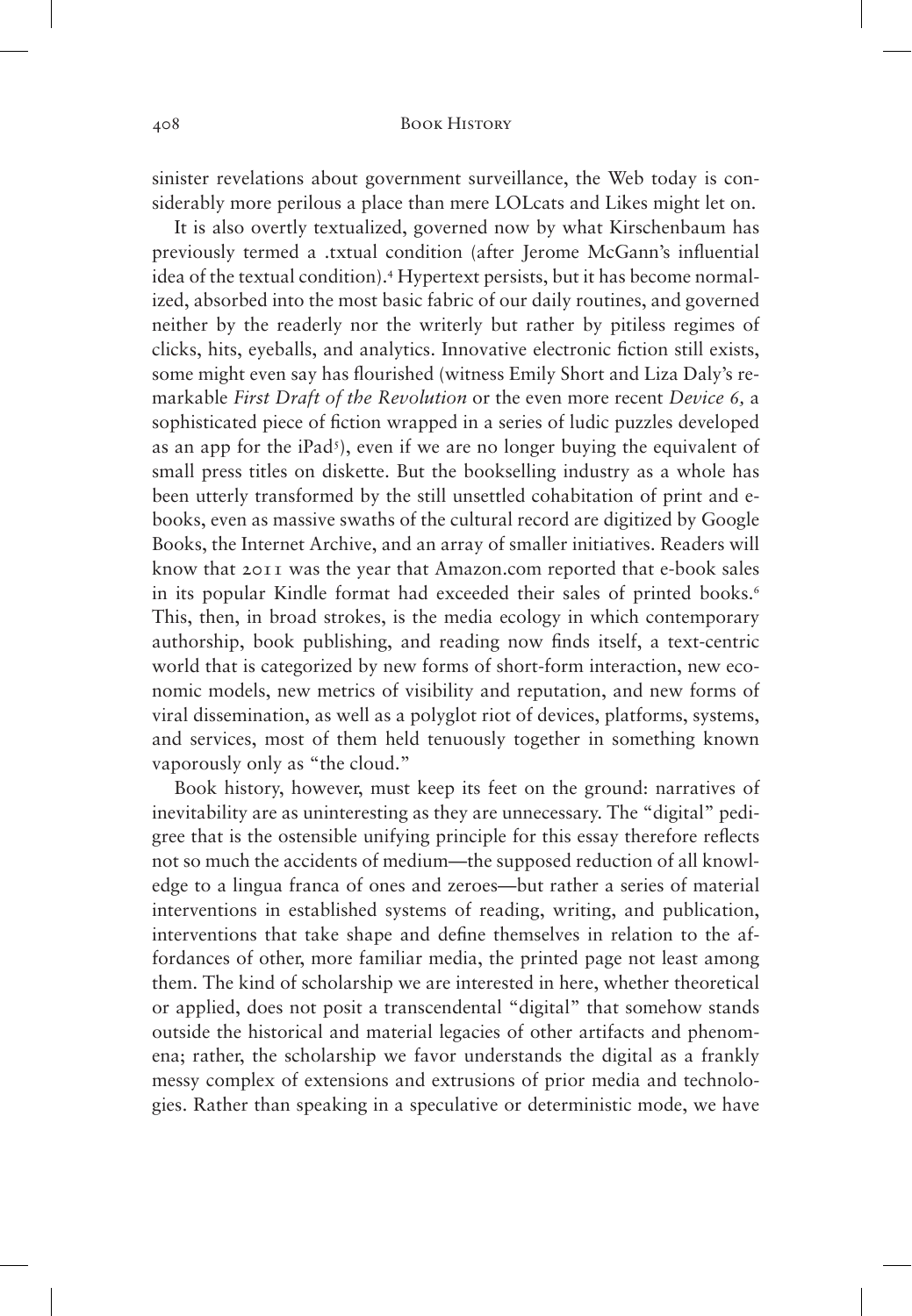focused on the particular, grounding our review on what specific projects are now doing and what is happening in the real, decidedly non-virtual world of books today.

We have also chosen to focus our remarks on those areas where we feel we might have some authority to discern overall trends and developments, as well as where we can articulate a message we want to bring to this journal's readership. For Werner (section II), this is the relevance of digital tools and methods to diverse areas of book history and the study of books as physical objects, whether or not individual scholars may elect to identify as "digital humanists"; for Kirschenbaum (sections III and IV), it concerns the transformations underway in nearly every aspect of contemporary authorship, reading, and bookselling, and their implications for those scholars who seek to approach the study of printed books from the 1980s to the present. Both of us see the value in digital tools and in theories of the digital for complicating and reconfiguring our notions of textual "materiality" and dissemination.

Our coverage is not comprehensive, and the omission of a specific project or work should not be construed as a comment on its significance or interest; but it is not merely coincidental that in looking at these new fields, much of the scholarship we cite exists in the full range of options for scholarly publishing, from print collections to electronic editions, blog posts, and digital databases. We have made no attempt to cover technical developments in the delivery of electronic content, especially not data standards like XML or EPUB, or the particulars of device technology like electrophoretic ink or retina displays. We have largely eschewed the fascinating field of book futurism, as manifested by journalists and critics such as Tim Carmody and Matthew Battles, and organizations such as Bob Stein's Institute for the Future of the Book.<sup>7</sup> Nor have we covered the public debates about the status of "reading" in contemporary society, as focalized by the media attention around the several reports on the subject from the National Endowment for the Arts.<sup>8</sup> Likewise, we have given only very passing consideration to copyright, legal matters, and the court cases being waged over Google and others' mass digitization and scanning efforts.<sup>9</sup> We have also made no attempt to cover the ins and outs of the debates and discussions that have accompanied the sudden and seemingly ubiquitous arrival of "digital humanities" as the term of choice for digital scholarship.<sup>10</sup> Finally, our perspective is unavoidably parochial in that it is limited primarily to work not only in English but indeed originating in Anglophone nations. We hope whatever usefulness attends the survey that follows might help offset that last short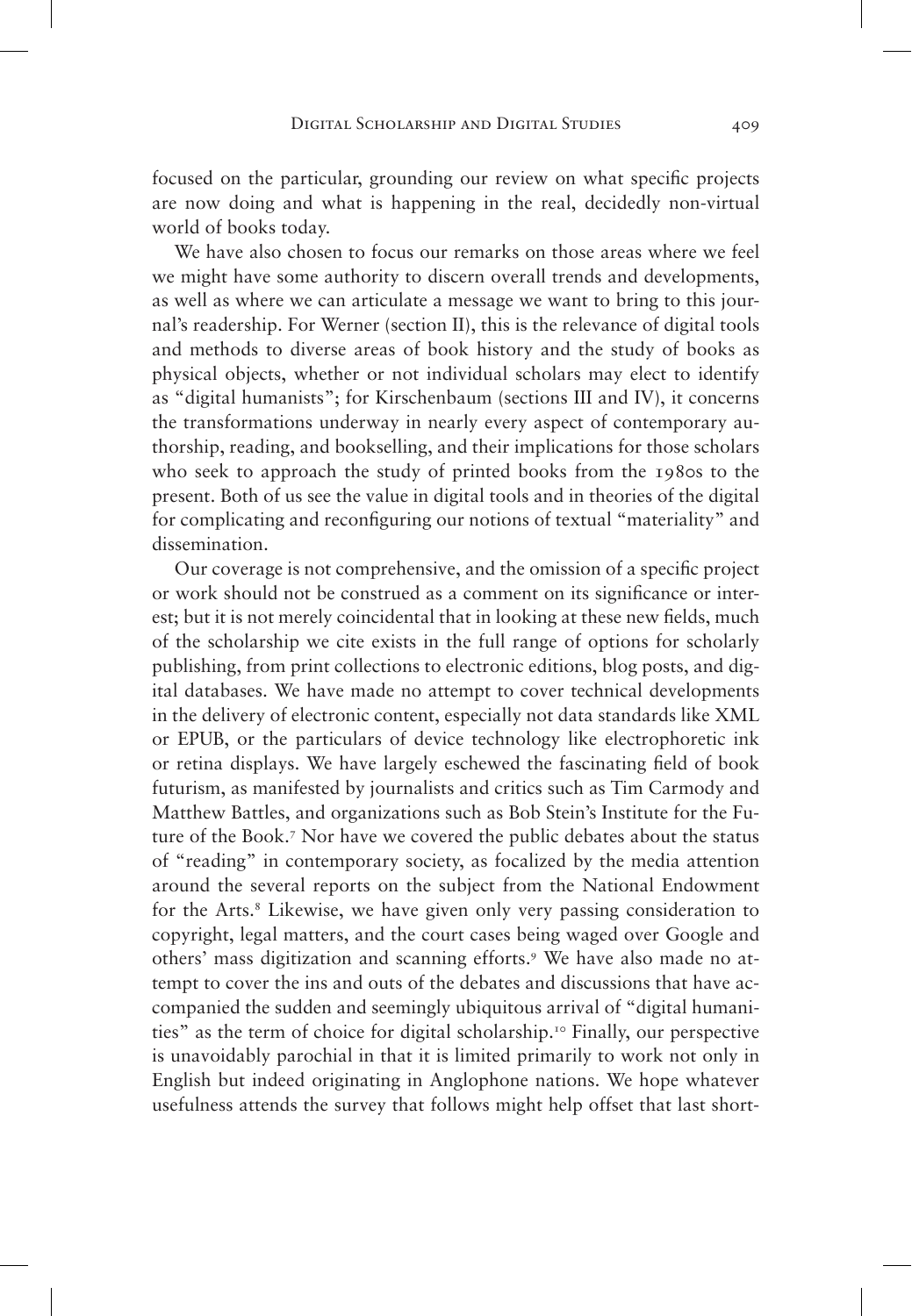coming in particular. In keeping with the style of previous "State of the Discipline" essays we have given the publication information for the many works we discuss inline in the text; these are not typically duplicated as citations in our notes. We have provided a list of resources at the end, which will be useful as a starting place for those seeking a hands-on introduction to the projects and resources we discuss.

# II

There is sometimes a reluctance among book historians to see the world of digital humanities as relevant and helpful to our work. We are, after all, a group who works intensely with material texts, books in hand, seated in special collections of rare materials. Perhaps more than most other scholars, we are aware of the immediacy and circulation of texts as physical objects. Yet much of the digital work that seems to get the most attention in the press and grant world at the moment involves distant reading—using computers to analyze large corpora, looking for patterns of usage and other signals that are not readily visible through reading one book at a time. In the right hands, distant reading can reveal new insights into the development and deployment of linguistics and rhetoric and genre, the impact of cultural forces, and the patterns of literary influence. (In the wrong hands, it fails to do any of these things.) This big data trend in the humanities is not one that has spoken to book historians. It has been the tool of literary and linguistic scholars, something prized by researchers interested in text, rather than textual production.

But ignoring what digital tools can offer the study of book history cuts us off from opportunities to further develop our knowledge of how books are made and used. Not only do we need to learn what tools to take advantage of, the rest of the scholarly and public world needs our insights as part of the conversation, especially as the means by which information circulates today continues to shift in response to the technological and societal shifts around us. This approach should not be a big change for book historians. The desire to catalog and to count and to sort means that book historians have been long involved in digital humanities, whether it has been called by that name or no.

In the field of early modern English literature, this desire to collect information has produced the forerunners of many of the tools that we use today. *The Catalogue of Printed Books in the Library of the British Museum*, a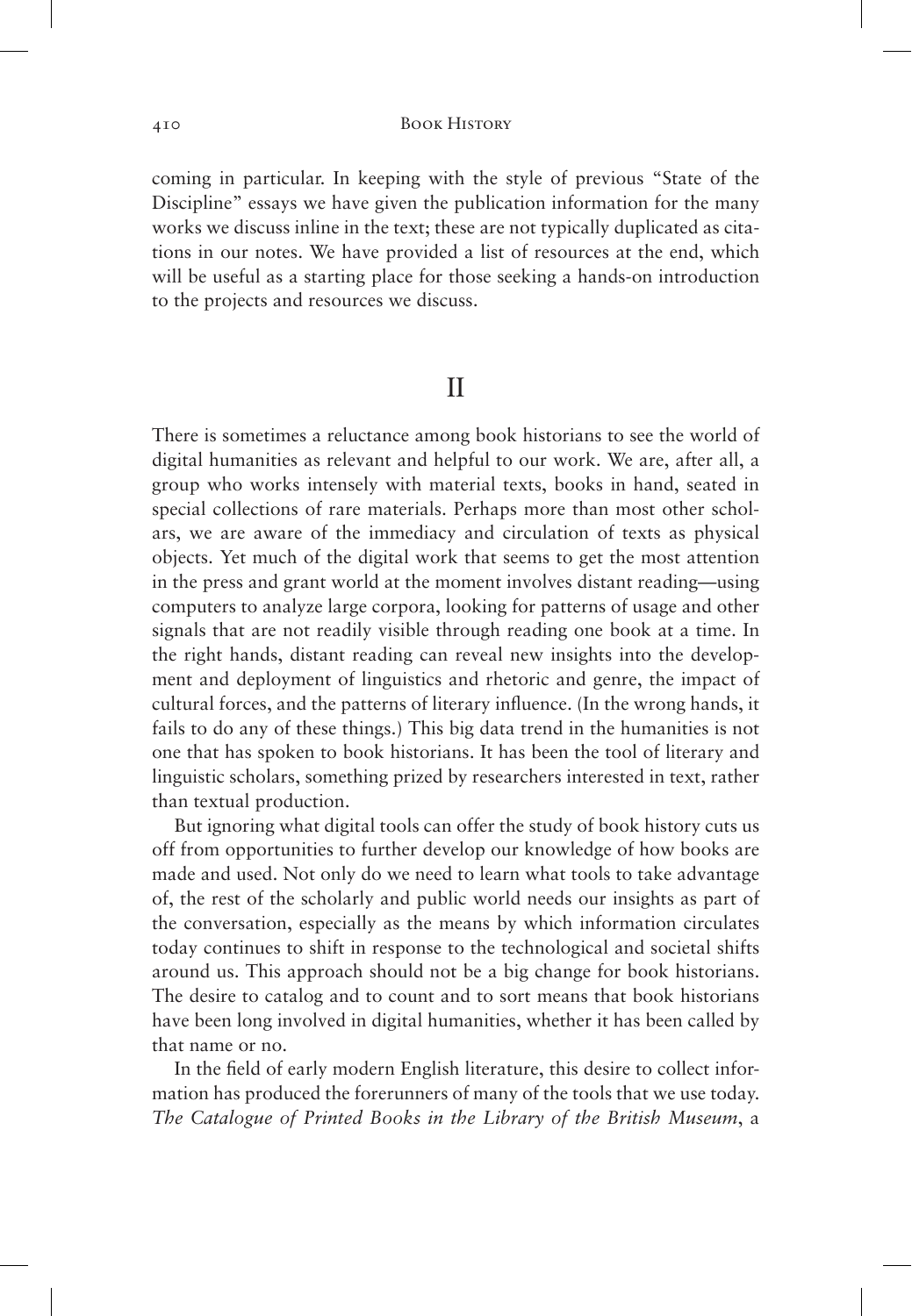decidedly non-digital project, led to Pollard and Redgrave's *A Short-title Catalogue*, which in turn is the forerunner to the decidedly digital *English Short Title Catalogue* now hosted as an open-access resource at the British Library (we will return to the implications of this trajectory later in this section).<sup>11</sup> The ESTC is not the only catalog that book historians rely heavily on, of course, but it is a convenient stand-in for the ways in which the tools we take for granted are—whether despite or precisely *because of* their long histories—digital resources. And because they are digital resources, the information in them is available to explore and manipulate in ways that can reveal larger patterns of production and circulation. The ESTC records works printed between 1473 and 1800 in English and in the British Isles and North America; it includes information not only on author, title (typically including uniform and variant titles when pertinent), date, and imprint, but also often on format, page length, genre, subject, and current institutional holdings. With access to the full MARC data in this and similar catalogs, one has access to many of the pertinent elements of the first centuries of book printing and the ability to sort, refine, and analyze its contours.

*The Atlas of Early Printing* uses the data in the *Incunabula Short Title Catalogue* (another freely accessible database at the British Library with origins in print catalogs) to map out the locations of presses and their dates of operation in the incunable period. The *Atlas* also has options to indicate the locations and dates of paper mills, book fairs, universities, and conflicts, thus handily making visible the relationships between cultural and economic forces in the early days of print. (The *Atlas* also provides some background essays on early printing and books and an animated printing press, in addition to a carefully detailed explanation of where their data is from.) The *Atlas* looks at the creation of incunabula; it is also possible to use this data to look at their subsequent histories. Mitch Fraas uses the *Gesamtkatalog der Wiegendrucke* (first printed in 1925 and now available as an online database through the Staatsbibliothek zu Berlin) to look at the distribution of incunabula in institutional holdings today.12 (The GW provides better geospatial information to work from, Fraas explains; your visualization is only as good as your data is.) While generally the map of output coincides with current holdings in Europe, there are some gaps—Fraas notes them in the Adriatic and the region south of the Baltic sea and east of Berlin that suggests some disruption in institutional histories. The *Atlas* does not necessarily show us anything we do not already know as book historians, although it is valuable for showing us that information in a manner that makes it clearly understandable to those who are not. And while Fraas's ex-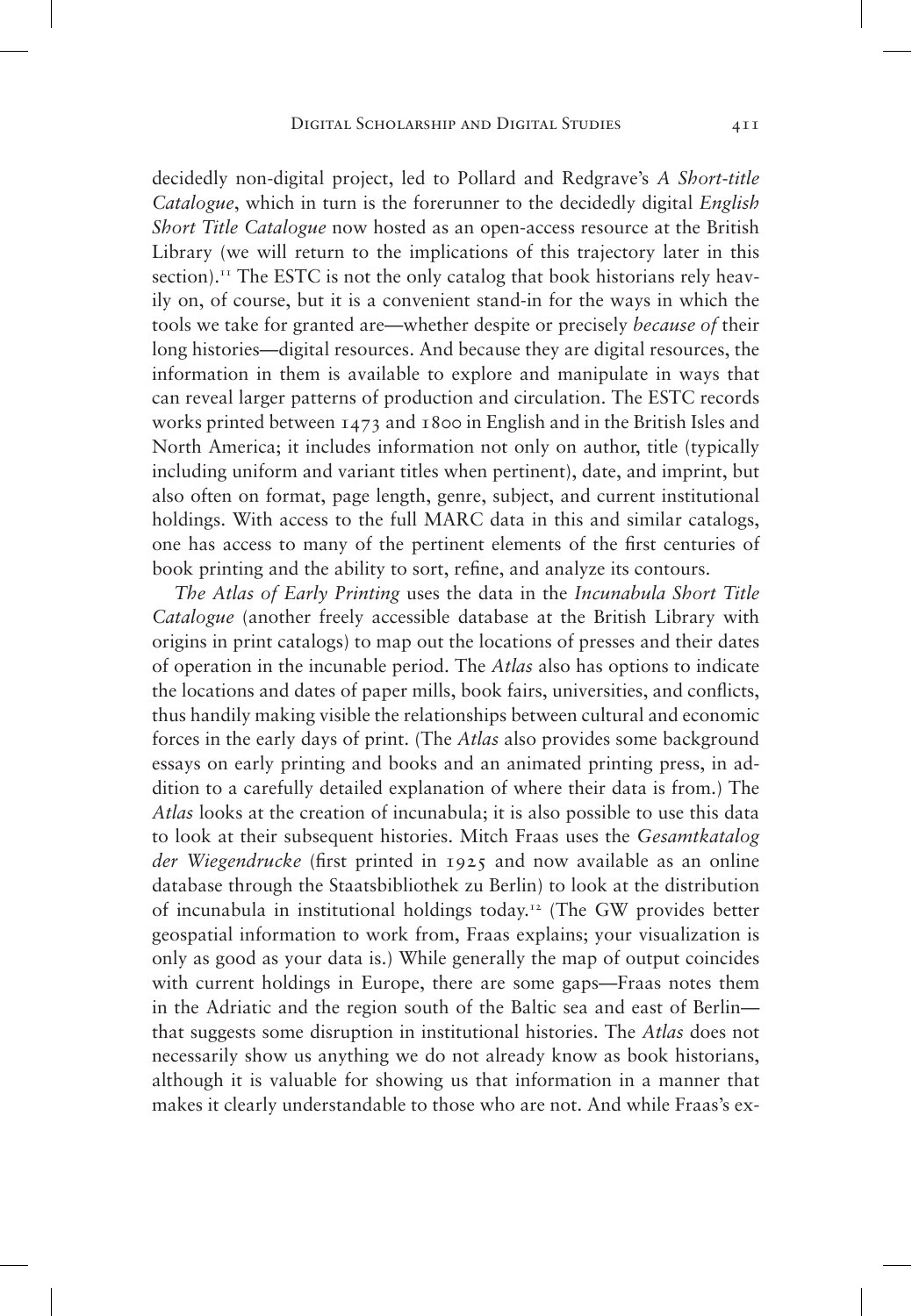ploration of incunabula distribution is merely the start of delving into that data, his mapping highlights how questions about institutional histories and resources are an important aspect of studying rare books today.<sup>13</sup>

There are numerous other mapping projects, especially for the handpress period, including *The French Book Trade in Enlightenment Europe, 1769–1794: Mapping the Trade of the Société Typographique de Neuchâtel*, *The Atlas of the Rhode Island Book Trade in the Eighteenth Century*, and, although still in its early days, *Mapping Colonial Americas Publishing Project*. Indeed, a number of the projects highlighted at SHARP's 2013 digital showcase were mapping-related.14 Mapping, you might be thinking to yourself, is not a particularly new activity for book historians, and you would be right. We have been producing maps of the book trade for as long as we have been studying it. But that is the point: the technology and value of mapping is not foreign to book history, but of it.

Cataloging is also of book history, an information-parsing tool that we have been producing since there were first texts to be organized. With the easy manipulation that digital records allow, they can not only track texts and their locations, but help us discern other traits of production and reception. Ben Schmidt, for instance, has carefully considered whether or not we might be able to gain insight into the consumption and cultural history of genres of books by using Library of Congress classifications of books published in the mid-nineteenth century and their relative page length in order to examine whether history was read more often during revolutions.<sup>15</sup> Schmidt has also been using LC classifications as a way of looking at the gender distribution of authors in library holdings of works published between 1800 and 1922, noting that, among other findings, the field of German history appears to be significantly more male-authored than other fields, while fiction unsurprisingly has the highest numbers of female authors.<sup>16</sup> Meanwhile, scholars focused on the history of reading have taken advantage of database capabilities to create catalogs of readers: the *Reading Experience Database* (RED) is a multi-national collection of databases tracking evidence of reading left through a range of sources from 1450 to 1945, including marginalia, diaries, court records, and surveys. *What Middletown Read* reconfigures the detailed records of Muncie, Indiana's, public library to create a database of readers and reading materials between 1891 and 1902.

In most of these instances, what such projects are using are the metadata of books, turning their imprint and holdings information into network analysis. But what might digital tools offer scholars who are interested in textual history? Are there ways of mapping the interior of a book? Alan Galey has been experimenting with how to display textual variants and paratextual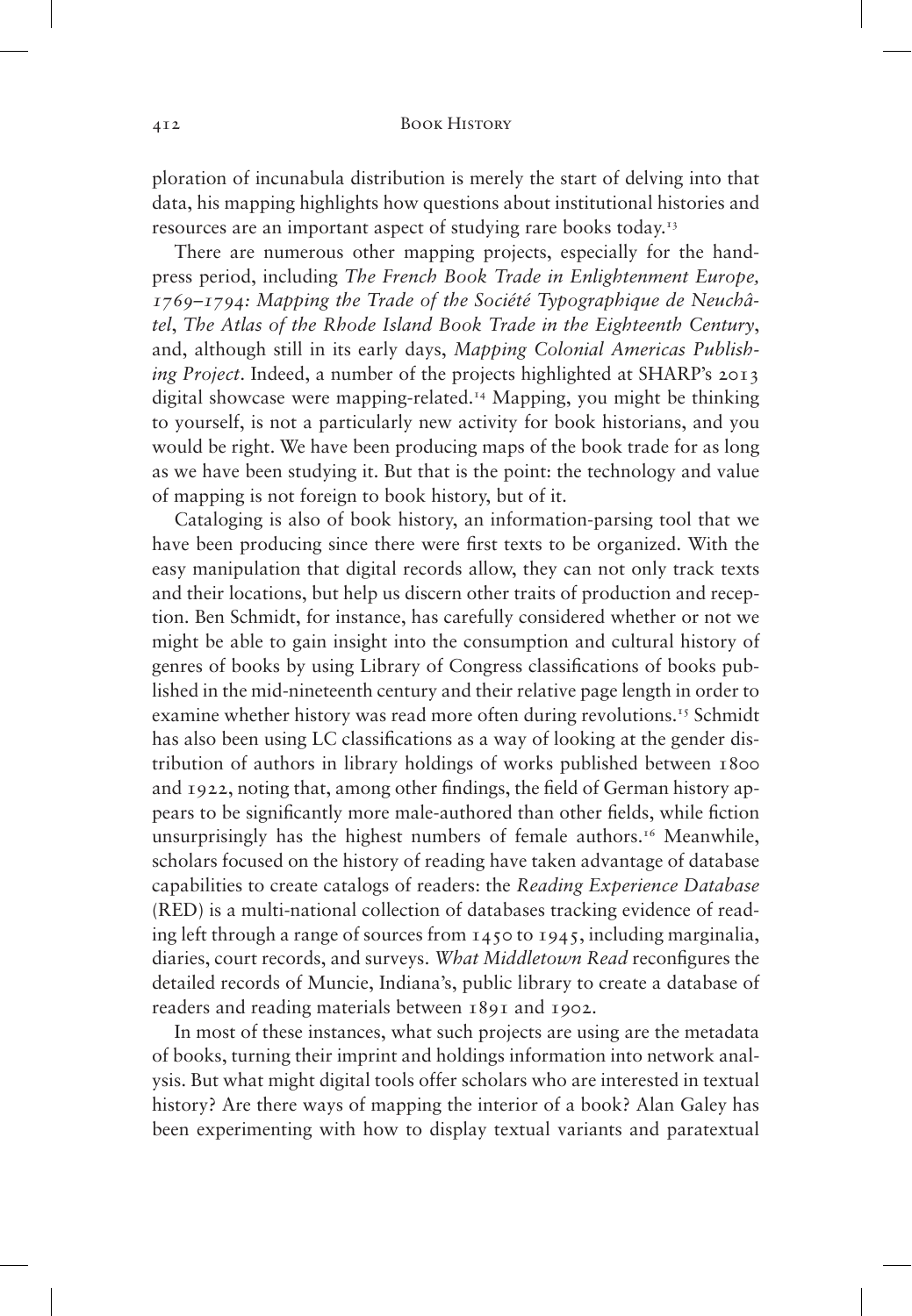

**Figure 1.** Fraas's map of incunabula distribution in Europe. Screenshot by Werner.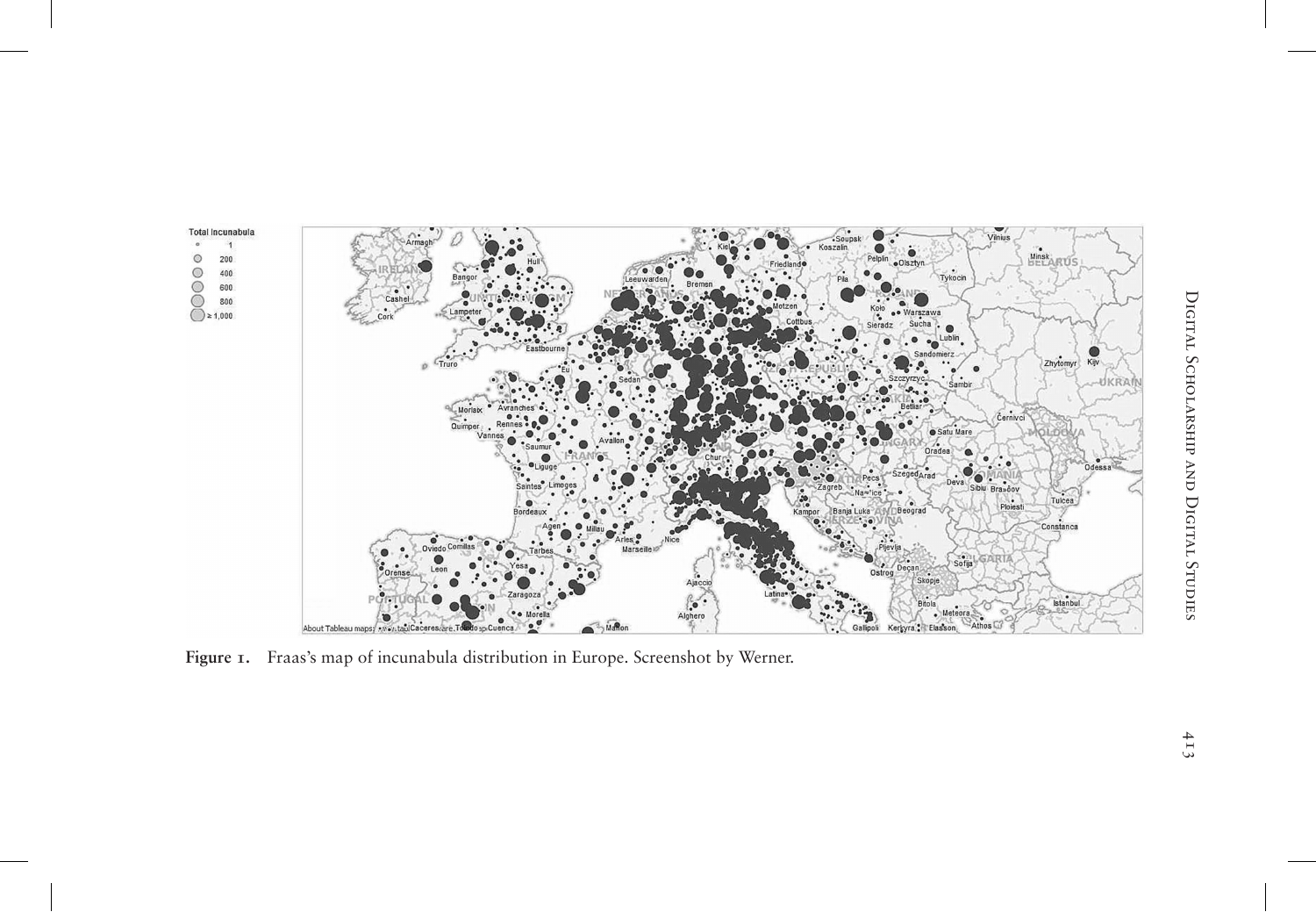movement across editions. As textual scholars have long noted, the instability of texts is a regular feature throughout textual transmission histories. Print editions have relied on a combination of commentary, parallel texts, and varying levels of complex notation to indicate variants. Digital editions have tended to rely on the same typographical features, albeit sometimes with hypertext functionality: one option might let you display the *Hamlet* second quarto variants only, another the folio variants. Galey's experimentation, however, plays with displaying instability itself, animating variants so that they switch back and forth without the user's input. As a method of exploring the effect of instability on textual circulation, digital tools offer options that paper does not. Animation enacts instability on the word level, but Galey has also experimented with how to visualize the instability of paratext by mapping its relative placement in and absence from textual sequencing. Tracking the levels of paratextual material in More's *Utopia*, to use his prototype example, helps us understand the nuances of its circulation and reception: the Humanist circle through which More carefully deployed his text shows up in the multiple combination of commendations published in its first four editions. (If you want to read through that paratextual material, visit *The Open Utopia*, which includes all letters found in the 1516–1518 editions, albeit not in an order that reflects any one of those printings, and which strives to provide an interface for open, social commentary on the text.)

The same mapping can be done for the levels of commentary in variorum editions, in which centuries of notes accrue in differing densities to texts. Now that increasing numbers of digital editions are being created in increasing levels of complexity—the Modern Language Association's push to release its New Variorum Shakespeare editions in XML comes to mind, as does the Folger Shakespeare Library's TEI-encoded digital texts of Shakespeare's plays—the opportunities for textual scholars to develop new tools for displaying and analyzing textual histories are rich. Galey's prototype focuses on highlighting patterns of emendations over the centuries; in response to the MLA's invitation to create projects based on its *Comedy of Errors* edition, Patrick Murray-John used their data to view the variorum commentary as a community of scholarly conversations in his *Bill-Crit-O-Matic*. The potential of electronic editions to allow social annotations not only has the possibility of expanding the knowledge pool that scholarship can draw from, it replicates the interpretive methodologies of earlier periods. *Annotated Books Online* is a digital archive of early modern annotated books that provides high-quality digital images of the books as well as tran-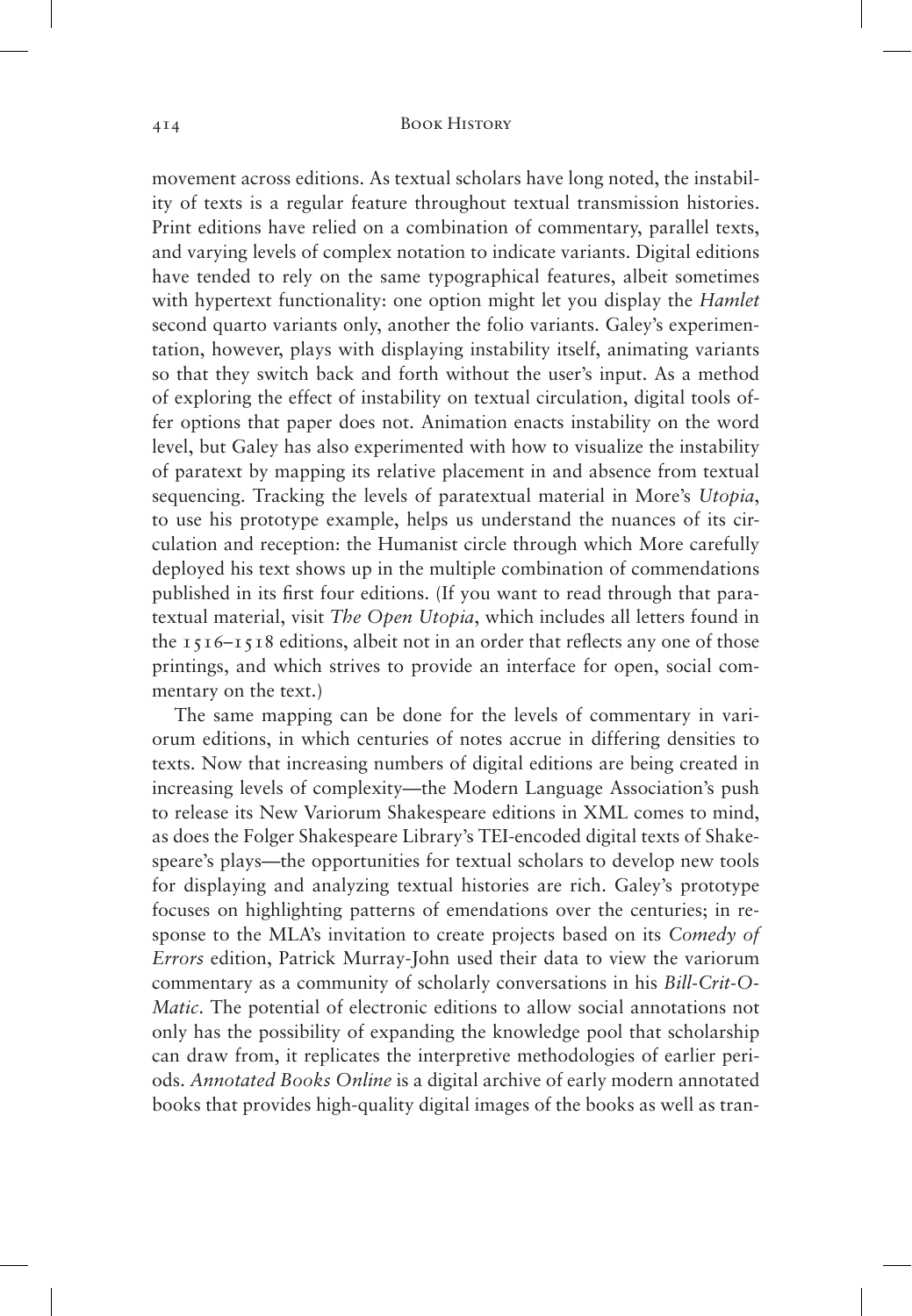scriptions and translations of their marginalia and that invites users to contribute their own transcriptions, thereby annotating the annotations. The *Implementing New Knowledge Environments* (INKE) project is, in their own words, "an interdisciplinary initiative spawned in the methodological commons of the digital humanities that seeks to understand the future of reading through reading's past and to explore the future of the book from the perspective of its history." One recent INKE project, the *Social Edition of the Devonshire Manuscript*, takes a sixteenth-century manuscript miscellany and turns it into a Wikibook edition, aiming to replicate in digital form the coterie circulation of early modern poems.

The circulation of texts within coteries and beyond them is another book history field that benefits from digital tools. *Infectious Texts: Viral Networks in 19th-Century Newspapers* uses algorithms to search large corpora of nineteenth-century newspapers in order to identify texts that have been reused in multiple papers. The team's work so far has identified the most popular viral texts, suggesting that their popularity is due in part to their ability to participate in multiple contexts. More excitingly, they have used GIS software to map the print histories of these viral texts alongside transportation data, census reports, and other information in order to begin uncovering the physical and social networks that linked these viral texts. They have confirmed a correlation between the railroad and the spread of linked texts, but they have also uncovered relationships between newspapers that might not have been otherwise noticed. Their graphs revealed a close connection between the *Vermont Phoenix* (Brattleboro, Vermont) and the *Fremont Journal* (Fremont, Ohio) based on the frequency with which they reprinted texts; further investigation by the team showed that the newspapers' editors were brothers-in-law.17 One of the participants in *Infectious Texts*, Ryan Cordell, has also produced research using similar techniques of mobilizing large-scale digitization to reveal the frameworks of social texts; looking at the early publication of Nathaniel Hawthorne's "The Celestial Railroad," Cordell recovered early printed witnesses of the story and paratexts that had not been part of the scholarly record.<sup>18</sup>

If the focus so far has been on ways in which digital tools are a natural home for the interests of book historians, it shifts here to argue that digital tools would benefit from the scrutiny of book historians. The *English Short Title Catalogue* (ESTC) is one example: the current version is a remarkable tool, but what do we learn from studying its history through different media incarnations? The biases embedded in the catalog's initial creation become part of its current functionality. For instance, as Ian Gadd has been explor-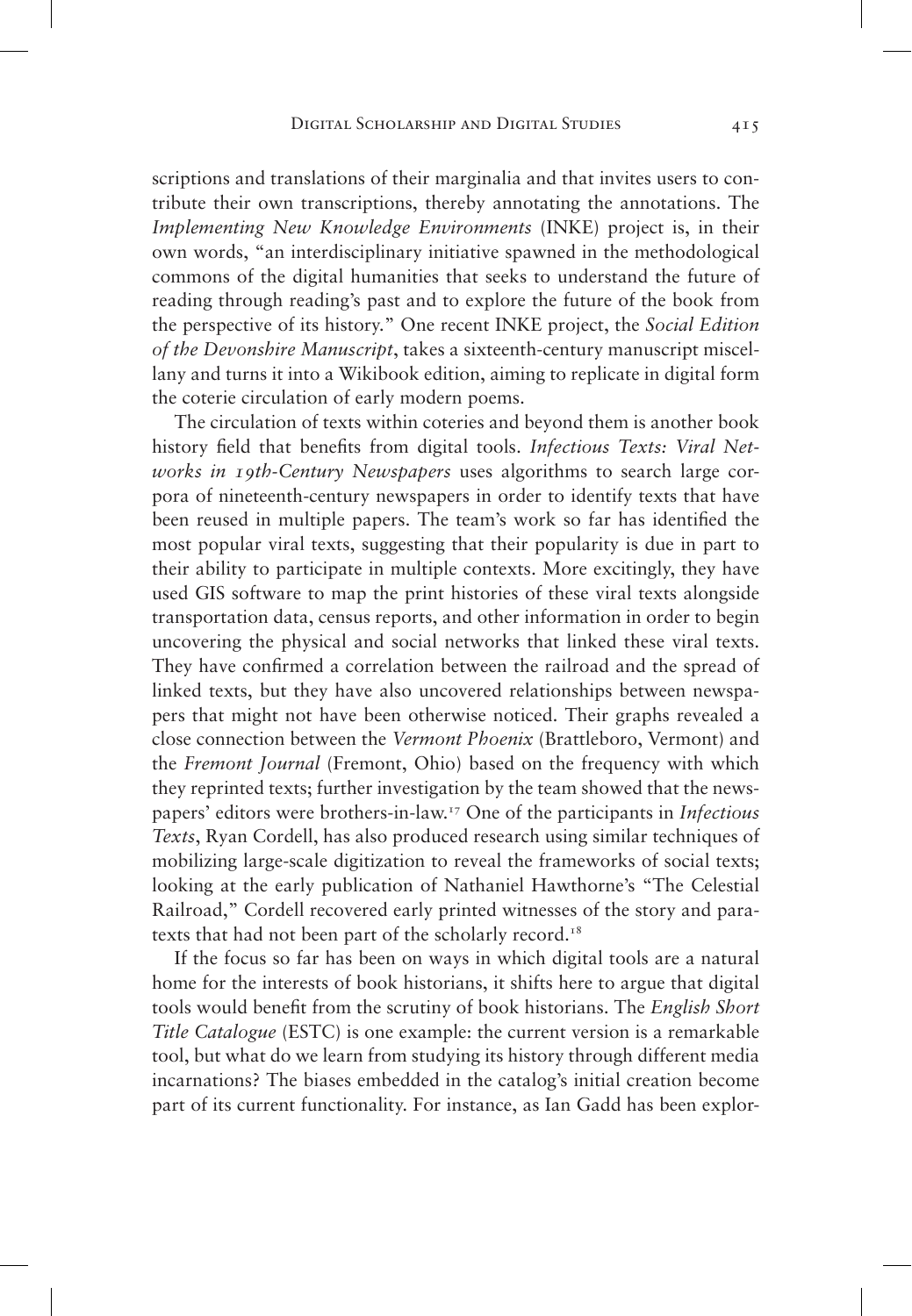#### 416 Book History

ing, the 1884 *Catalogue of Printed Books in Library of the British Museum Printed in England, Scotland, and Ireland, and of Books in English Printed Abroad to the Year 1640* used as its end-date the year 1640 because that was the terminal date used by Edward Arber in *A Transcript of the Registers of the Company of Stationers of London 1554–1640, A.D* (a date chosen not because of its significance but because after this point, in the wake of the Long Parliament, the Registers grew exponentially and working with them would have become significantly more complicated).19 That decision shaped the scope of A.W. Pollard and G.R. Redgrave's 1926 *A Short-title Catalogue of Books Printed in England, Scotland, & Ireland and of English Books Printed Abroad, 1475–1640* (STC), which catalogs extant books in major institutional holdings along the same criteria and incorporates information from Arber's *Transcript*. Works printed between 1641 and 1700 are part of a different catalog compiled in the mid-twentieth century—Donald Wing's *Short-title Catalogue of Books Printed in England, Scotland, Ireland, Wales, and British America, and of English Books Printed in Other Countries, 1641–1700* (Wing)—which, unlike the STC, does not incorporate information from the Stationers' Registers and which excludes periodicals and many ephemera. Works printed in the eighteenth century formed *The Eighteenth Century Short Title Catalogue*, which was published in the 1970s first on microfiche and later on CD-ROMs, and which was intended to be a union catalog of all known copies, again excluding periodicals and most ephemera. In the 1980s, these three catalogs were combined into the single *English Short Title Catalogue* and released first as CD-ROMs in the mid-1990s; in 2007, the ESTC was made available as an online, open-access resource hosted by the British Library.<sup>20</sup>

Users of the ESTC today, therefore, are in fact consulting three separate catalogs, each following its own principles and scope.21 Someone who is not familiar with that history might wonder why periodicals suddenly disappeared in 1641, for instance, or why a catalog of English works includes many items printed in other languages. One small but telling detail is the way in which ETSC numbers are generated. STC and Wing numbers are ordered by author; put the numbers in order and the list of authors will also be in order. ESTC numbers, however, are determined in part by the location from which they were entered (a number starting with T was done at the British Library, for example) and are otherwise randomly generated. The earlier numbering system was shaped by the format by which users encountered the records: you needed to be able to turn through pages in a book to locate the item or the item number you were looking for. Under these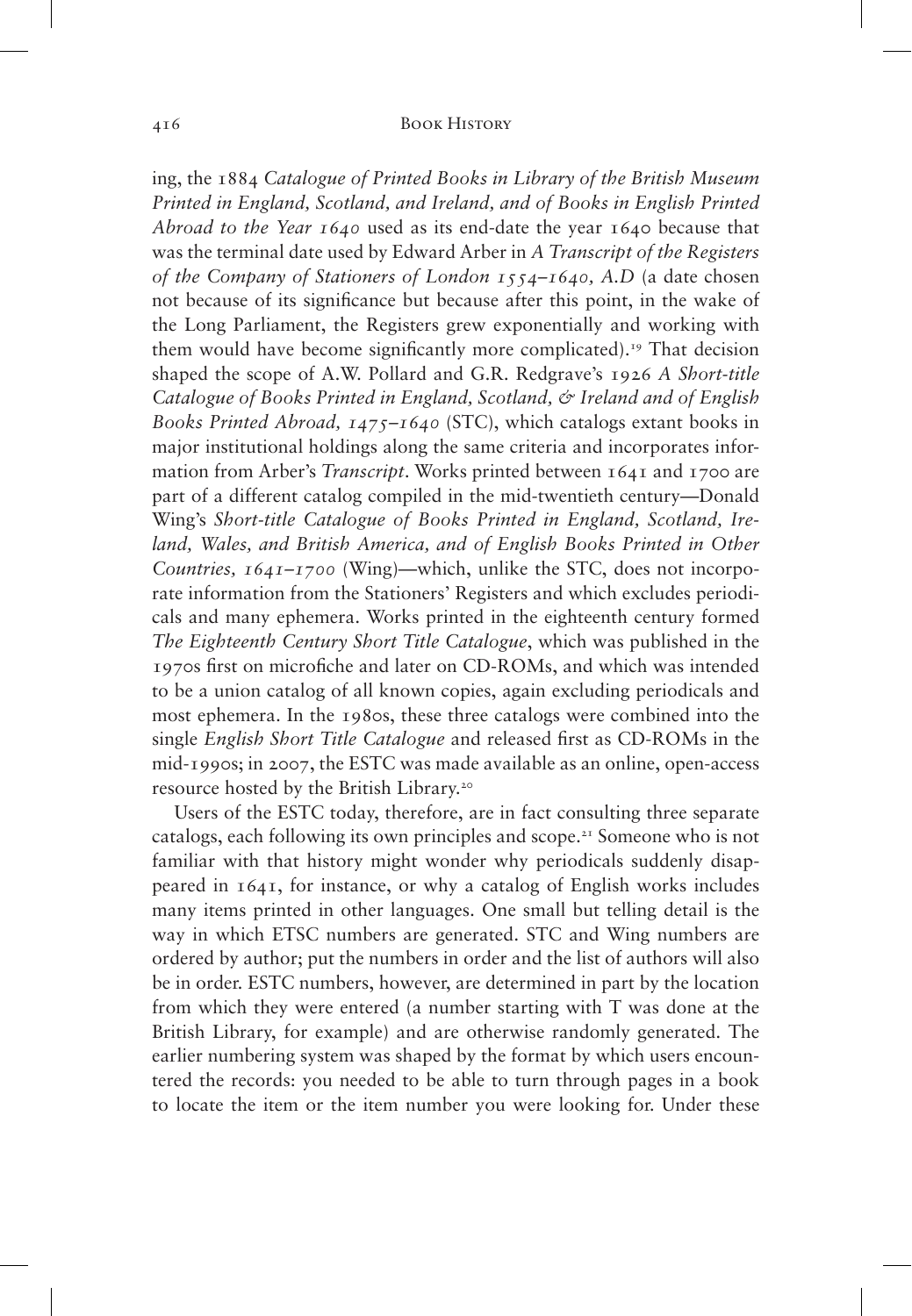older systems, you could flip through pages to get to "Joceline, Elizabeth" to find the 1625 edition of her *A Mother's Advice to her Unborn Child* or you could look up STC 14625 to discover what work the number corresponded to. (Wing numbers start with the first letter of the author's last name and then proceed numerically.) But the ESTC was from its beginning conceived as a machine-readable catalog. There was no book that had to be flipped through in order to find an entry, but search fields. With locatability not being shaped by sequence but by searching, the primary purpose of ESTC numbers is durability: they provide a persistent identifier, not a key to discovery. Looking up S119882 brings you to the same Joceline edition (STC  $14625$ ), but the next edition is  $S124784$  (STC  $14625.5$ ), followed by S1256 (STC 14625.7) and R19745 (Wing J756). S119883 leads to Nathaniel Wickins's 1638 *Woodstreet-compters-plea, for its prisoner* (STC 25587); S119884 to Thomas Middleton's 1609 *Sir Robert Sherley his Entertainment in Cracovia* (STC 17894). With ESTC cataloging being done in multiple locations simultaneously, random numbers make more sense than sequential ones. Both systems of citation numbers make sense according to their own needs, and if we were to look closely at the numbers without knowing their history, we might still be able to reconstruct the paths behind their creation. But without that vantage point, we miss the stories that ESTC has to tell us. A book historian's perspective on the shaping principles and effects of this digital resource adds a much-needed lens on how its current incarnation operates.

The perspectives of book historians are also sorely needed on the largescale digitization efforts underway at such places such as Google Books, the Internet Archive, HathiTrust, Gallica, and other institutions that are actively aiming to make print resources available as digital objects. Digitization projects are key to the history of digital humanities and to the work of book historians and textual scholars. Some of the earliest projects, like *The William Blake Archive*, which began in 1995 and continues on today, have helped us see the possibilities for online resources for bringing together disparate physical objects into a single virtual home. The *Shelley-Godwin Archive*, released in beta in November 2013, attests to the power of this kind of digital work. Combining high-resolution images of works held in multiple libraries with careful transcriptions and an interface that allows users to search and interact with the texts in a range of ways, these sites make possible a view into the production and dissemination of these important materials. More disparate digitization efforts can have the same effect. At last count, there were ten different freely accessible copies of Shakespeare's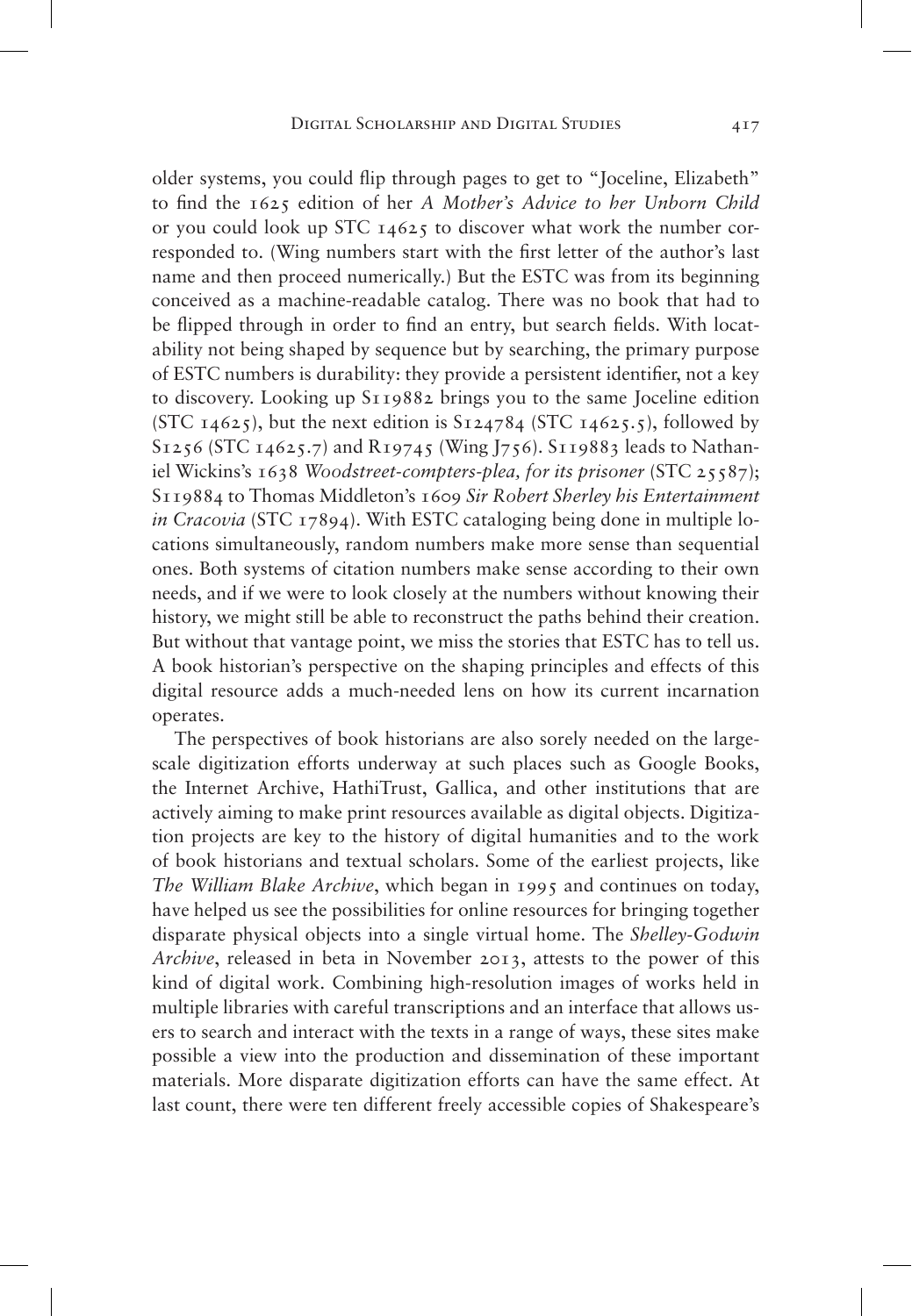First Folio fully digitized by eight different institutions; although the quality of the images and the richness of the interfaces vary, it is nonetheless possible for a user to find and share variants as well as other copy-specific features.<sup>22</sup> While it can be hard to track down digitized copies of works when they are held at different institutions, an omnibus site can also be misleading in its appearance of completeness. The newly opened *Emily Dickinson Archive* and the debate over its contents highlights some of those dangers: although the site presents itself as a source for viewing Dickinson's manuscripts, the materials online represent only a portion of the manuscripts available through its partner institutions. The controversy over how the site positions itself in relationship to already published editions of Dickinson's poems and which partner institutions have been given access to materials reflects not only the struggles for funding and publicity that all libraries face, but the long-standing battle over Dickinson's legacy and manuscripts fought first by her heirs and continued by the institutions holding the bulk of her papers.<sup>23</sup>

Digitization has wonderful benefits for book historians: we can consult high-quality images of works from multiple locations at a single moment. But our ability to do that depends on the quality of the metadata attached to those digital objects. Finding digital copies of works can itself be a huge challenge. Anyone who has searched for something on Google Books knows how difficult it can be to know what you are looking at: multiple-volume works are recorded as separate objects without being linked together and works that exist in multiple editions (let alone multiple states) are often cataloged as different printings than what they are.<sup>24</sup> The records in Hathi-Trust's digital library are dramatically better (not surprising, since they are a partnership of academic and research institutions), while those in the Internet Archive are a mixed bag (depending on the quality of the information provided by the person who uploaded the item). *Eighteenth-Century Book Tracker*, run by Benjamin Pauley, strives to improve this situation by creating an index of openly accessible digital facsimiles of eighteenthcentury texts linked to bibliographically reliable records. The site allows users to add texts but also provides a bookmarklet to help users navigate Google Books and Internet Archive by making it easier to identify accurate bibliographic information about the texts they hold. (Pauley is also part of the working group for ESTC 21, an effort to reimagine how the ESTC can be redesigned "as a 21st century research tool," including allowing for user input and better matching of ESTC records with digital resources.<sup>25</sup>)

Of course, figuring out what you are looking at is only part of the challenge of working with digitized texts. Another is understanding the risks of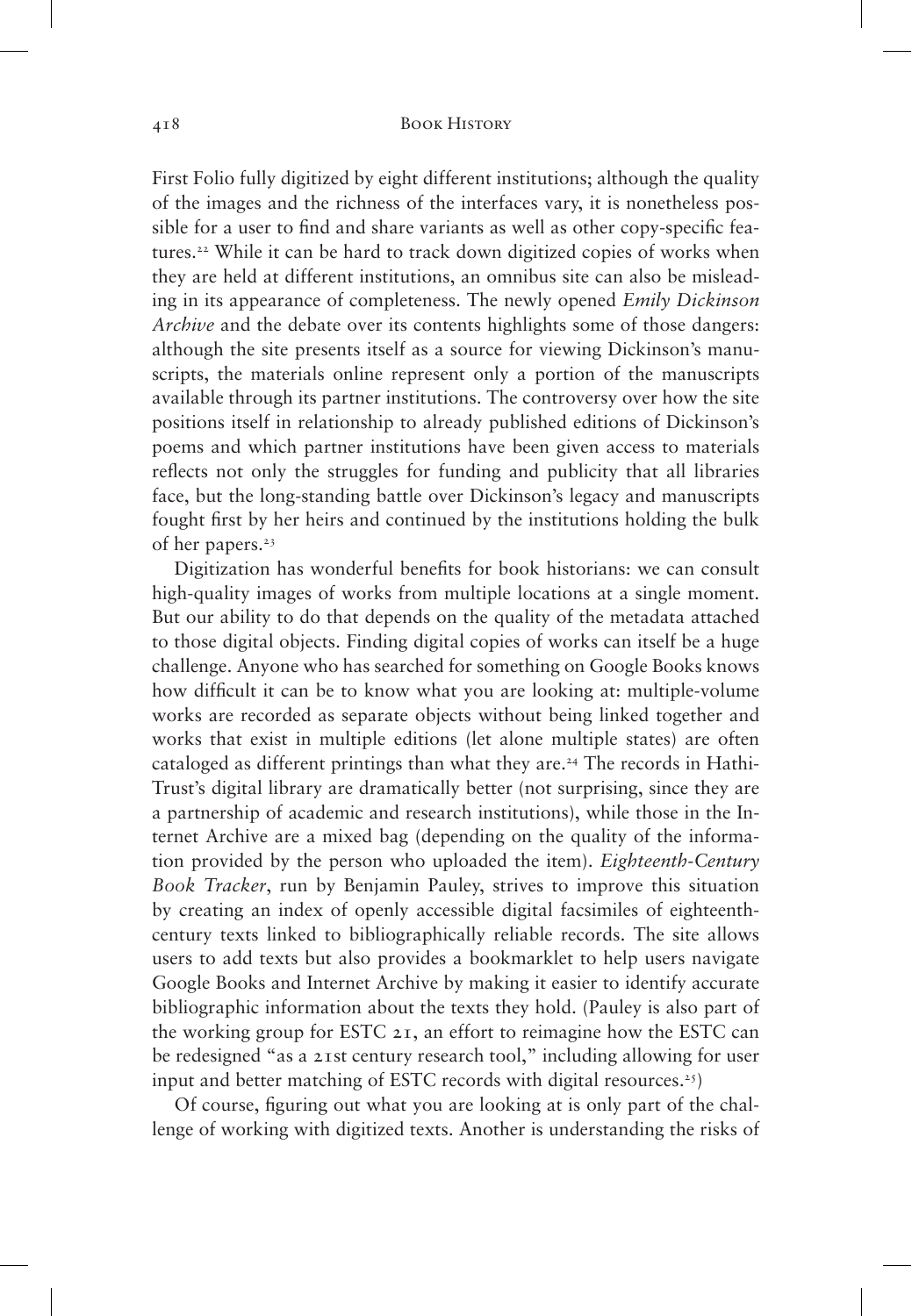letting a copy stand in for an edition. Digitization projects often let the digitization of one book represent the entire print edition of that work. *Early English Books Online* (EEBO) claims that it "contains more than 125,000 titles" listed in STC, Wing, and the Thomason Tracts.<sup>26</sup> But what EEBO provides is access to digitized microfilms of copies of more than 125,000 titles. Especially in the hand-press period, with its proliferation of variant states, including stop-press changes and cancels, a copy is not necessarily representative of an edition. To choose but one example, the EEBO instance of the 1791 edition of the Earl of Rochester's *Poems &c on several occasions* (R1756, to use its Wing number) is taken from the Huntington copy of the work, a copy that includes the cancellanda of leaves  $D_3$  and  $D_7$ , rather than the cancels that were to replace them. (The later state of the *Poems* omits the last stanza of "Love to a Woman," presumably out of the same prudishness about sexuality that was responsible for the cuts made throughout the collection.) There is nothing in EEBO's record to indicate that this copy is anything other than a surrogate for the edition. But the textual history of Rochester's poems is complicated enough without adding in confusion about states of editions.

The solution to this problem is not difficult: accurate and accessible metadata, so that we know what it is we are looking at and so that search engines can find it, would fix many of these problems. The problem of how digital objects can represent the materiality of textual objects is a more complicated one, and in many ways more interesting. At the moment, most digitizations focus on the value of the object as a text to be read. The text block is digitized, but not necessarily the endleaves or the binding (sometimes, as in *Eighteenth Century Collections Online*, even the blank pages inside the text block are omitted, presumably on a cost-saving theory that if a page does not have words on it, it surely does not have any meaning). And many images are of pages only, rather than openings, so that the text is further removed from the context and experience of reading it in a book. Digitizations of textual objects tend not to show the watermarks and chainlines of paper, the bite of type, the texture of parchment—the characteristics of an object that we observe as we handle it and that inform our knowledge of its making and its history.

Digital facsimiles appear to be flat, made up of pages without depth or relationship to other pages, part of a sequence that is made up of bits rather than bindings. But this is not because such flatness is inherent to digitization. It is because of the limited ways in which digitization has been put to work for us. We have allowed digital images of texts to be conceived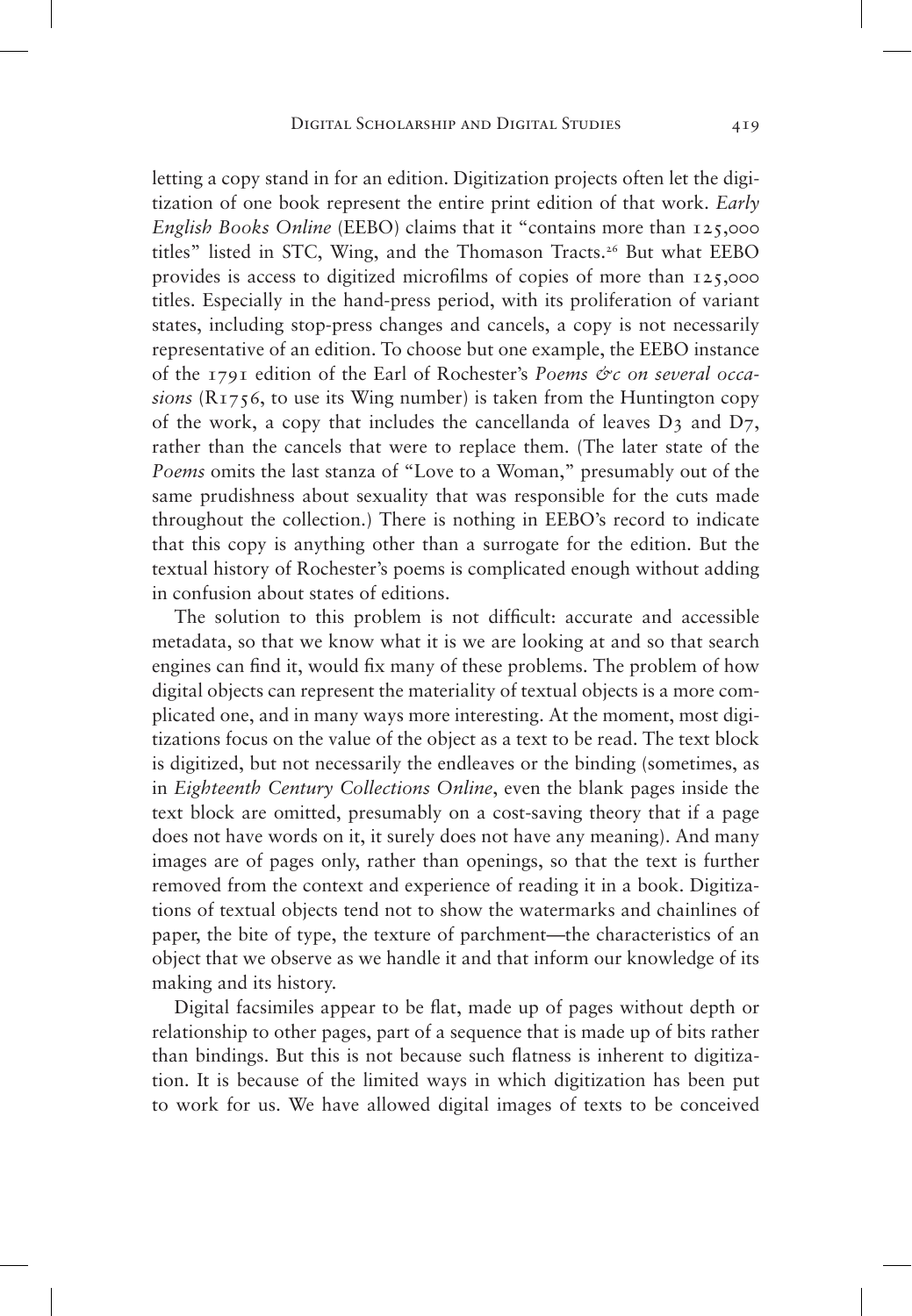of as surrogates of those texts, rather than new objects with their own affordances. What might digitizations do other than show us pages of text? They might show us text that is not there. The work done with the *Great Parchment Book* exploits the potential of digitization to reshape the material object to our benefit. The *Great Parchment Book* is a survey compiled in 1639 of all those estates in Derry managed by the City of London through the Irish Society and the City of London livery companies. A fire in 1786 badly damaged the book, and the 165 surviving leaves remained unavailable to researchers for over 200 years. Through careful preservation, about 50% of the text was recovered, but the brittle, wrinkled parchment remained an intractable obstacle to further work. But a team at the University College London's Centre for Digital Humanities was, after detailed digital imaging, able to virtually unwrinkle the pages. About 90 percent of the text of the *Great Parchment Book* is now readable and available for examination online as images of the leaves, enhanced images, or a transcription of the text. The *Archimedes Palimpsest Project* has similarly disembodied a manuscript to make accessible text that would otherwise remain hidden, using multispectral imaging to recover two lost Archimedes treatises and other ancient texts that had been written over in the thirteenth century. The *Project* then released all of its data to the public and published the earlier state of the manuscript through Google Books, making available to read in digital form a text unreadable in its material manifestation.

Digitization also offers the opportunity to take objects apart so that we can study their components. The Bodleian's *Broadside Ballads Online* has not only been digitizing their large collection of sixteenth- through twentieth-century ballads, but has been experimenting with an image search tool that allows users to highlight an image—or a selection of an image—to search across the collection for other instances of its use. ImageMatch can, for example, trace the use of a woodcut image of a hat across multiple ballads; while tagging might allow one to search for "hats," image searching allows one to look for a particular hat, even when the person depicted wearing it changes.<sup>27</sup> Rather than cutting out bits of a text, the Folger Shakespeare Library's Impos<sub>i</sub>tor strives to turn bound books back into printed sheets. Using the images and metadata produced by the Library as part of its digital image collection, Michael Poston created a tool that allows users to generate a facsimile of a printed sheet. You cannot disbind a book in order to rearrange its leaves into the format in which it would have been printed (unless the book has already been slated for conservation and the conservation team is willing to let you play with it), but digital pages can be rearranged in any order you like.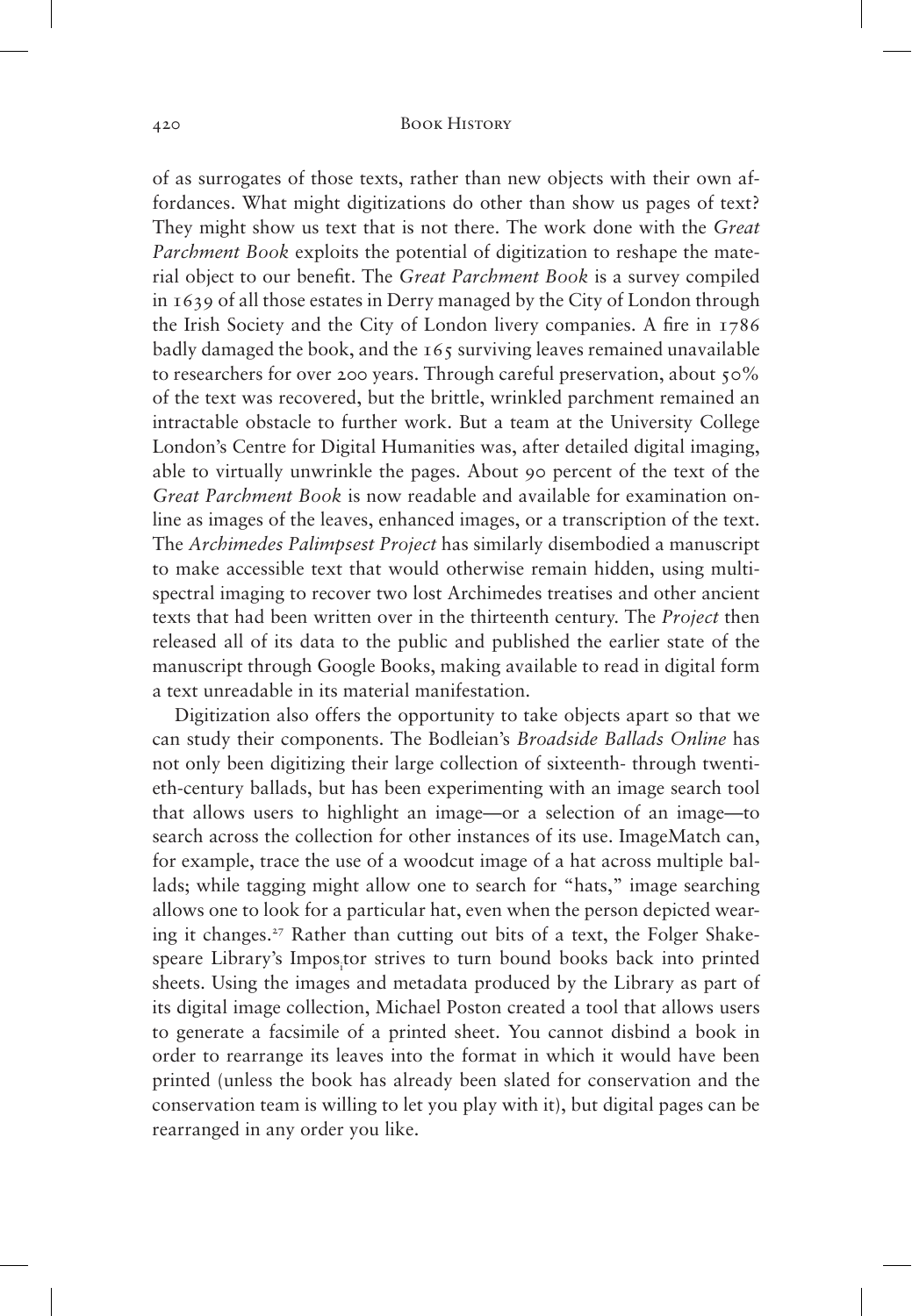

**Figure 2.** The first image of the recovered Archimedes Palimpsest, as seen in its Google Book incarnation. Screenshot by Werner.



Figure 3. An example of an Impos<sub>i</sub>tor-generated quarto imposition for *Titus Andronicus.* Screenshot by Werner.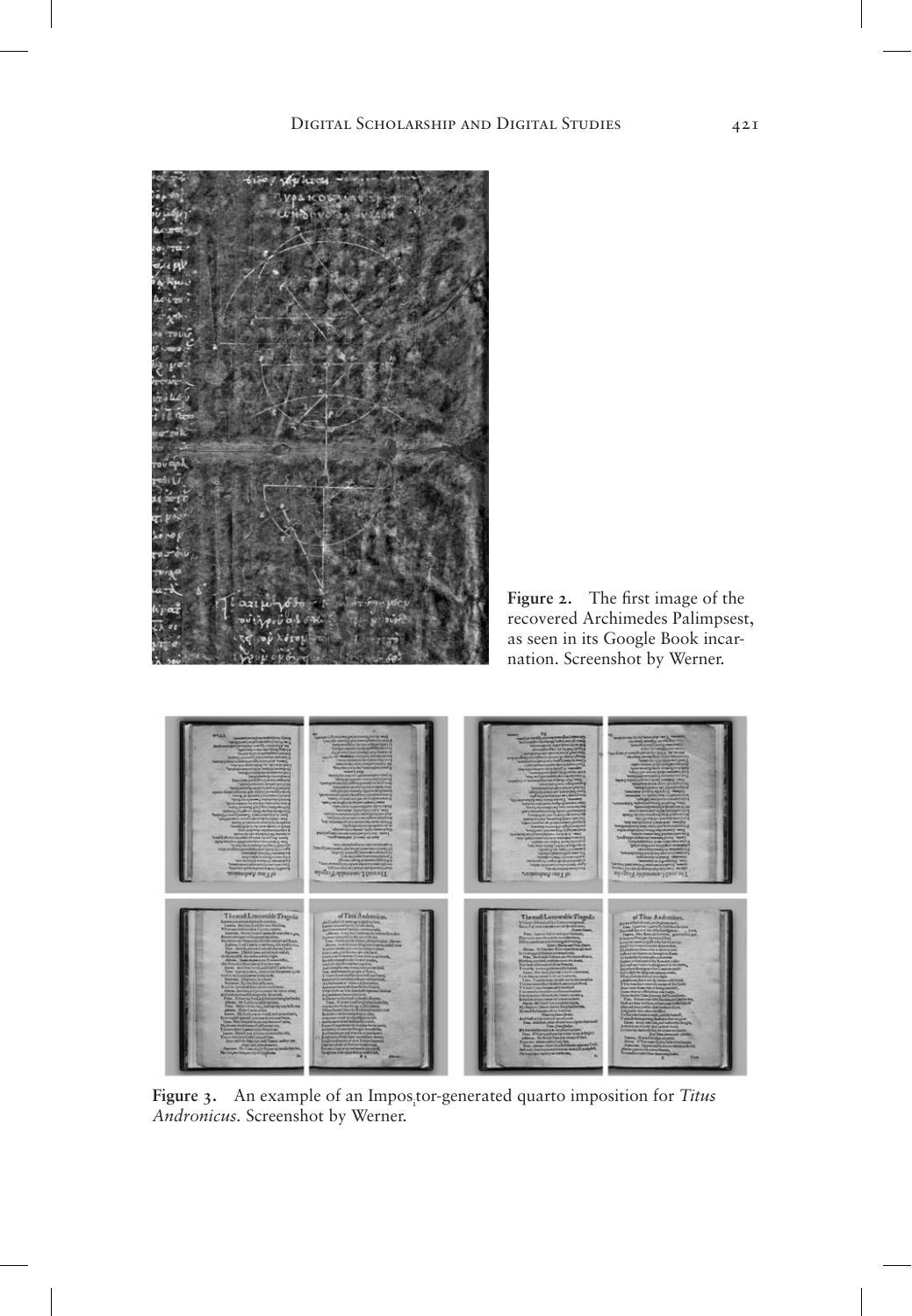Digital tools can help us see what is otherwise difficult to observe. Reflectance Transformation Imaging (RTI) has been used more often on archaeology and art objects than on textual objects, but it is a potentially rich tool for physical bibliography. Developed at Hewlett Packard Labs, RTI uses multiple digital photographs shot from a stationary position with varying angles of light; through an interactive RTI viewer, a user can manipulate the light source and qualities to create a detailed 3D imaging of an object's surface. With the cuneiform tablets that were used in the first exploration of the technology's potential, the relief in the RTI images revealed more clearly than photographs could the features of the tablets.<sup>28</sup> Subsequent projects have used RTI technology to explore Japanese woodblock prints, book bindings, and illuminated manuscripts.<sup>29</sup> Taking our cue from the work that Randall McLeod has done on the topographies of paper, looking at bearing type and other blind impressions, imagine what RTI could do for the study of books.<sup>30</sup>

If we are going to let our imaginations run wild with what digital tools might offer the study of material books and book history, there are other suggestive paths forward. What might the distribution of dirt tell us about the usage of books? Kathryn Rudy uses densitometers to study medieval prayer books and identifies which pages were used the most often and how they were held; her research has also revealed some of the effects that cleaning treatments have had on the books' appearances today.<sup>31</sup> Could smell tell us about something other than nostalgia for paper books over digital ones? Scientists have been analyzing the smell of paper and suggesting the use of odor analysis as a diagnostic tool for conservation purposes in nineteenth- and twentieth-century works, but anecdotal evidence suggests that earlier books might have different smells depending on where their paper was sized.32 Could sound help us understand books and textual scholarship? *Listen to Wikipedia* is a site that translates the edits made to Wikipedia into sound, producing the sonic equivalent of visualization that could help us grasp the nuances of variorum histories of editing.

As we hope is clear from these examples, book historians can do a lot with the digital tools that are available to us. But if we want tools that reflect the full range of work that we do as book historians, studying the social, economic, and material circulation and creation of texts, we will need to engage with the development of these resources. Even if we do not have the technical skills to create digital tools from scratch, we should understand them well enough to be able to recognize how these tools might shape our research and to participate in conversations with those who can build the tools we need.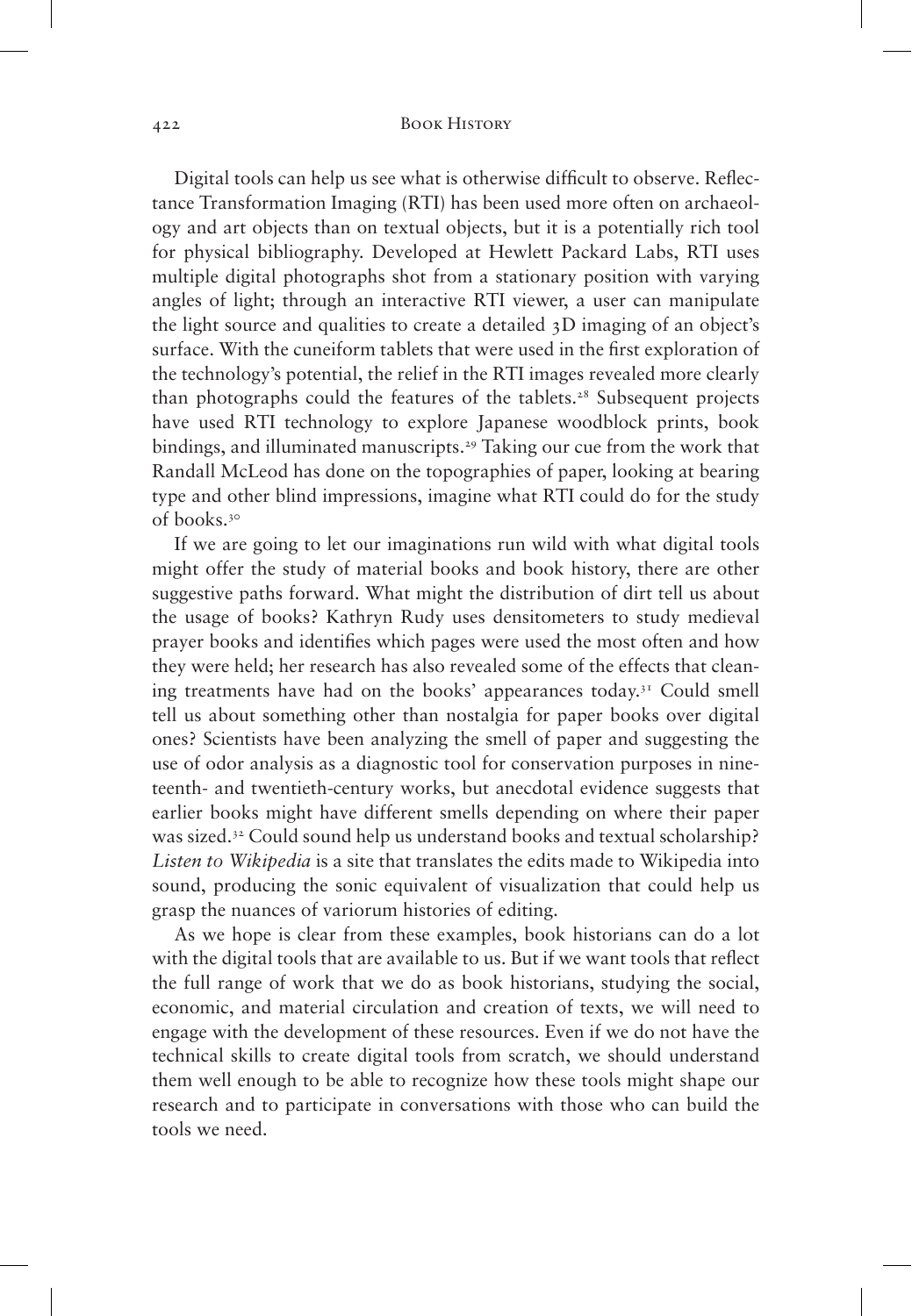# III

Jonathan Franzen's *Freedom* was published on Tuesday, August 31, 2010. Many readers who had placed an advance order for the electronic edition of the novel woke that morning to find that the text had been wirelessly delivered to their Kindle (whether their account or an actual Kindle reader device) as they slept. *Freedom* was a widely anticipated book, even if not quite a publishing sensation on the order of, say, *Harry Potter and the Deathly Hallows* (see Ted Striphas's masterful coverage of the *Potter* franchise's marketing techniques and retail procedures).33 It would seem uncontroversial to suggest that Franzen, National Book Award winner and Oprah enfant terrible, will be a subject of future inquiry by critics and historians of the novel and literary fiction. What will such persons wish to have available to them as prerequisites for scholarly inquiry? Merely a good, clean copy of the text? Even this might not prove completely unproblematic if one isn't careful, since the UK HarperCollins edition was subject to a recall (some 8,000 copies) when it was found to contain errors from an uncorrected proof of the text published by mistake.34 But of course many will want much more than just a clean reading text. Depending on one's interests, we might well want as many editions and printings and translations as we can lay our hands on, including an exemplar of the corrupt UK release (Amazon lists no fewer than 45 formats and editions).

The Kindle release is just one of these, yet it presents a reader with a number of unique features. One can access the Popular Highlights function to see passages that other readers have singled out as significant. For example, we can know that 1,180 other readers have taken note of the fact that "She knew that you could love somebody more than anything and still not love the person all that much, if you were busy with other things."<sup>35</sup> The Amazon Kindle edition also includes "extras" like a plot summary, lists of characters and important places in the book, memorable quotes, errata, and recommendations for other books a reader might like if they like this one (this content is all drawn from something called "Shelfari," an "editable book encyclopedia"). The plot synopsis includes an option to toggle spoilers on and off. Clearly a future student of Franzen's *Freedom* would have some cause to wish to access this electronic incarnation along with a printed text, even if we assume the textual content, what McGann once termed the linguistic codes, to be the same.

But of course, there's more. In Amazon's online listing for the book, we find, as of this writing, 1,197 customer reviews, many of them in turn rated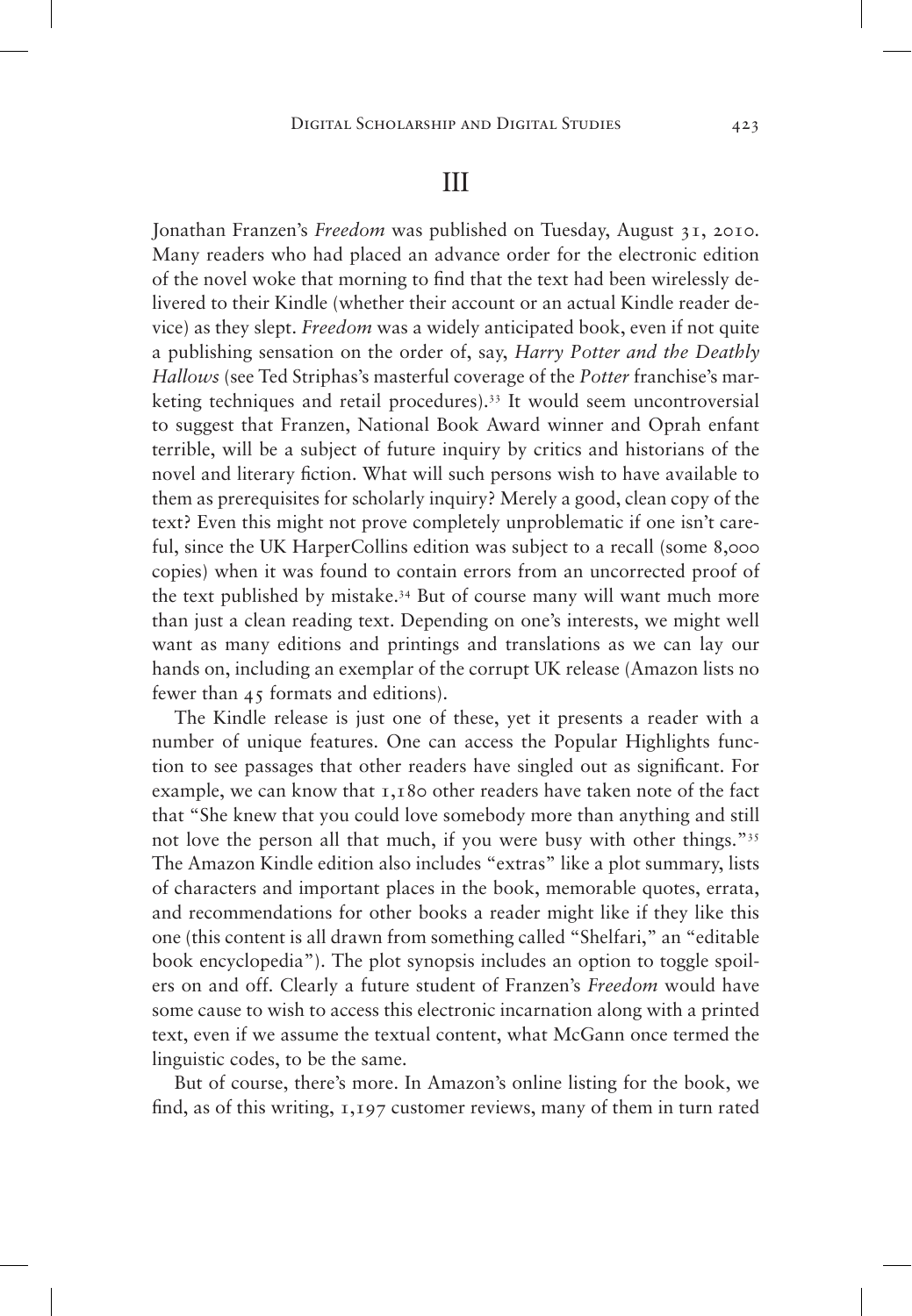

**Figure 4.** Page from Franzen's *Freedom* as displayed in Kindle for iPad version 2.7 on an iPad 4 running IOS 6.1.3 in a leather carrying sleeve. The "Popular Highlights" tab is open, with a passage selected by some 1180 other readers marked with underlining at the top of the screen. Font has been enlarged to suit the owner's preferences. Photo by Kirschenbaum.

and commented by other members of the Amazon community. We can see that the book's current Sales Rank, again as of this writing, 13,945, though it was in Amazon's Top 10 at the time of its publication. We can purchase the audio book, read by one David LeDoux; there is an exclusive fourteenminute interview with Franzen for the Amazon Omnivoracious podcast; there is a discussion forum, with active threads. We can "look inside the book," and, more intriguingly, perform, within the limits of fair use on copyrighted material, keyword searches to call up specific passages. And then there are the other obligatory ports of call. Franzen's official page at his publisher, Farrar, Straus and Giroux; the Oprah Book Club site, a universe all its own with spiraling nebulae of supplemental material and vast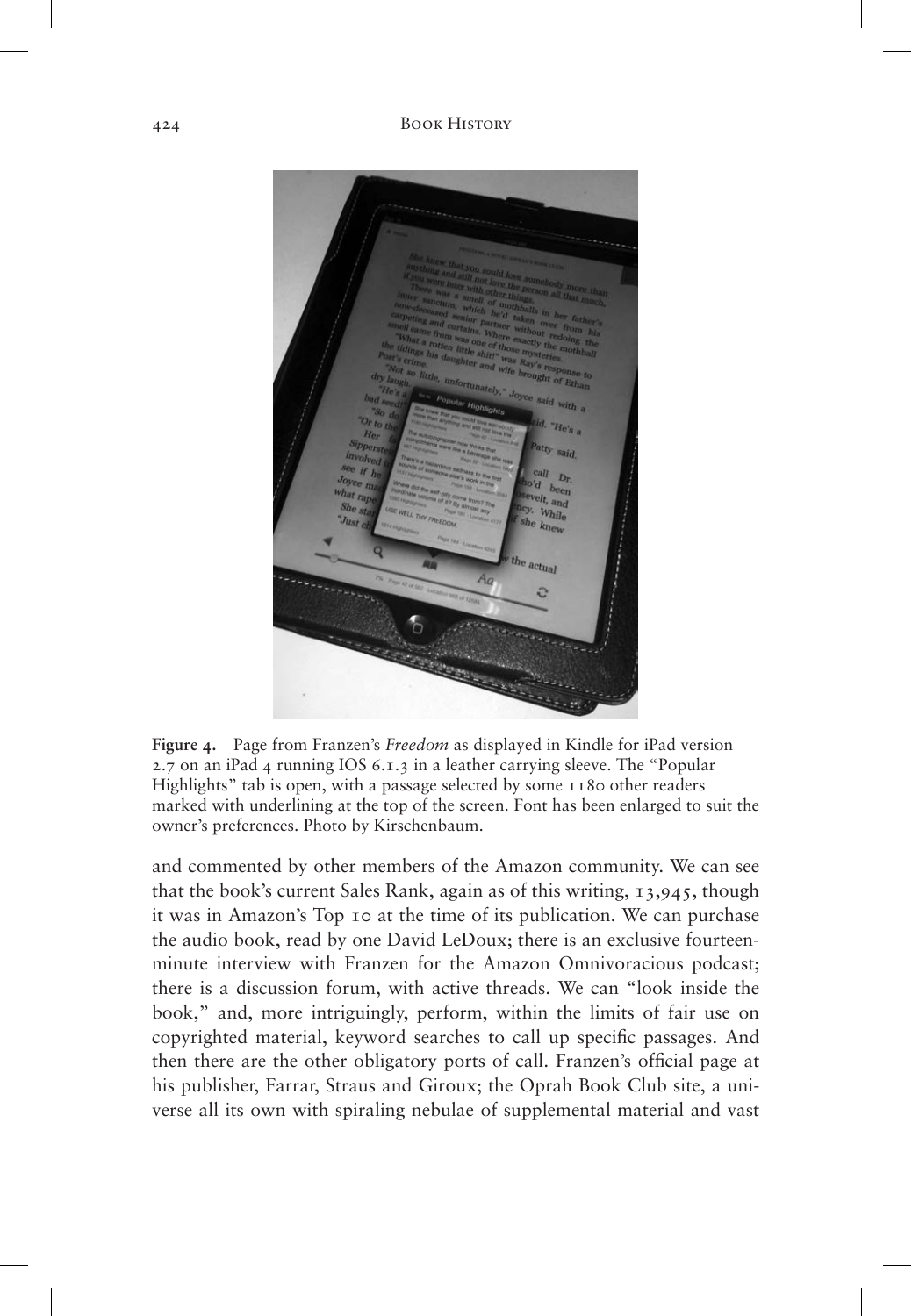galaxies of discussion forums; dozens and dozens of videos on YouTube, capturing Franzen at readings, in interviews, even on the street. Unlike, say, Margaret Atwood or Alice Walker or William Gibson, Franzen himself, a strident social media refusenik, does not blog or tweet, though there have been several Franzen fakes on Twitter. Pirated copies of *Freedom*, meanwhile, were reported on the usual torrent sites no later than September 3. And all of this thus far relates only to the book's publication and reception. We have not yet said anything about the novel's composition, its editing, or production. Franzen himself, according to *Time* magazine, writes with a "heavy, obsolete Dell laptop from which he has scoured any trace of hearts and solitaire, down to the level of the operating system."36 Where are the digital manuscripts? Will Franzen allow them to be accessioned by whatever institution eventually acquires his literary papers? Will the documents contain track changes and other algorithmically encoded versions and variants? What would forensic computing tell us about the expurgated fragments of files on the original hard disk? And what of the digital prepress materials at Farrar, Straus and Giroux? Franzen's email correspondence with agents, editors, publicists, and friends, and confidantes?

What does it mean, then, to study histories of authorship, publishing, and reading right now? What will future scholars have to account for as *different* with respect to today's books, even a mainstream piece of literary fiction, when it is released into the kind of networked media environment that characterizes our most mundane daily interactions, whether paying a bill or checking the forecast? What are the material realities of book-writing, bookmaking, and bookselling in the present moment? That is the question to which we turn in this latter part of our State of the Field essay. For in 2014, book history shades ineluctably into media history. Some might see a hopeless schism, or better, a punctuation mark for book studies, the point at which the book as physical object is subsumed by a much vaster media spectrum where it is at best a derivative object in a system of digitized production and vertically integrated transmedia content. Yet over the last ten years or so there has been a marked "material turn" in digital studies that, we will insist, more or less aligns with the material turn that brought about the study of books as historically situated and socially manufactured artifacts. A variety of scholars, theorists, and media arts practitioners now recognize that computers—by which we mean not only the tangible hardware, but also software and even the very algorithmic processes of computation—are material phenomena. How we move from the seemingly counterintuitive assertion that code, bits, symbolic logic, and signal processing are in fact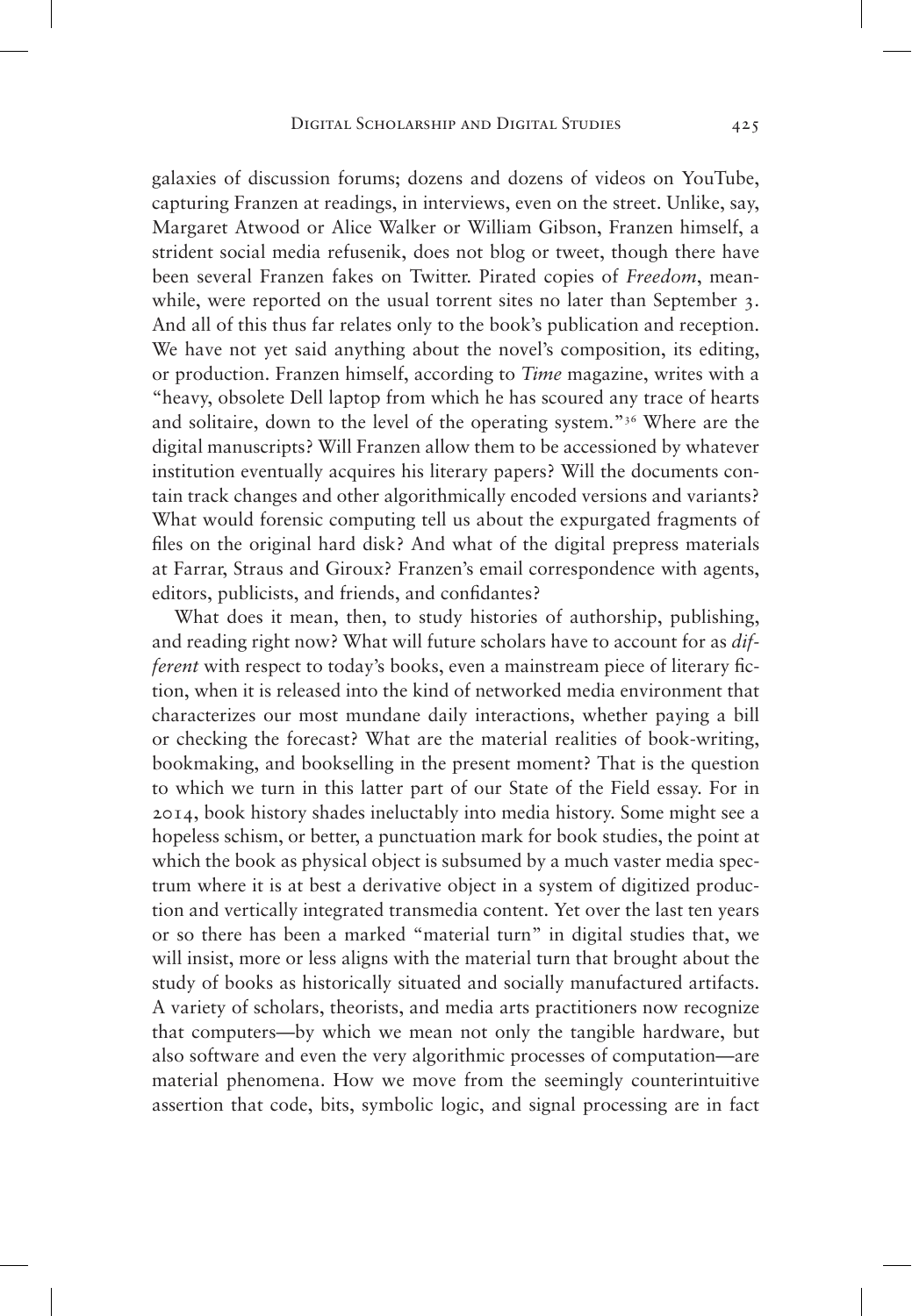"material" has been the decisive maneuver in digital studies, largely defining the state of the field as it is conducted today. There is thus a marked contrast between current scholarship in digital studies and the early enthusiasms we limned at the beginning of this essay. Moreover, given the media ecology surveyed in our brief discussion of *Freedom*, the convergence between the materially-minded pursuits of book history and the agendas of contemporary digital studies opens the way for sophisticated studies of contemporary reading, writing, and publishing that are grounded in the individual circumstances of authoring technologies like word processing and beyond, as well as the bookseller's marketplace, networks for electronic dissemination, and readerly histories that spill across the whole of the Web 2.0 landscape.

The materialist turn in digital studies is not a unified or prescribed movement, and practically speaking it has coalesced through several different sub-fields that we will survey below. There are, however, some broadly shared assumptions: the materialist turn assumes that computers and computational processes are material in nature, and thus subject to documentary and historical forms of understanding; it is technically rigorous and acknowledges the material particulars of media and computation as worthy of critical investigation; it understands the particular constraints of software, code, and platform as generative for studying the processes and products of digital culture; it cultivates and actively seeks to refine an archival record for digital culture; and it understands the activity of archiving itself in new and capacious ways, that include such techniques as crowd-sourcing, hacktivism, restoration and retro-computing, and citizen archivists. Of course none of the above are concerns or ideas that have manifested exclusively in just the last ten years, and certainly not only in the primarily Anglo-American contexts we will look at below. Harold Innis, whose key books on the materialities of communication have been overshadowed by Toronto colleague Marshall McLuhan's fame and following, laid the groundwork for such an agenda in the years immediately following the Second World War (see especially *Empire and Communications* [1950] and *The Bias of Communication* [1951]). In Germany, meanwhile, Friedrich Kittler rejected the overtures of post-structuralism in favor of the dubious allure of a soldering iron and machine code, fabricating a techno-hardcore media historiography that displaced human agency from the central circuits of the culture machine, paving the way for the media archaeology movement that we will discuss in some detail. Kittler, of course, is routinely taken to task for playing fast and loose with his historical accuracies, but his impact is undeniable; as Geoffrey Winthrop-Young writes in his book-length intro-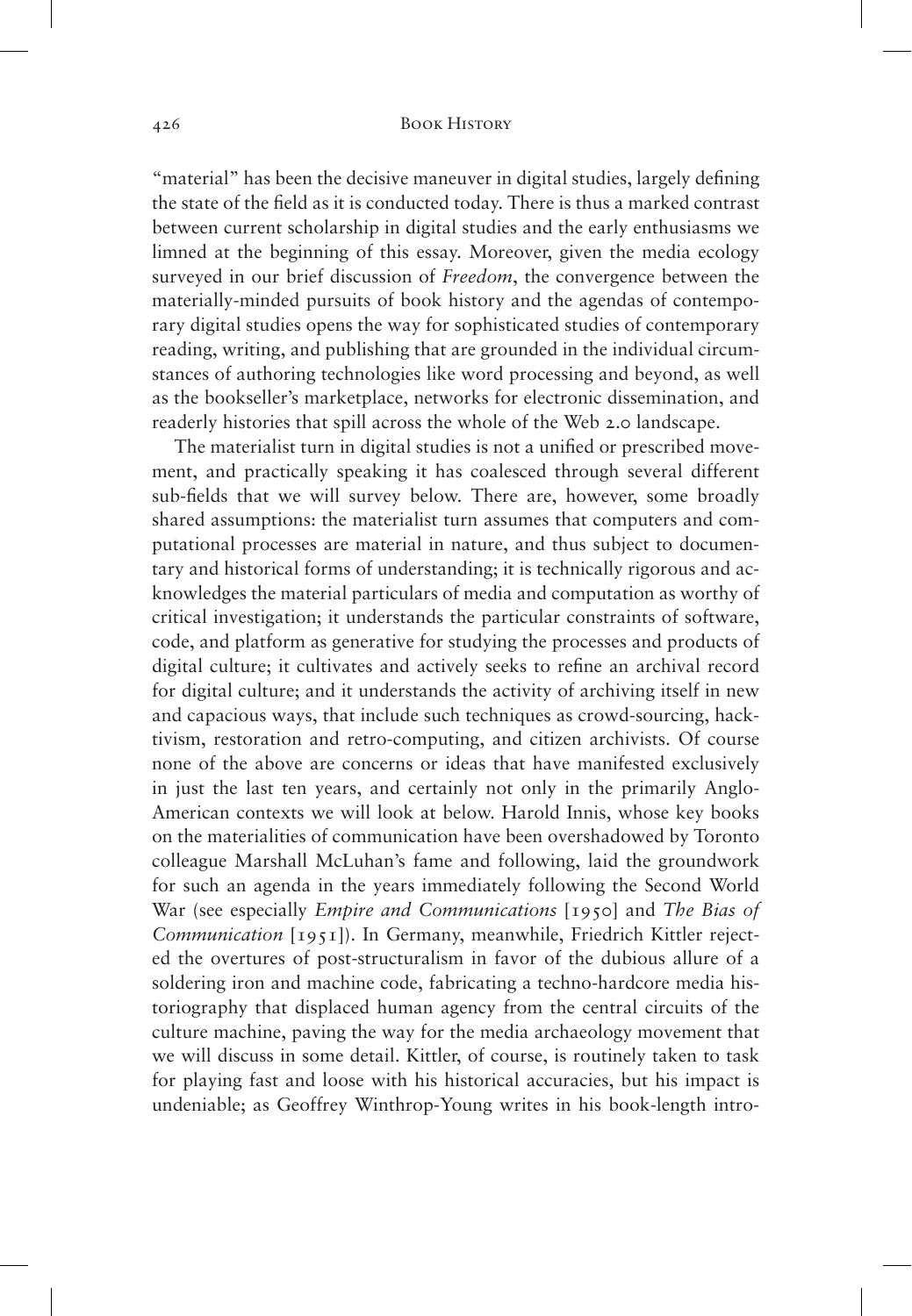duction to Kittler's legacy, "The battle cry 'media determine our situation' is reduced to the tacit agreement that scholars should pay some attention to media formats after having paid none at all for decades."37 Kittler is also surely the most brutally minimalistic of all the techno-materialist thinkers, arguing that in the end "there is no software" because all digital phenomena "come down to absolutely local string manipulations and that is, I am afraid, to signifiers of voltage differences."38 (The canonical introduction to Kittler remains his *Gramophone, Film, Typewriter*, especially the opening chapter wherein he presents the thesis about the nineteenth century's liberation of media from the symbolic constrictions of exclusively alphabetic forms, but the essays collected in *Literature, Media, Information Systems* are likewise very approachable [those in *Optical Media* somewhat less so]; both are recommended before attempting the Gesamtkunstwerk, *Discourse Networks 1800/1900*.) Finally, Nancy Ann Roth's recent translations of the Czech Vilém Flusser's work for the University of Minnesota Press (*Into the Universe of Technical Images* and *Does Writing Have a Future?* [originally published in German in 1985 and 1987, respectively]) have helped restore to our attention a theorist who, as the late Mark Poster puts it in his introduction to both volumes, "stands out, with only a handful of others, as one who presciently and insightfully deciphered the codes of materiality disseminated under the apparatus of media" (xi). Innis, Kittler, and Flusser have each produced work that is broadly relevant to students of all media forms, wherein the inscription and transmission of the written word and specifically the materialities of print and literature are channeled through a wider media spectrum. Together with figures such as Benjamin and McLuhan, they offer a foundation for an approach to book history in the current threshold moment of the digital, even as more recent thinkers have challenged, revised, and extended their positions. To these we now turn.

Over a decade old, the *New Media Reader* edited by Noah Wardrip-Fruin and Nick Montfort and released in 2003 by the MIT Press is an appropriate milestone to demarcate the onset of what we have characterized as the material turn in digital studies. The *NMR* was very much intended as an intervention when published, bringing together artists, humanists, and technologists from the second half of the twentieth century, pointedly *ending* with Tim Berners-Lee's 1994 paper about the World Wide Web. The "new media" between its covers (and on the accompanying CD) thus arrived already overtly historicized, the very heft of the hardbound volume a reminder of the fact that conversations about computers, writing, art, and interactive design had been underway for decades prior to the advent of to-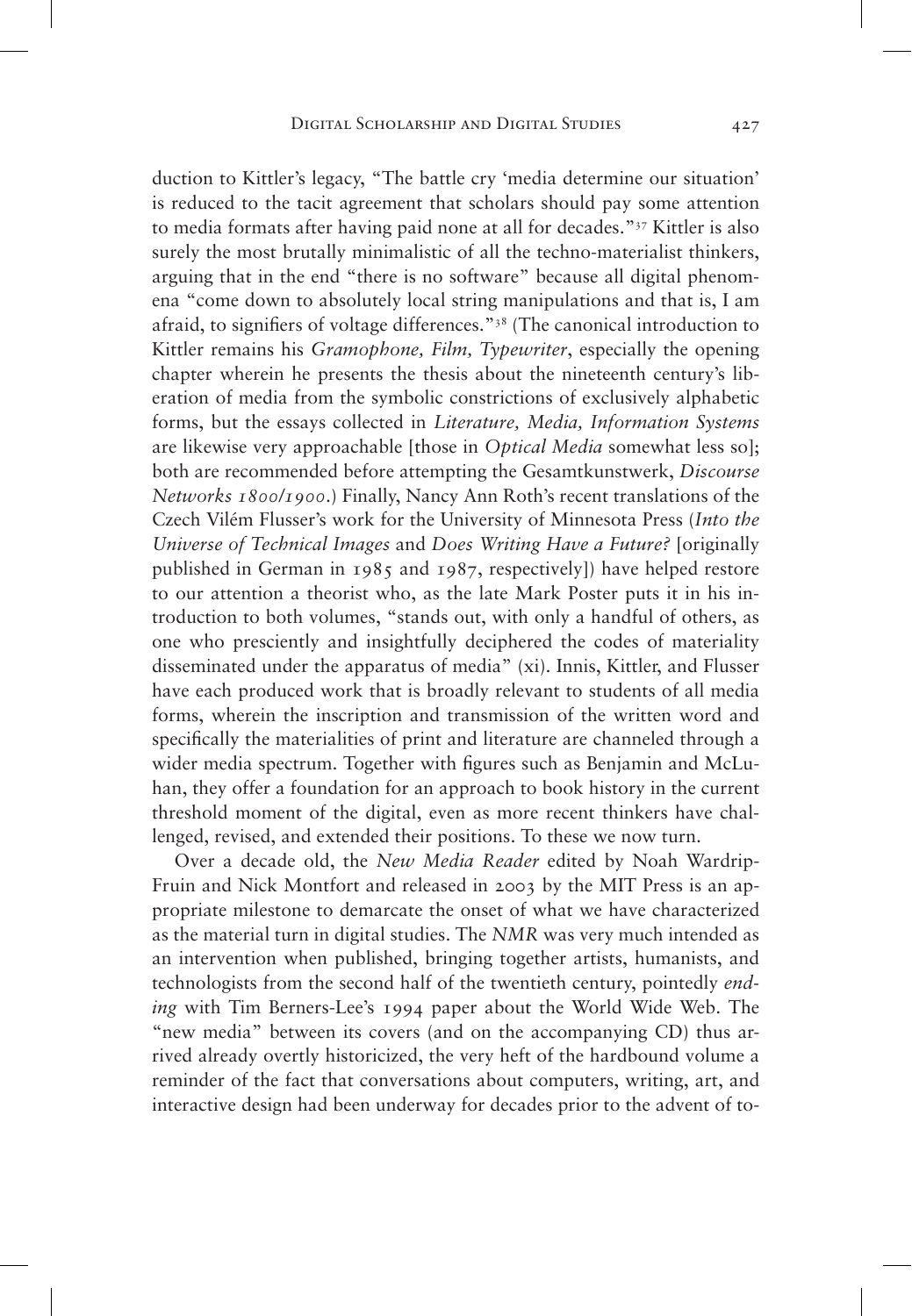day's desktop browser. The historical documents range from Turing, Bush, Licklidder, and Weiner to Burroughs, Roy Ascott, Brenda Laurel, and Lynn Hershman; of particular interest to students of book history will be pieces such as Ted Nelson's "Proposal for a Universal Electronic Publishing System and Archive" (from 1981's *Literary Machines*) and Robert Coover's muchcited 1992 "End of Books" *New York Times Book Review* essay, as well as a compendium of Oulipo writings including a complete do-it-yourself cutup implementation of Raymond Queneau's *Cent mille milliards de poems*. The volume deploys a deliberate contrapuntal strategy, juxtaposing, say, Bush's Memex with Borges's "Garden of Forking Paths." While a useful compendium for researchers and a compelling choice for classroom instruction, the *NMR* also helped inaugurate a new historically-aware phase of digital studies, one in which the presentism that afflicted so much of the field in its earlier incarnations—or else the crude historicism whose fulcrum was *ceci tuera cela*—is filled in by documentation of the decades of dense aesthetic and scientific conversation on the very borders of the screens, pages, windows, and frames that limn the contours of our contemporary media landscape.

Two other figures whose careers have been heavily identified with aspects of book history and textual scholarship deserve particular mention at this point. Johanna Drucker, whose pathbreaking scholarship on the radical typographic experiments of the modernist avant garde will be known to many readers here, as will her steady output of artist's books, began speaking and writing overtly about digital media in the 1990s. Many of her early statements about digital media, are collected in *Figuring the Word: Essays on Books, Writing, and Visual Poetics*, a 1998 Granary Press volume; her formal identification with "digital humanities" as it manifests today can be seen in *Digital\_Humanities* (MIT, 2012), co-authored with Anne Burdick, Peter Lunenfeld, Todd Presner, and Jeffrey Schnapp. Her University of Virginia colleague Jerome McGann, meanwhile, had been integrating ideas from early hypertext theory into his thinking and writing about critical textual editing since the 1980s; by the 1990s, the Rossetti Archive project was well underway, and it furnished a continual source for theoretical reflection and provocation. These essays of McGann's are collected in 2004's *Radiant Textuality: Literature After the World Wide Web* (Palgrave), while his more recent thought on matters digital can be found in *A New Republic of Letters* (Harvard, 2014). What Drucker and McGann each offered in their own way were models of figures whose deep engagements in the materialities of books and printed matter served to shape and refine their thinking about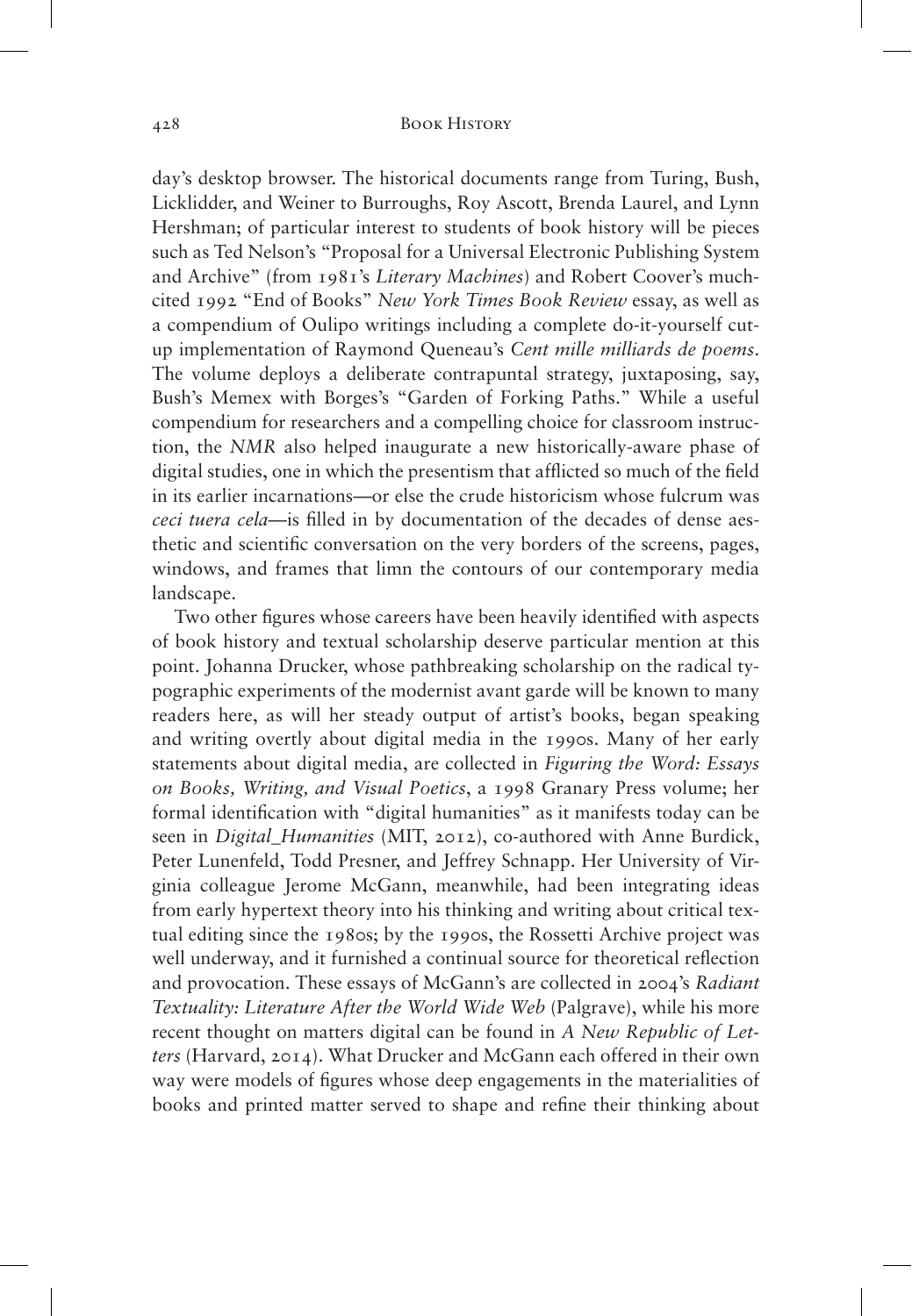electronic textual forms, rather than positioning them in reductive opposition as was the case for such bibliophiles as Sven Birkerts. Both of them introduced perspectives from the material study of textuality to audiences otherwise engaged with electronic technologies, who then found occasion to bring such perspectives to bear on digital objects and artifacts.

One such point of influence was N. Katherine Hayles. Though Hayles's intellectual trajectory was already well established, marked out by her training and scholarship in the history of science, her short 2002 *Writing Machines* from MIT Press (which featured a collaboration with graphic designer Anne Burdick) carried concepts from textual materiality directly to readings of works that included both threshold codex productions like Mark Danielewski's *House of Leaves*, as well as Talan Memmott's online hypertext *Lexia to Perplexia*. Here Hayles introduces the term "media-specific analysis," and enjoins her readers to no longer "treat text on the screen as if it were print read in a vertical position. Electronic text has its own specificities, and a deep understanding of them would bring into view by contrast the specificities of print, which could again be seen for what it was, a medium, and not a transparent interface."39 Similarly, Matthew Kirschenbaum's 2008 *Mechanisms: New Media and the Forensic Imagination* (MIT Press) explicitly brings together perspectives from textual scholarship and book history, as well as the technical field of computer forensics. This approach produces new readings of landmark digital work such as William Gibson's "Agrippa" and Michael Joyce's *Afternoon*, and demonstrates the extent to which computer forensics—which locates, recovers, and authenticates digital evidence to a degree admissible in legal settings—offers the specific methodological bridge between new forms of electronic writing and the traditional concerns of bibliographers and textual scholars. Arguing that the previous generation of writing about electronic textuality had been governed by a "medial ideology" in which tropes such as light, lightning, speed, and ephemerality predominated, Kirschenbaum insisted instead on the forensically replete realities of inscription for devices such as hard drives to argue that a "computer," like a "book," is in fact an individuated artifact, always subject to deep historical forms of understanding.

What has become one of the most important routes to such understandings emerged almost in passing, as a throwaway, in the course of an enormously influential book in its own right, Lev Manovich's *The Language of New Media* (MIT Press, 2001). Manovich's work here is justly celebrated as perhaps the most comprehensive formal framework of digital media and objects to date; it has been influential for its linkages between digital media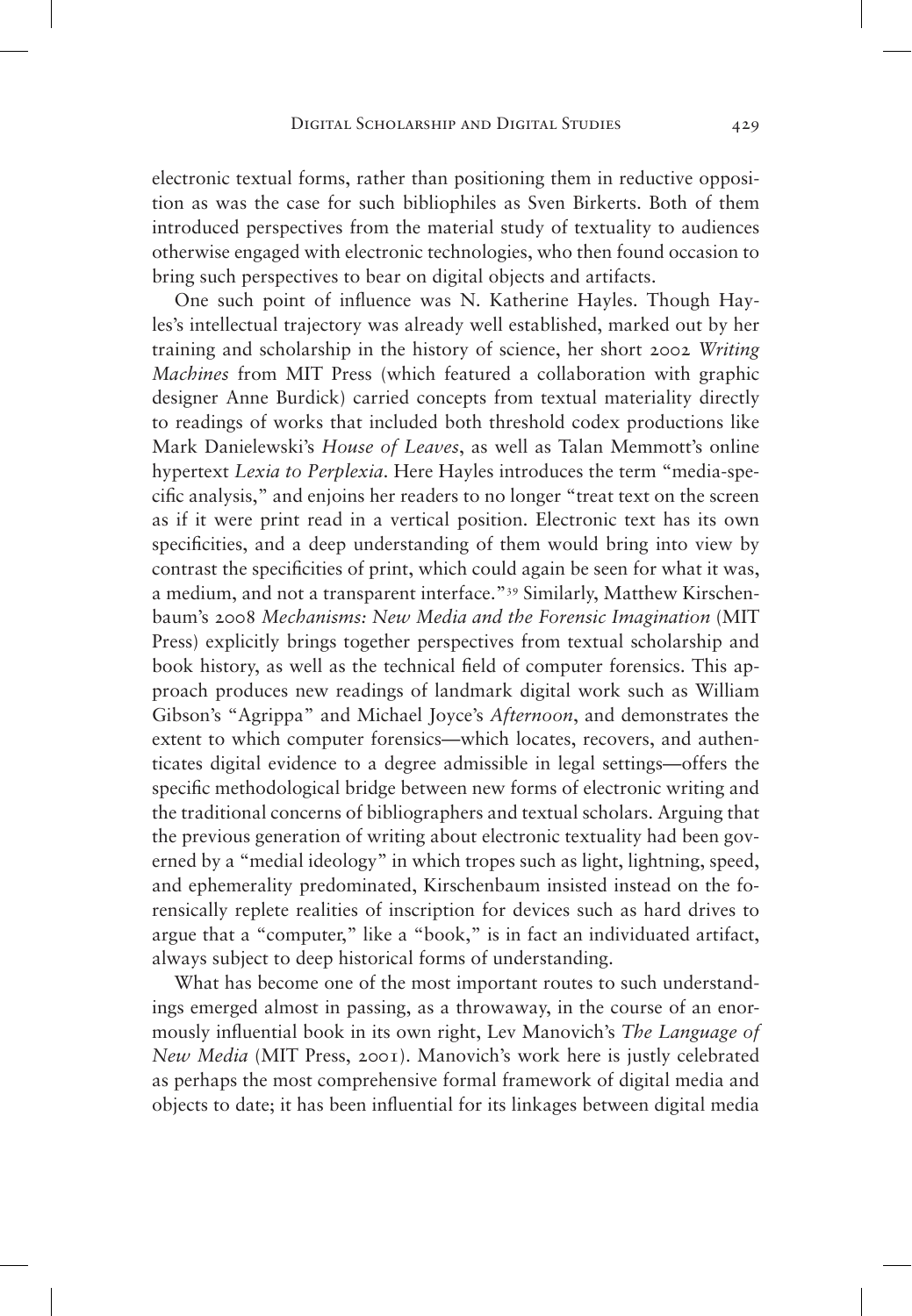and cinema, as well as a provocative (if much contested) "opposition" between database and narrative as cultural organizing principles. But early in the pages of the book Manovich presents us with a vignette. He is seeking to distance himself from what he perceives as the vulgar futurism, as well as the lack of interest in the messy details of actual software and computer programs, of previous academic commentators on the digital technologies emerging all around us. At stake are not just better theories, but also the actual history of digital culture and its myriad non-virtual realities. "Where," he asks, "were the theoreticians at the moment when the icons and the buttons of multimedia interfaces were like wet paint on a just-completed painting, before they became universal conventions and thus slipped into invisibility?" He then poses the question even more insistently, evoking the hypothetical but eminently plausible "historical moment" when

> a young 20-something programmer at Netscape took the chewing gum out of his mouth, sipped warm Coke out of the can—he was at a computer for 16 hours straight, trying to meet a marketing deadline—and, finally satisfied with its small file size, saved a short animation of stars moving across the night sky? This animation was to appear in the upper right corner of Netscape Navigator, thus becoming the most widely seen moving image sequence ever until the next release of the software.<sup>40</sup>

This is an enormously captivating and compelling gesture, dramatizing as it does the distance from the so-called "theoreticians" of first-generation digital studies to the specific, localized, embodied, and ineluctably materialist concerns Manovich wishes to foreground. He called the research agenda he was then proposing "software studies," and although its uptake was not immediate, software studies has now emerged as a recognized sub-field of digital studies, complete with a dedicated book series from the MIT Press. The affinities with book history should at this point require no great elaboration on our part: Manovich, and those who followed him in to software studies are interested in specific software packages, their conceptualization, design, engineering, implementation, and their use and circulation within particular communities. Matthew Fuller, editor of *Software Studies: A Lexicon* (MIT Press, 2008) puts it this way in his introduction: "While applied computer science and related disciplines . . . have now accreted half a century of work on this domain, software is often a blind spot in the wider, broadly cultural theorization and study of computational and networked digital media . . . . Software is seen as a tool, something you do something with. It is neutral,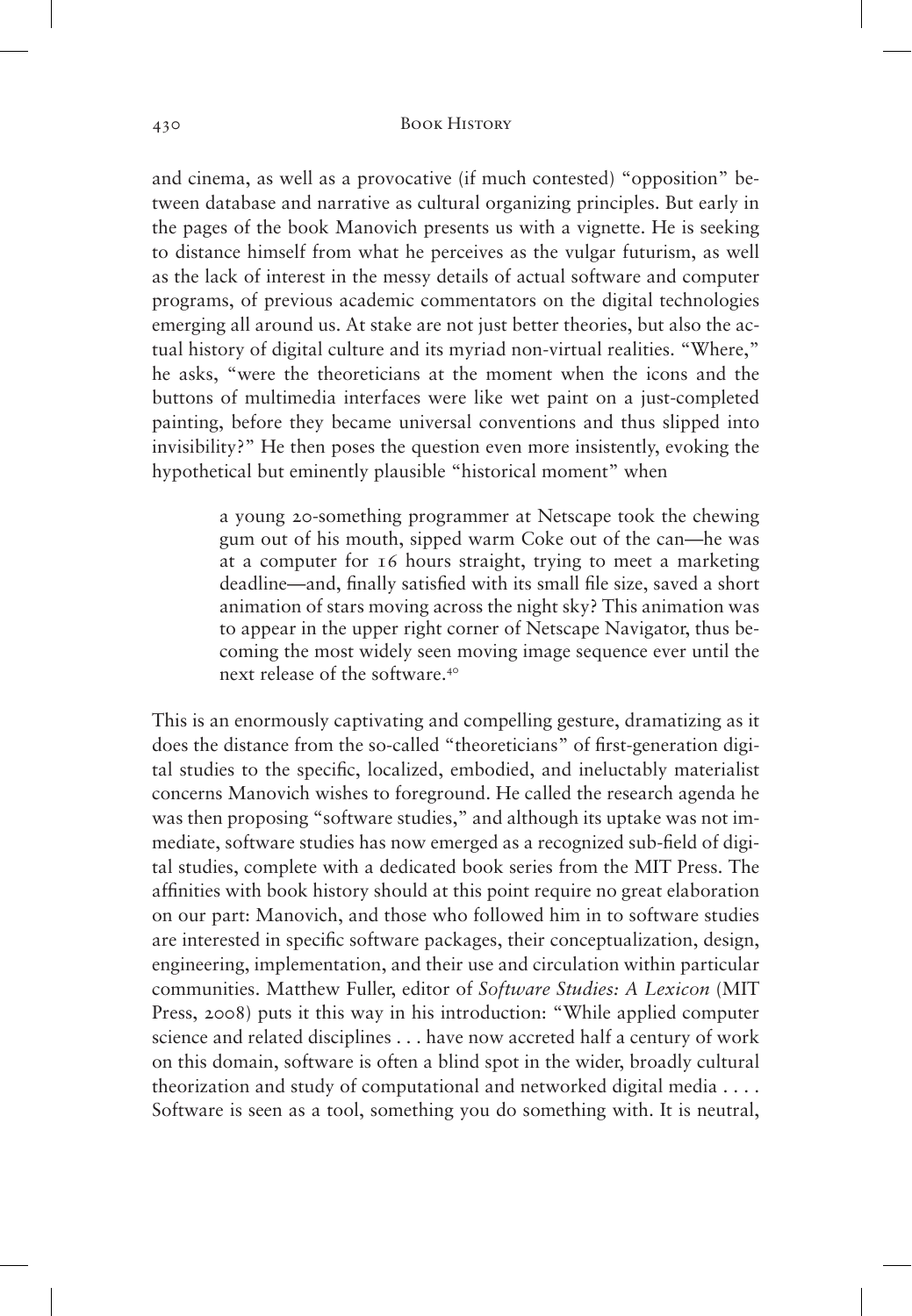grey, or optimistically blue."41 (Fuller's important early work, meanwhile, is collected in *Beyond the Blip: Essays on the Culture of Software* [Autonomedia, 2003].) Software studies thus emerges as a framework for historicizing software and dislodging it from the purely instrumental sphere. One could imagine useful convergences of software studies and book history around applications such as WordStar or Microsoft Word, or Aldus PageMaker, to name just some of the most obvious.

Yet software is not always an intuitive artifact, which surely helps account for the kind of blind spots Fuller notes. Is software the user interface that most of us see and experience, or is it the lines of source code? Is it the application or the complete operating environment? What about documentation, packaging, and other kinds of ancillary material? Closely related to the ambitions of software studies then is the practical challenge of software preservation—how will researchers actually access historically important software packages in decades to come? How is the history of software being preserved? Some software history is contained in the corporate archives of entities like Microsoft and Adobe, and researchers will need to become proactive about seeking access to these typically cloistered settings. But much is also now available on the open Web, for example the efforts of the Internet Archive, whose recently launched Historical Software Collection offers users the ability to interact with emulations of key software programs natively in their browser; likewise, large amounts of documentation are readily available through grassroots computer history efforts such as BitSavers.42 Finally, oral history interviews with living key technological innovators can be extremely valuable, as Belinda Barnet demonstrates in her *Memory Machines: The Evolution of Hypertext* (Anthem, 2013). Though she does not use the term, Barnet's software studies approach makes her work very different from first generation treatments of hypertext theory. Manovich's most recent book, *Software Takes Command* (Bloomsbury Academic, 2013), takes as its centerpiece an extended history and "reading" of Adobe After Effects, the industry standard for creating moving image animations.

Critical code studies is a related movement which focuses not so much on software as an application or artifact but on the literal code of the application itself. If software studies is akin to the study of paper or bindings or typography, critical code studies asks us to reckon with the underlying *processes* of computation, much as we would seek to understand the interaction between, say, collation and imposition in the hand-press period. While often regarded as the sole province of programmers and other specialists,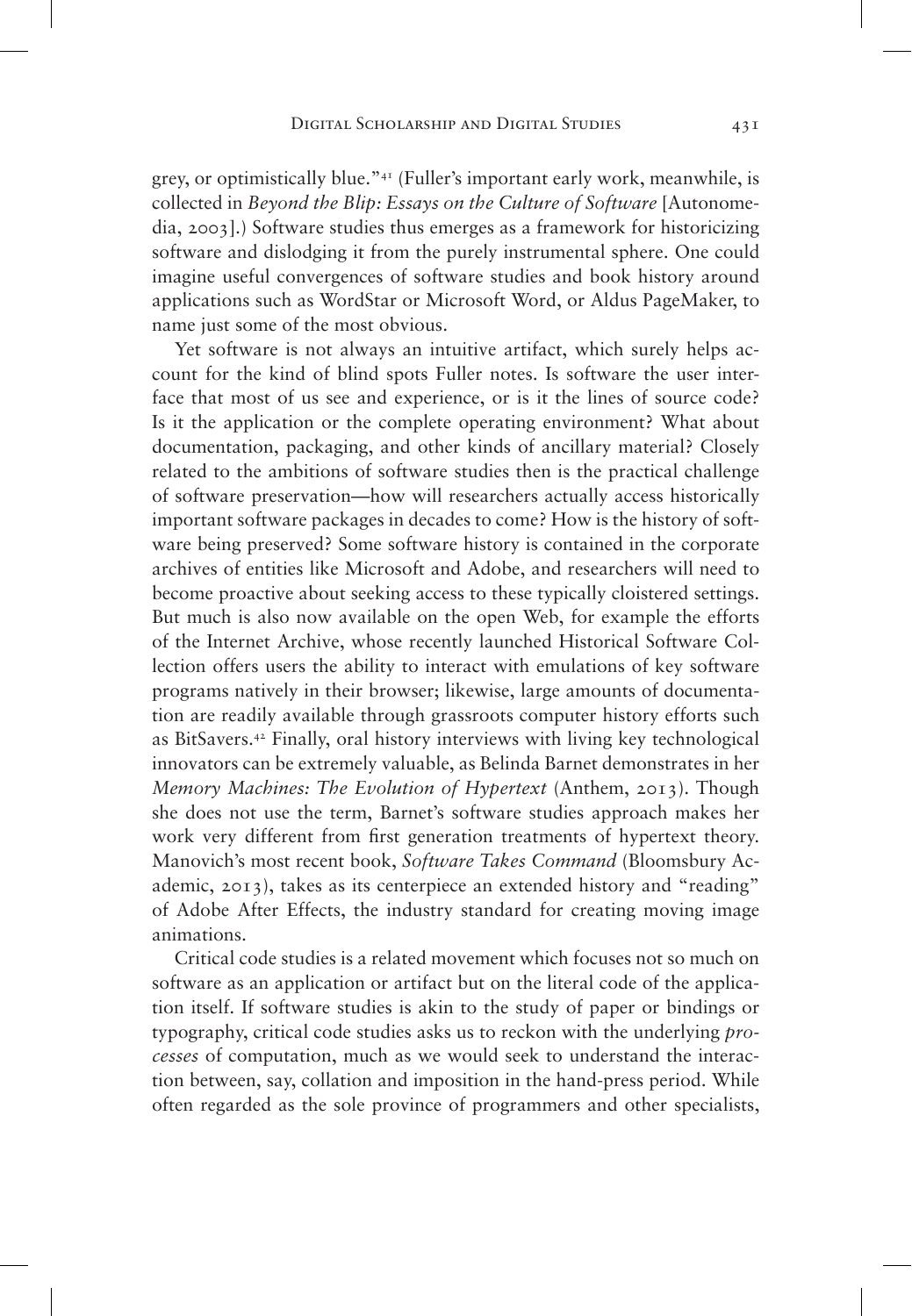the reality is that all "computer code" as we typically know it is really only ever *human* readable; it only becomes legible (which is to say actionable, or operationalized) by the machine once it has undergone a process known as compiling, which takes so-called "high-level" languages like Java or BASIC or FORTRAN and converts them to the binary ones and zeroes that furnish a computer's operating instructions. Critical code studies thus foregrounds software and computer programs as semantically replete fields of interpretation, written by and for human beings (nor is this strictly a humanistic conceit: Donald Knuth, perhaps the most famous living computer scientist, espouses the same principles through what he terms literate programming).43 Critical code scholars are given to close readings of individual lines of computer code, looking for the expressive dimension of such elements as the names given to variables or the choice of conditional structures used to govern the actions of the program; however they also locate agency at the level of the *process* the code enacts, the specific computational behaviors set in motion by the source code. Noah Wardrip-Fruin, in his book *Expressive Processing: Digital Fictions, Computer Games, and Software Studies* (MIT Press, 2009) writes eloquently of a code literacy as not only a scholarly virtue but a civic necessity, from the algorithmically ranked results of "everyday Google searches to the high stakes of Diebold voting machines";<sup>44</sup> the book itself offers close, "procedural" readings of the semantics and structure of individual software programs, including the *Tale-Spin* story generator, *SimCity*, and *Eliza*. In yet another example, Dennis Jerz recovered the original FORTRAN source code for the foundational interactive story-game ADVENTURE, and offers a detailed "reading" of its particulars and their implications for our understanding of the composition of the game in a model of both critical code and software studies.45 But perhaps the most extreme, and tantalizing, example of the potential of the critical code approach is a book cryptically entitled *10 PRINT CHR\$(205.5+RND(1)); : GOTO 10* (MIT Press 2013).46 The book, which was jointly authored by a collective of some dozen members, takes that single eponymous line of source code for the Commodore 64 (which drew a randomly determined maze pattern on the screen) as the basis for an exploration of 1980s home computer culture that ranges from discussions of the labyrinth as a cultural form to the nature of computational randomness to the means of dissemination for early computer programs, which often included (for example) print magazines, from which a reader would transcribe and retype them into his or her own system. *10 PRINT* thus uses a line of code as the proverbial grain of sand (silicon) within which to see a world; it is a remark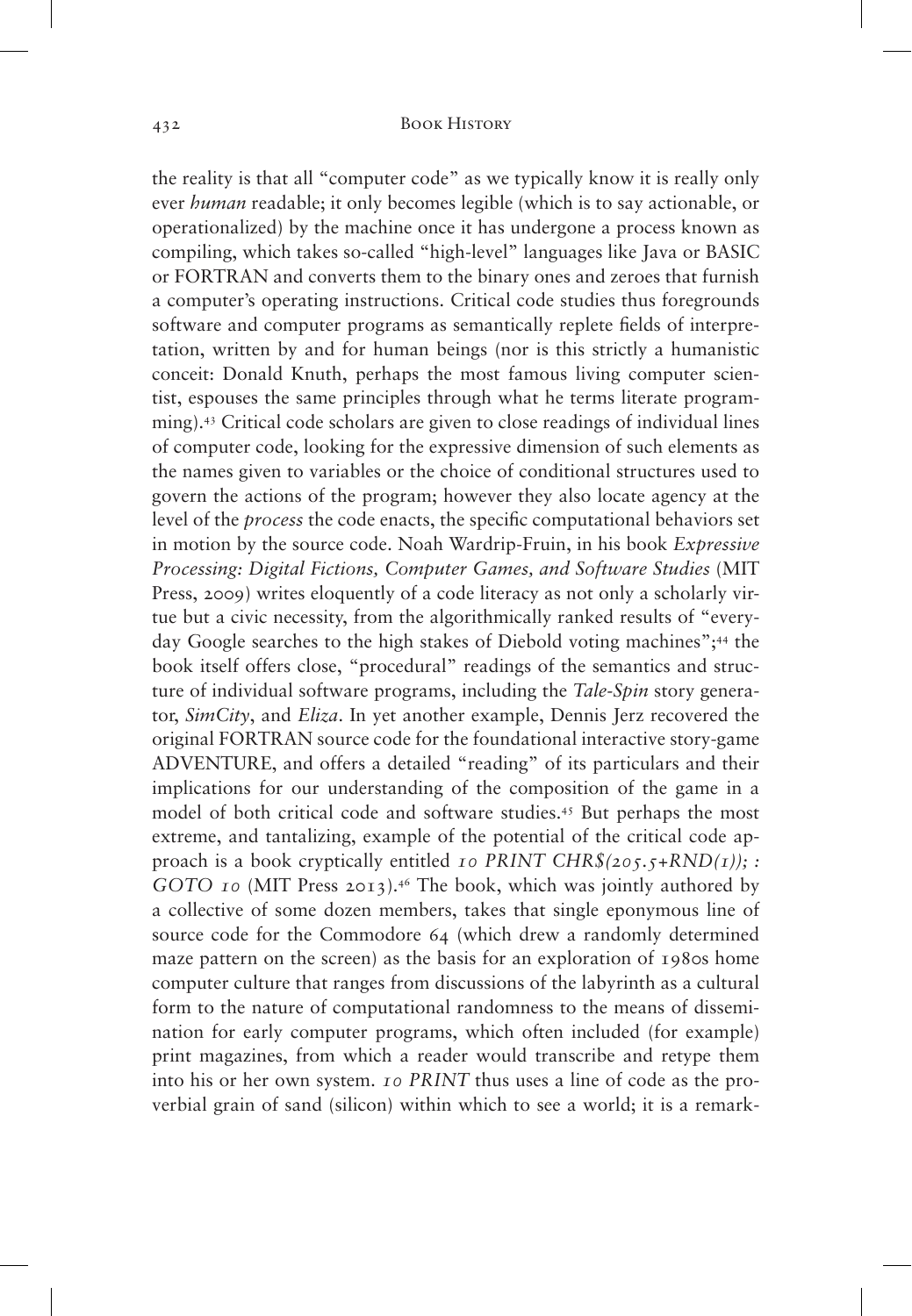able example of the cultural richness and repleteness of a supposedly purely operational expression.

Closely aligned with both software studies and critical code studies (involving many of the same individual scholars) is the "platform studies" movement, which is most heavily associated with Nick Montfort and Ian Bogost, who edit another MIT Press book series devoted to the topic and published its inaugural volume, *Racing the Beam: The Atari Video Computer System* (2009). Textbooks and tutorials often explain the fundamentals of modern computing to newcomers by employing the metaphor (and visual imagery) of stacks and towers, working from hardware and machine code up through levels of abstraction including assembly code, high-level program languages, and finally end-user applications and what we see on the screen. Much of the scholarship comprising the material turn in digital studies has tended to hew, sometimes quite explicitly, to this same model (which, it is worth noting, is itself a historical construct, an artifact of the Von Neumann architecture for computer systems). "Platform," Montfort and Bogost tell us, "is the abstraction level beneath code, a level which has not yet been systematically studied. If code studies are new media's analogue to software engineering and computer programming, platform studies are the humanistic parallel of computing systems and computer architecture, connecting the fundamentals of new media work to the cultures in which they were produced and the cultures in which coding, forms, interfaces, and eventual use are layered upon them."47 The title of their Atari 2600 book, *Racing the Beam*, in fact refers to the beam of the cathode ray gun that would "paint" the game's graphics on a television display in a continuously scanning horizontal pattern that programmers of the system's cartridges not only had to compensate for but sometimes took advantage of to overcome the inherent limitations in memory and processing power also characteristic of the system. This close dialectic between the technical particulars of the platform, sometimes articulated at very high levels of detail, and their implications for the kind of creative and imaginative work performed on those systems is characteristic of platform studies, which has also seen books covering the Nintendo Wii (*Codename Revolution*, by Steven E. Jones and George K. Thiruvathukal [2012]) and the Commodore Amiga (*The Future Was Here*, by Jimmy Maher [2012]). Though "platform" is perhaps most conveniently associated with physical computing hardware (as the preceding examples suggest), Montfort and Bogost are quick to point out that platforms can be virtualized as well: for example, a forthcoming book in the series addresses the Web's once ubiquitous Flash technology as a "platform." Here too then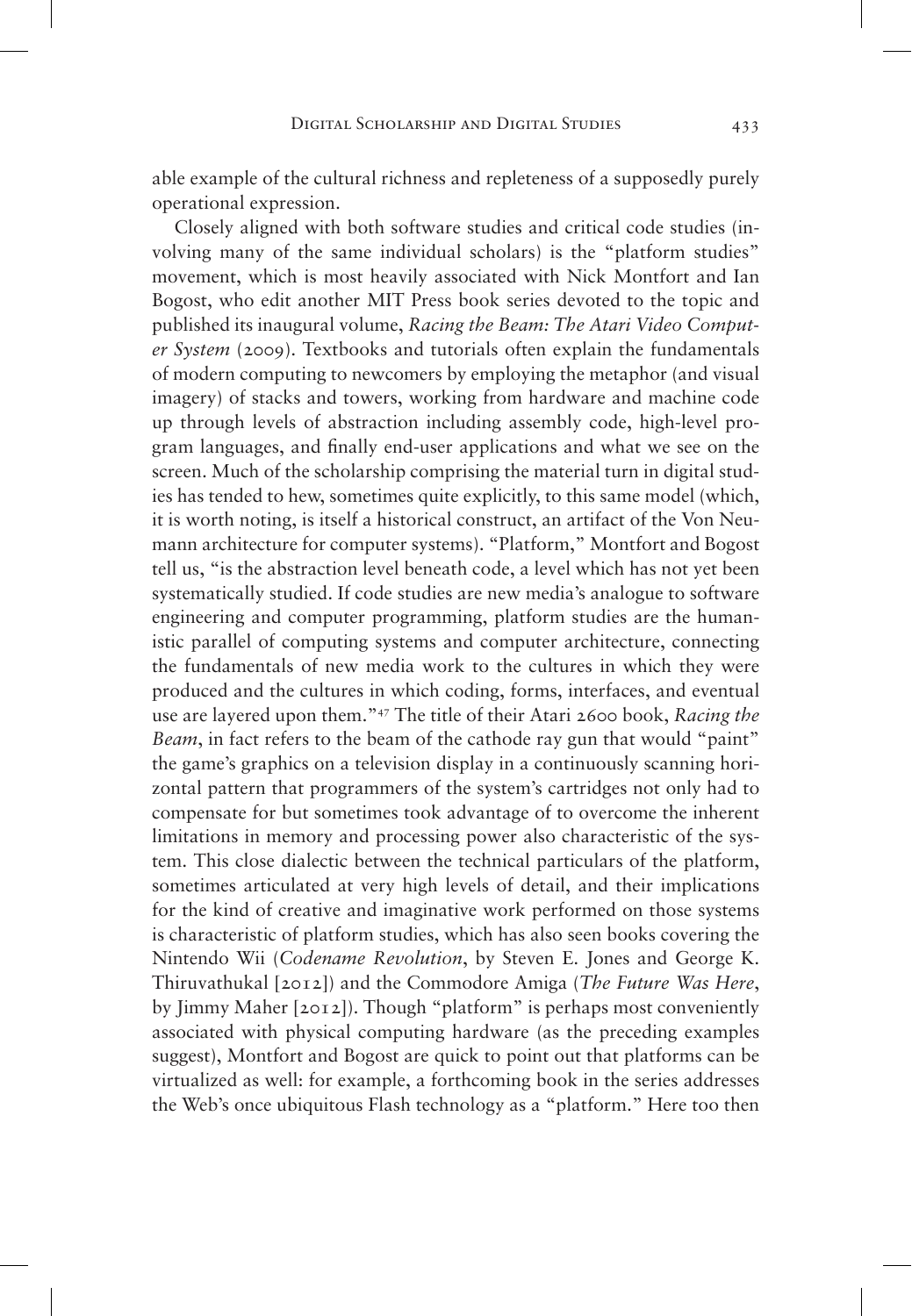we can see the explicit parallels to book history: what would it mean to think of the Kindle as a platform, for example, to critically examine the constraints and affordances of the device (both its physical incarnation as well as its architecture and protocols)? Platform studies, like the history of the book, is characterized by close, some might even say obsessive or unseemly, attention to detail out of the fundamental conviction that such material particulars are ineluctably part of the history of communicative objects, artifacts, and our human interactions with them.

The distinctions between software studies, critical code studies, and platforms studies can sometimes be opaque intellectual terrain for the uninitiated, not only because of the technical connotations of such terms but also because the boundaries between them—in terms of people, publishers, and intellectual approach—can seem rather permeable. Indeed, the *10 PRINT* volume discussed above in relation to critical code studies was published as part of the MIT Press's Software Studies series. Other works have also blended the three approaches to create generative readings of electronic media. Terry Harpold's *Ex-Foliations: Reading Machines and the Upgrade Path* (University of Minnesota Press, 2009) is meticulous in its documentation of specific platforms and software versions for the creative electronic literature it takes as the focus of its discussion, including (again) Joyce's *Afternoon*. Likewise, Christopher Funkhouser's *Prehistoric Digital Poetry: An Archeology of Forms, 1959–1995* (University of Alabama Press, 2007) is a deeply researched volume based on the archival recovery of primary source documentation for the period under discussion, in this regard treating "digital poetry" no differently from other literary phenomena where such explicit period demarcation is commonplace. And Steven E. Jones's *The Meaning of Video Games: Gaming and Textual Strategies* (Routledge, 2008) applies a textual and software studies approach to the study of computer games as material artifacts. Perhaps the single most illustrative and effective example of the relevance of all three approaches to book history comes in the form of Alan Galey's 2012 *Book History* essay "The Enkindling Reciter: E-books in the Bibliographical Imagination." This essay, which won the 2012 Fredson Bowers Prize, is a tour de force in its demonstration of the both the new materialist sensibility and new bibliographic—and forensic—techniques in the investigation and evaluation of digital book objects. Readers will recall that we have already encountered Galey's innovative interface designs in the *Visualizing Variation* project; here he solves an actual bibliographical problem (several, in fact) in the electronic presentation of the text of Johanna Skibsrud's *The Sentimentalist*, winner of the 2010 Canadian Scotiabank Giller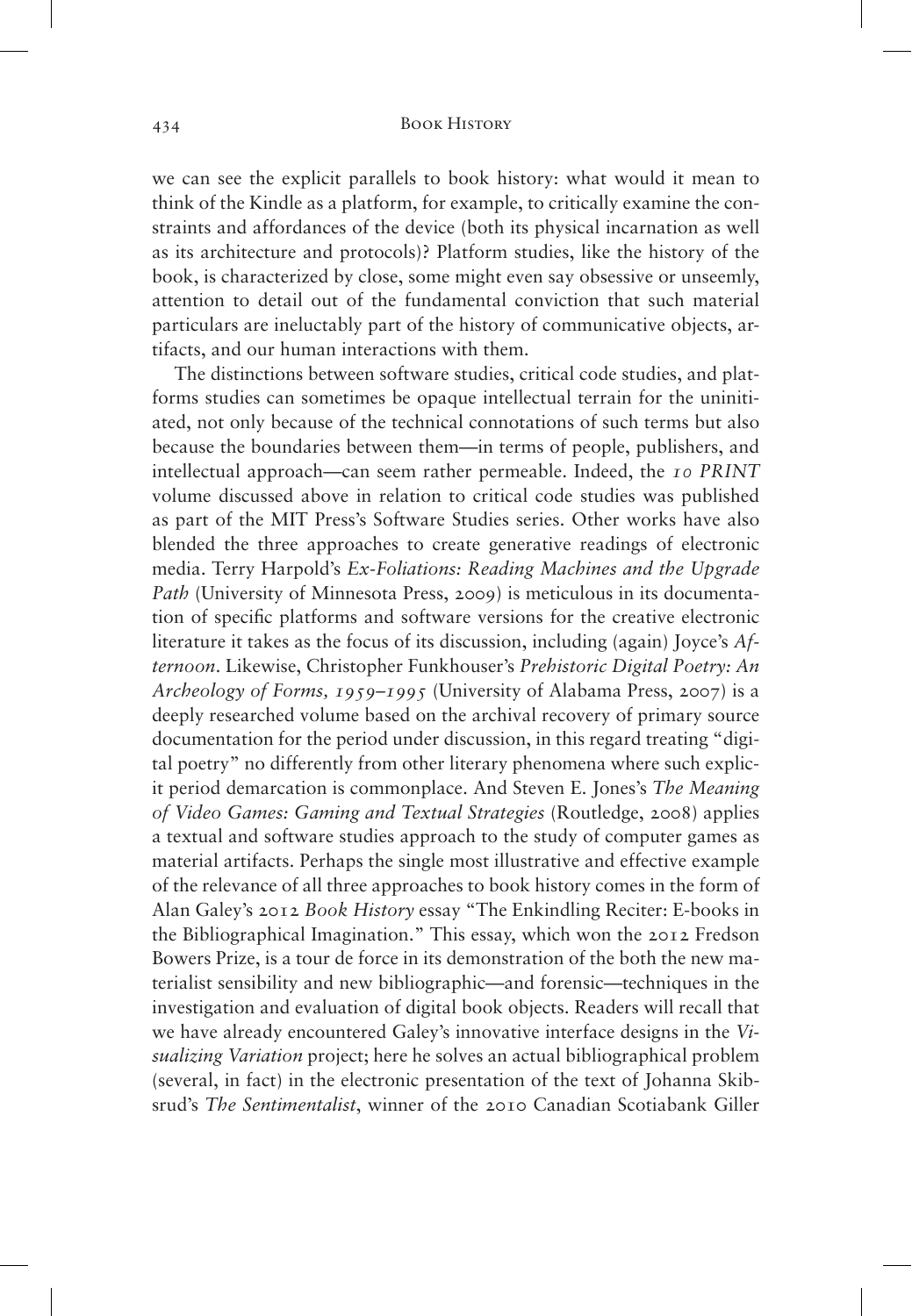Prize. Since readers of the present essay will have ample access to Galey's text we will not rehearse its particulars in detail, but instead remind our readers of Galey's closing contentions around "stripping the veils of code," offered in conscious revision not only of Bowers but also Kirschenbaum's earlier work on digital forensics:

> One of the consequences that the bibliographical study of e-books forces upon us is the need to rethink traditional bibliography's basis in empiricism. To reverse the terms of the errant William James epigraph, the different forms of e-books may have no rocky bottom, no absolute Real that serves to anchor the evidence of our senses. The reason is simple: e-books, like all digital texts, require us to interpret phenomena not directly observable by the senses. We must rely on layers upon layers of digital tools and interfaces, as we have seen in the examples above. A purely empirical and forensic perspective assumes that objects speak for themselves, and yield up their evidence to the observation of human senses and the inquiry of human reason. My purpose in drawing attention to the role of the enkindling reciter is to emphasize that digital objects do not speak for themselves; someone always speaks for them. <sup>8</sup>

Ultimately software studies, critical code studies, and platform studies are each varyingly inflected methodologies for cultivating both the critical sensibility and the technical acumen necessary to swim deep into the cultural reservoirs of contemporary digital production, if not quite touch that final rocky bottom. We would advise our readers to attend to the commonalities between them rather than succumbing to the parsing of their differences.

There is one other articulated movement with direct bearing on the material turn, developing not primarily in North American but rather Anglo-European settings. Media archaeology is a term which originates in cinema studies with the work of C.W. Ceram, but which has more recently expanded to offer coverage to the full spectrum of media phenomena, including, of course, the products and productions of the digital age. Kittler, discussed earlier, is often regarded as a prototypical media archaeologist for his assignment of radical agency to non-human actors and technologies, though he himself would have disavowed the label. Media archaeology's most influential figures have nonetheless tended to emerge from the Continental intellectual scene, though the movement's most prominent English-language organizer and advocate, Jussi Parikka, is a Finn working in the British university system. Parikka's *What is Media Archaeology?* (Polity, 2012) and a collection co-edited with Erkki Huhtamo, *Media Archaeology: Approaches,*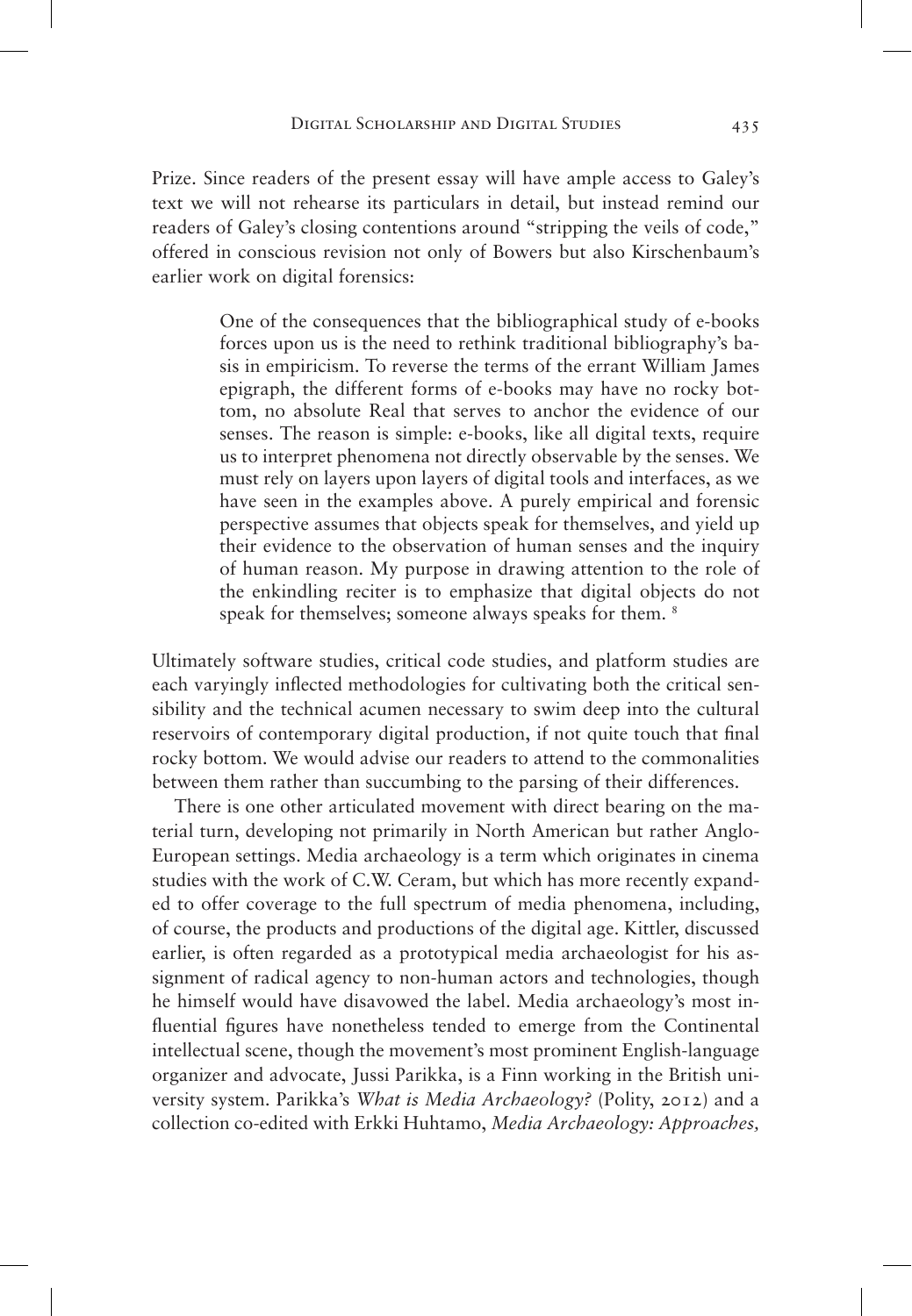*Applications, and Implications* (California, 2011), will be the best starting points for most of our readers. In North America, meanwhile, media archaeology has been increasingly absorbed into the academic conversation around digital technologies, with ground already been prepared by the thinkers and trends discussed above. As Parikka himself acknowledges, there is a general compatibility between the methods and concerns of software studies, critical code studies, platform studies, and computer forensics, and media archaeology.

Broadly speaking then, media archaeology is characterized by an intense fixation on the technological operations of media. Its historiography generally hews to Foucauldian genealogies of "disruption" and discontinuity. Siegfied Zelinski's *Deep Time of the Media: Toward an Arcaheology of Hearing and Seeing by Technical Means* (MIT Press, 2006) and the work collected in his series of edited *Variantology* volumes (Verlag der Buchhandlung Walther König, 2005–), as well as Erkki Huhtamo's *Illusions in Motion: Media Archaeology of the Moving Panorama and Related Spectacles* (MIT Press, 2013) are representative in this regard. Though invested in the recovery of neglected, forgotten, crashed, erased, and overwritten media devices in order to question and reframe established narratives of media history, media archaeology is also, in the eyes of at least some practitioners, about a radical revisionary historiographical practice in which machines assume primacy of agency in the recording and narration of cultural events. Wolfgang Ernst, who uses the term "archaeography" to describe this process, by which the "archive" writes itself through varied modes of technical inscription—many of them forms of signal processing occurring at sub-semantic levels—is the key figure here: his writings are collected in English in *Digital Memory and the Archive*, edited by Parikka (Minnesota, 2013). There is a practical component as well, in that hardware conservation and preservation are important facets of media archaeology, the skills and expertise necessary to restore vintage computers and other technologies to working condition. (Ernst maintains such a facility, the "Media Archaeology Fundus"; Lori Emerson's work with her Media Archaeology Lab at the University of Colorado Boulder, which maintains dozens of vintage computers in working order, is likewise exemplary here.49) Finally, as the title of Ernst's collection above suggests, "the archive" has emerged as a site of intense interest for media archaeological investigation, not only for the practicalities in preserving access to its technological apparatus but also because the very conceptualization and theorization of archives has direct implications for our articulation of media history. Wendy Hui Kyong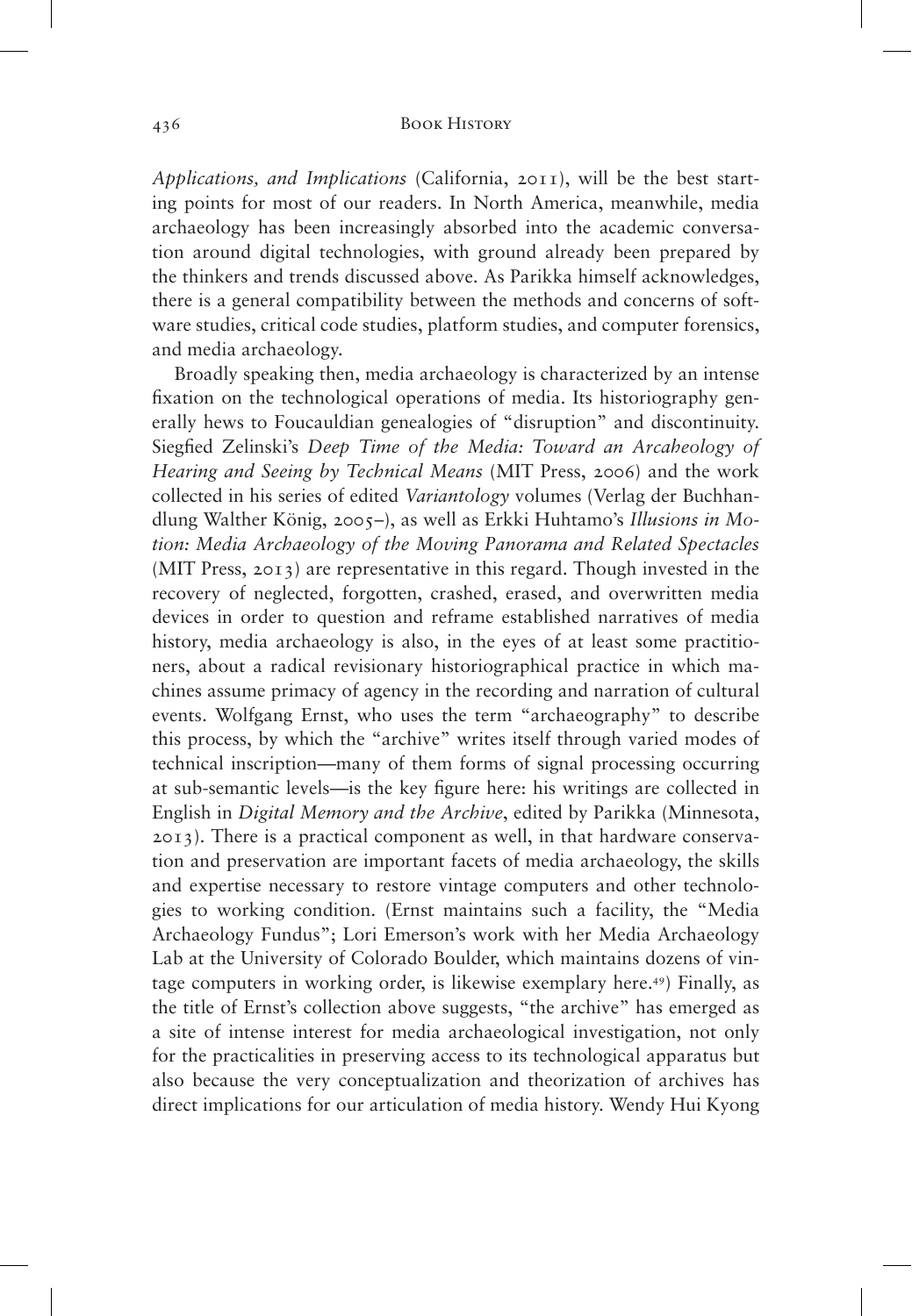Chun thus lays great stress on the technological as well as the bio-informatic origins of archive and memory in her *Programmed Visions: Software and Memory* (MIT, 2011), a work that has been generally embraced by media archaeological writing.

For book history, media archaeology offers a framework for media investigation which tends to have an even longer historical reach than the primarily North American movements described above; media archaeological investigations routinely extend back into the nineteenth century and beyond, grounding themselves in "prehistoric" (recall Funkhouser) manifestations of cinema and the moving image, photography, and recorded sound. There is also a conspicuous strain of media archaeology that takes as its primary locus documents, records, and writing technologies such as the typewriter and telegraph, as well as "soft" technologies such as shorthand. Lisa Gitelman's work is exemplary and indispensable here, and though she has never overtly declared herself a "media archaeologist" she has both influenced and been influenced by the movement. Her *Scripts, Grooves, and Writing Machines* (Stanford, 1999) offers a more historically attentive narrative of nineteenth century inscriptive economies than Kittler, and an essay collection co-edited with Geoffrey B. Pingree, *New Media 1740–1915* (MIT, 2004), consolidates and amplifies the import of this period as a long antecedent to the media landscape of today. More recently, her *Always Already New: Media, History, and the Data of Culture* (MIT, 2006) offered perhaps the first serious attempt to genuinely historicize the Web, including explicit attention to the twin concepts of records and documents in electronic (and aural) culture; her newest monograph, *Paper Knowledge: Toward a Media History of Documents* (Duke, 2014), supplies readings of documentary technologies from nineteenth-century job printing to the ubiquitous PDF format of our own time. A scholar such as Gitelman thus foregrounds the linear conceptual path from book history to media history and back again, with the additional virtue of a long historical perspective that understands the screens and devices of the present as descendants of earlier technological dispensations. Much the same could be said of Darren Wershler and *The Iron Whim: A Fragmented History of Typewriting* (Cornell, 2005), which offers archaeologies of book-writing and media alike. Similarly, Ben Kafka, in *The Demon of Writing: Powers and Failures of Paperwork* (MIT, 2012) explores paper *as* a medium, even as he develops a media archaeological account of bureaucracy and office work. Cornelia Vismann, in *Files: Law and Media Technology* (Stanford, 2008; translated by Geoffrey Winthrop-Young, also Kittler's chief translator and explicator) brings similar attention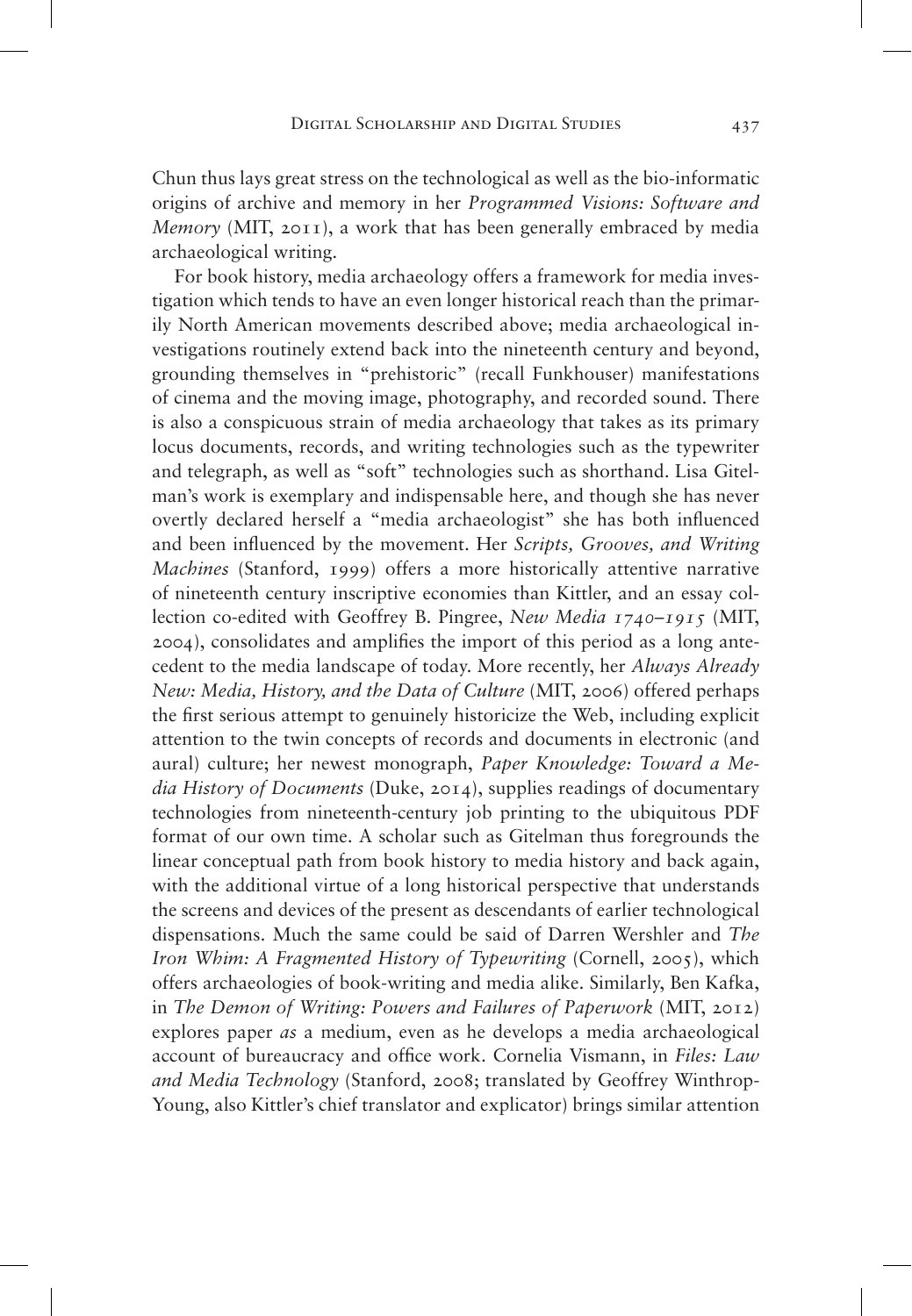and stress to the construct of the "file" in legalistic and documentary contexts. Jean-Francois Blanchette's *Burdens of Proof: Crpytographic Culture and Evidence Law in the Age of Electronic Documents* (MIT, 2012) draws together (again) legal discourse with forensic technologies and a consideration of the longstanding problems of diplomatics, namely document authentication and documentary authority, in relation to the particular problematics of born-digital documents. Lori Emerson's forthcoming *Reading/ Writing/Interfaces* (Minnesota, 2014) employs media archaeological precepts to consider the physical substrates of experimental poetry and poetics, with authors ranging from Dickinson to contemporary Canadian writers such as Steve McCaffery and bpNichol. Finally, Jonathan Sterne's *MP3: The Meaning of a Format* (Duke, 2012), might appear at best oblique to the interests of book history—that is until one remembers to consider the place of digital audio books amongst today's reading public.

## IV

Media archaeology, together with software studies, critical code studies, and platform studies, gives us a route into the vexed, recursive layers of today's textual landscape that is broadly compatible with the sensibilities and intellectual agendas of today's scholarship in book history. More than that, however, all of these movements or trends offer the opportunity to reconsider the book as the locus of critical attention. Books, after all, have always been a narrow and particular subset of humankind's *written* endeavors and activities. What *is* the nature of the relationship between books and documents, or books and records, or books and paper or other forms of media and material supports? Such questions, we maintain, are not mere theoretical prompts, but essential prerequisites for responsible scholarship of books as they are written and read today; for despite some important contributions, book history by itself does not yet have a critical mass of scholarship with which to answer that challenge. Works such as Jason Epstein's *Book Business: Publishing Past, Present and Future* (Norton, 2002) are invaluable as memoirs but they lack the necessary critical and theoretical framework for working through questions such as we have raised. David M. Levy's *Scrolling Forward: Making Sense of Documents in the Digital Age* (Arcade, 2001, now sadly out of print) offered a starting place for a materialist reconsideration of the status of texts as embodied documents amid the shifting landscape of digitization. Bonnie Mak's concise *How the Page Mat-*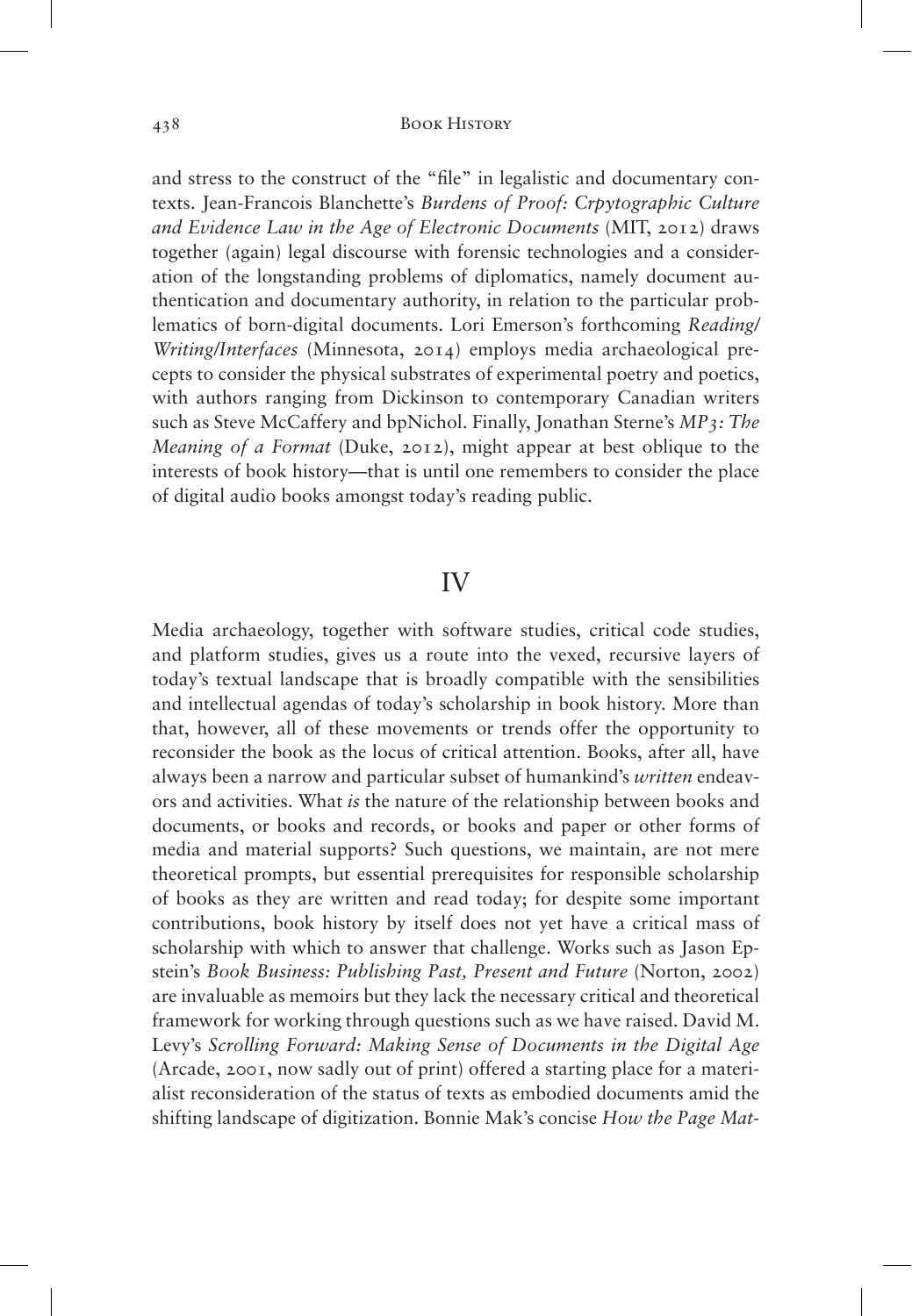*ters* (Toronto, 2011) historicizes the seemingly homogenous "page" as both a conceptual and a material unit in manuscript, print, and digital culture through a case study of what Randall McLeod might have called the "transformissions" of one particular text. Andrew Piper's *Book Was There: Reading in Electronic Times* (Chicago, 2012) is a focused, sometimes personal attempt to historicize today's questions about the significance of reading (specifically) books, informed but not burdened by Piper's training in critical theory; it is usefully considered with both Jeff Gomez's *Print is Dead: Books in Our Digital Age* (Palgrave, 2007) and Alan Jacobs's *The Pleasures of Reading in an Age of Distraction* (Oxford, 2011). The best critical overview of book publishing in the present moment is undoubtedly John B. Thompson's *Merchants of Culture: The Publishing Business in the 21st Century* (Plume, 2012). Of equal relevance is Ted Striphas's aforementioned *The Late Age of Print: Everyday Book Culture from Consumerism to Control* (Columbia, 2009) which grounds its analysis not in futurisms but rather in research and critical analysis of the status of the book in the present, from big-box bookselling and electronic distribution systems to reading clubs, and the (yes) the Harry Potter phenomenon, among other topics; Striphas, whose intellectual pedigree is more cultural studies and materialist Marxism than the digital studies authors we have been discussing, nevertheless offers an example of a project that understands that the distinction between book history and media history is now literally and purely and finally only academic. The recent collection *Comparative Textual Media: Transforming the Humanities in the Postprint Era*, edited by N. Katherine Hayles and Jessica Pressman (Minnesota, 2013) as well as the new *Cambridge Companion to Textual Scholarship*, edited by Neil Fraistat and Julia Flanders (Cambridge, 2013), likewise eschew unproductive distinctions between these fields.

Let us now offer some additional examples to demonstrate the potential for scholarly inquiry bridging the various approaches to media history and theory we have been surveying, and the history of the book, broadly conceived. We can begin with the fact that computer history has spawned any number of compelling book objects that ought to be of interest to book history. There are surely projects for those who wish to explore the publication histories of newsletters and 'zines like that of the Homebrew Computing Club (whose archives are at Stanford), or *Mondo 2000*; similarly, landmark publications such as Ted Nelson's *Computer Lib/Dream Machines* and the *Whole Earth Catalog* are fascinating book objects, filled with complex assemblages of visual and verbal material. The massive popular interest in personal computing and video games that had taken hold by the early 1980s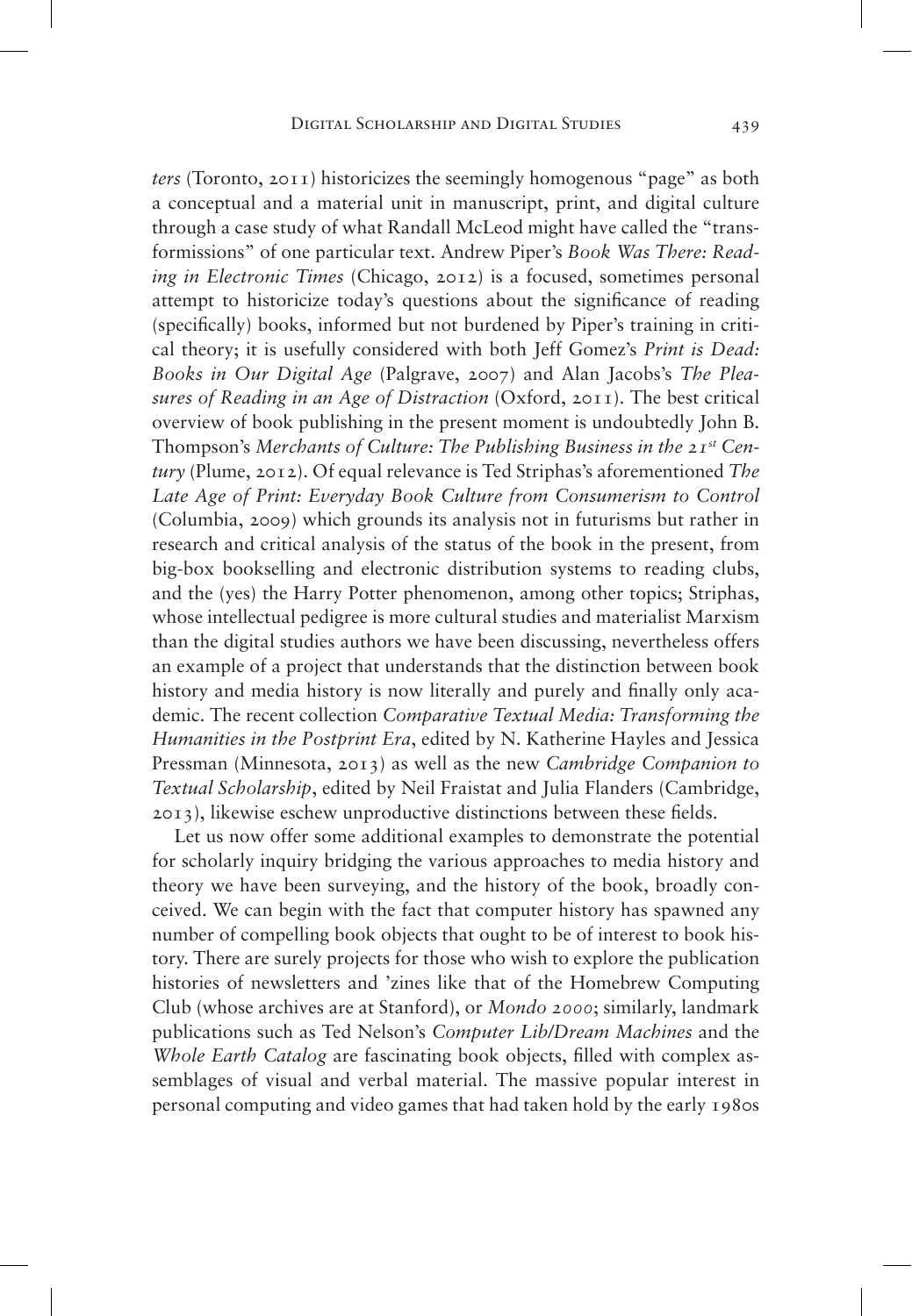

**Figure 5.** A selection of 1980s trade books written as guides to home computers and video games, whose diverse and notable authors include Martin Amis, Michael Crichton, Newt Gingrich, Frank Herbert, Hugh Kenner, and Jerry Pournelle; also a 1984 pop-up book entitled *Inside the Personal Computer*. Photo by Kirschenbaum.

(in 1982, *Time* magazine anointed the computer its "machine" of the year) spawned hundreds of mass-market trade publications, including introductions, tutorials, how-tos, and guidebooks (see Fig. 5). Computer magazines such as *BYTE* and *PC Magazine* and *Macworld* also offer key documentation from this period. In short, the reality is that much significant computer history has been written and rendered in print; this is a vast and largely unexplored space.

Book history has the potential to bring much-needed nuance to tired, reductive binaries around the *paragone* between print and the digital. Abigail J. Sellen and Richard H. R. Harper have argued compellingly that far from eliminating it, digital technologies (such as word processing and the laser printer) greatly exacerbated the consumption of paper in office settings.<sup>50</sup> It is tempting to explore similar dynamics in other milieu: for example, the avant garde literary arts journal *Between C&D*, a "little magazine" which began publication in New York's East Village in 1983 and was printed and distributed on fanfold paper from a dot matrix printer and came packaged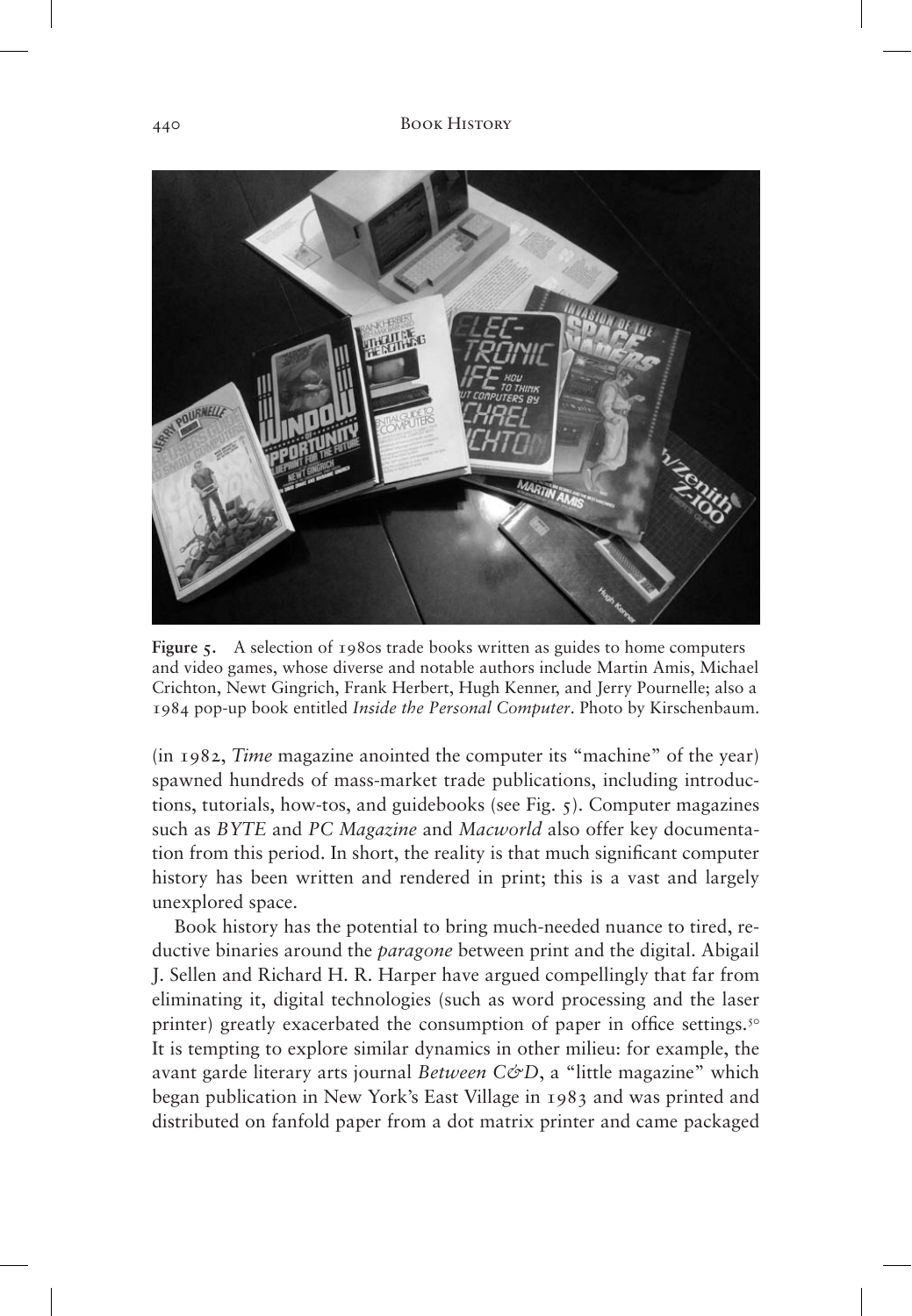in a ziplock bag. (Authors included Kathy Acker, Dennis Cooper, Gary Indiana, Patrick McGrath, and Lynne Tillman.) As editors Joel Rose and Catherine Texier recall: "The combination of our high-tech look—the computer printout, the fanfold, the dot-matrix print type—in conjunction with handmade art by East Village (or Downtown) artists on the front and back covers, and the ziplock plastic bag binding, along with, needless to say, the featured 'new writing' immediately attracted both readers and writers, from New York City and elsewhere."<sup>51</sup> Such episodes dovetail, at least anecdotally, with the kinds of arguments scholars such as Harold Love and Peter Stallybrass have long made about the persistence of scribal and manuscript writing into cultures of printing, whereby the cross-transfer between two active media spheres (in this case print and the digital) results in the proliferation, rather than the diminishment, of prior forms of media and inscription.<sup>52</sup>

One notable exemplar from this period is Robert Pinsky, Steve Hales, and William Mataga's *Mindwheel*, published by Synapse/Brøderbund in 1982. *Mindwheel* is a self-described "Electronic Novel." While our readers will know who Pinsky is of course, it is unlikely they will recognize either of the other names. That is because they are computer programmers who share the authorship credits with Pinsky. *Mindwheel* is in fact a hybrid book/ digital artifact. It consists of a ninety-page clothbound volume (packaged in a paper slipcase) containing prose materials (credited separately to one Richard Sanford), artwork, verse, photos, and faux-interviews, journals entries, and other documentary materials; also included is a sleeve containing a 5.25- or 3.5-inch computer disk, available for Macintosh, the Apple II, and the PC. One engaged *Mindwheel* by beginning with the thirty or so pages of Sanford's prose in the printed volume, at which point the transition to the interactive content was effected by way of a dream sequence; practically speaking, the reader would set the book aside, boot the disk, and find him- or herself in a "text adventure" style environment where they would read prose descriptions of their current situation and type their intended actions, to be interpreted by the program's parser which would advance the action of the story accordingly. This in itself was no great novelty at the time, and in fact text adventures constituted an important segment of the computing gaming market for home computers (Infocom set the standard with dozens of such titles). What set *Mindwheel* apart, however, was both the dual book/disk combination (though it should be noted the packaging of Infocom games routinely included printed paraphernalia such as maps, letters, and photos), and the engagement of Pinsky as a "significant" literary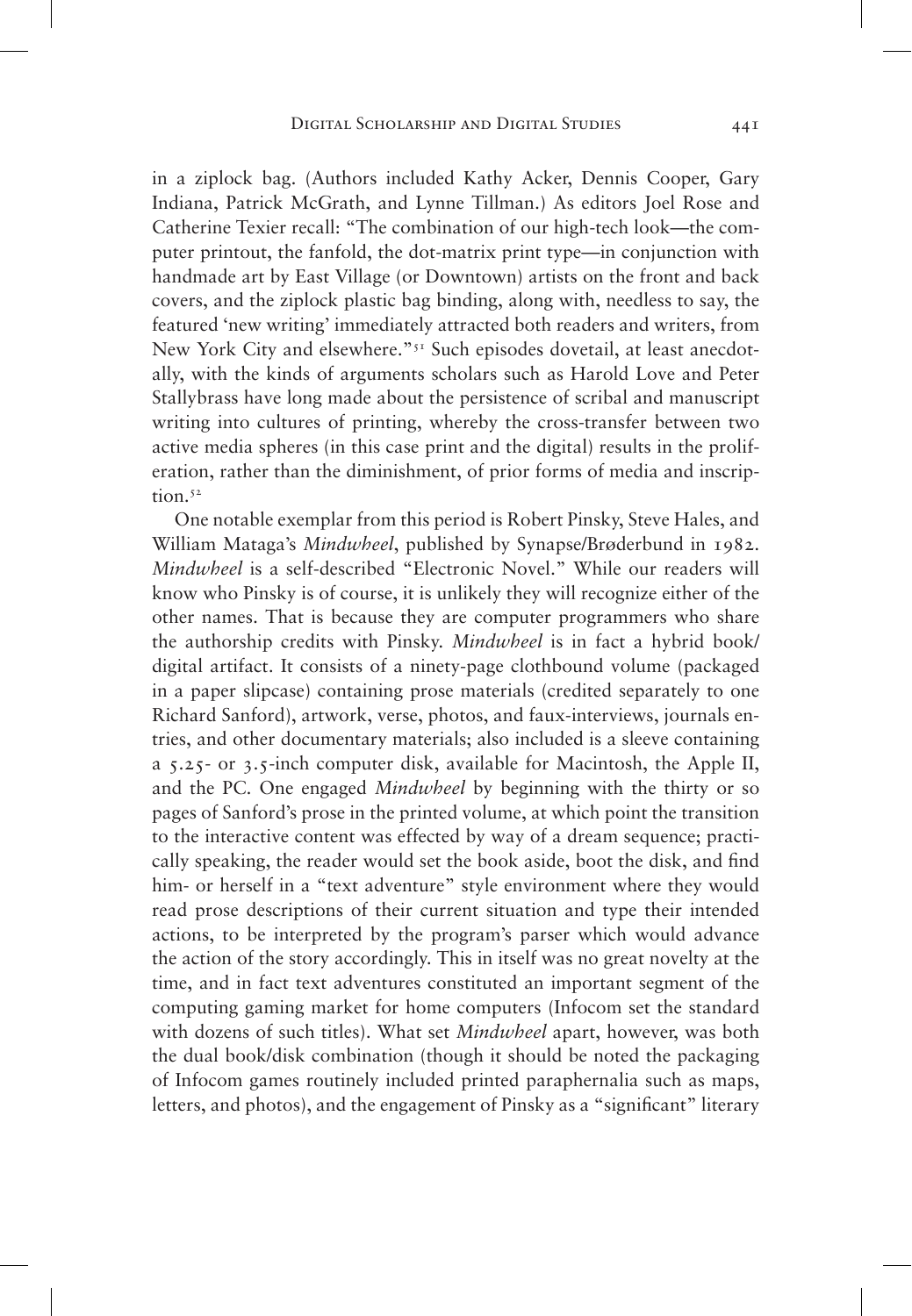

**Figure 6.** *Mindwheel*, by Pinsky, et al. Slipcover, book, and 3.5-inch diskette. Note label on slipcover specifying it as the Macintosh version and the two "Programmers" who are given billing alongside of the "Author." Pinsky was responsible for the electronic content, but the text in the printed volume was by Sanford. Photo by Kirschenbaum.

talent. (In a feature which conspicuously leverages the material affordances of print versus disk media as an anti-piracy safeguard, the participant in the interactive portion of the text must enter a "password" which is discovered by referencing a particular page in the accompanying volume.) Clearly the conceit of an "electronic novel" as a combined print and interactive experience was envisioned as a paradigm for future publishing—the phrase was apparently even trademarked. Alas, it was not to be: Synapse went under shortly thereafter. Pinsky himself today still seems to recall his contributions to the project fondly, and talks freely about it in interviews.

We rehearse this history not only because of *Mindwheel's* import in its own right, though it does bear genuine significance both for the involvement of a future Poet Laureate of the United States and as an early exemplar of a hybrid publishing model which would be often repeated in the avant garde world,<sup>53</sup> as well as in the commercial market, where for a time CD-ROMs (far more durable than diskettes) were routinely bundled with all manner of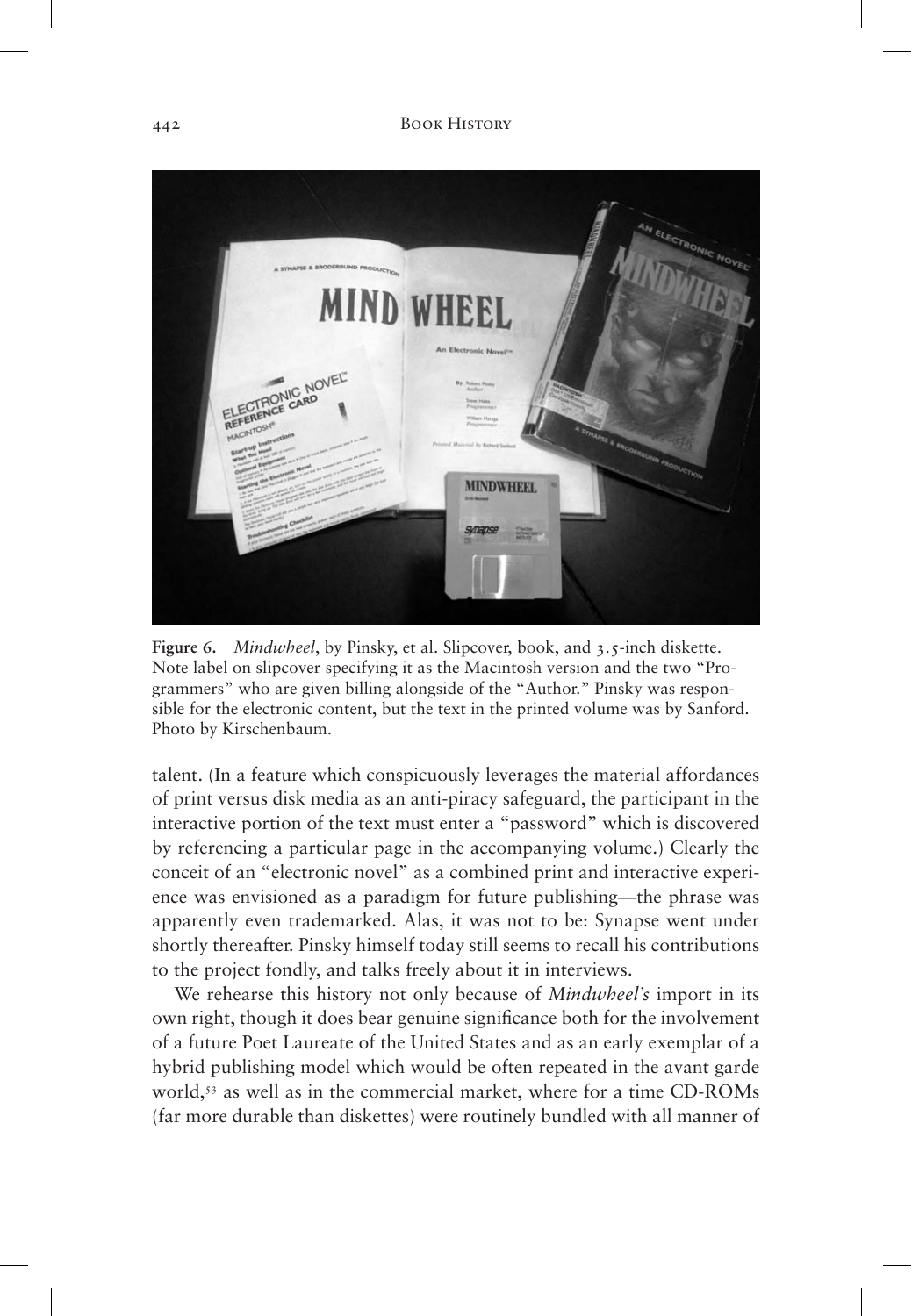trade books and textbooks. As these examples show, digital media cohabitate with the codex, not only just in close physical proximity—between the same covers—but occupying conceptually coterminous textual and narrative space. But *Mindwheel* also raises the vital question of preservation, and how one accesses it today *as* a significant historical artifact. One option, of course, is to seek out an original copy on the secondhand market, and at least as of this writing they are not especially difficult to find or priced prohibitively; yet it would still be impractical to assign the book to a class full of students, and even having an original diskette in hand raises the question of how it can be accessed on a modern computer, which lacks the disk drives to say nothing of the appropriate operating systems. An alternative presents itself in the form of the Web's so-called "abandonware" hubs, where software of uncertain copyright status (presumed "abandoned" by the original rights holders) may be downloaded under conditions of questionable legality and experienced by way of an emulator, a piece of software whose function is to replicate the graphics and behaviors, using the original programmed logic, of some long-vanished platform; PDFs of the original printed volume, meanwhile, are also in circulation, and their copyright status is equally dubious. Both abandonware repositories and emulators are situated within what is at best a grey area where, as Galey has also noted in the context of his work on e-books, copyrights and Digital Rights Management technologies can render seemingly innocuous scholarly activities illicit uncertain under the letter of the law. *Mindwheel* thus dramatizes the complexities of doing book history on this comparatively recent material, as well as the importance of scholars acquainting themselves with the various issues and trade-offs inherent in various forms of digital preservation. Such knowledge is no different in principle from what we expect of those who would navigate a reading room for access to special collections materials because they understand that a facsimile is not an adequate substitute for the experience of the original volume.

Books themselves can also be used as a kind of emulator, to capture and document the experience of the digital, a trend we see in mainstream publishing in a novel like Jennifer Grose's *Sad Desk Salad* (2012), which embeds the ubiquitous chat balloons, message icons, and avatars of social media into its prose pages. But the most interesting such work typically takes the form of artist's books or novelty projects. The most literal example may be Richard Moore's *Paper Pong* (2008), which allows you to actually "play" the classic video game using a system of directed page references similar to the old-style Choose Your Own Adventure™ books. The difference is that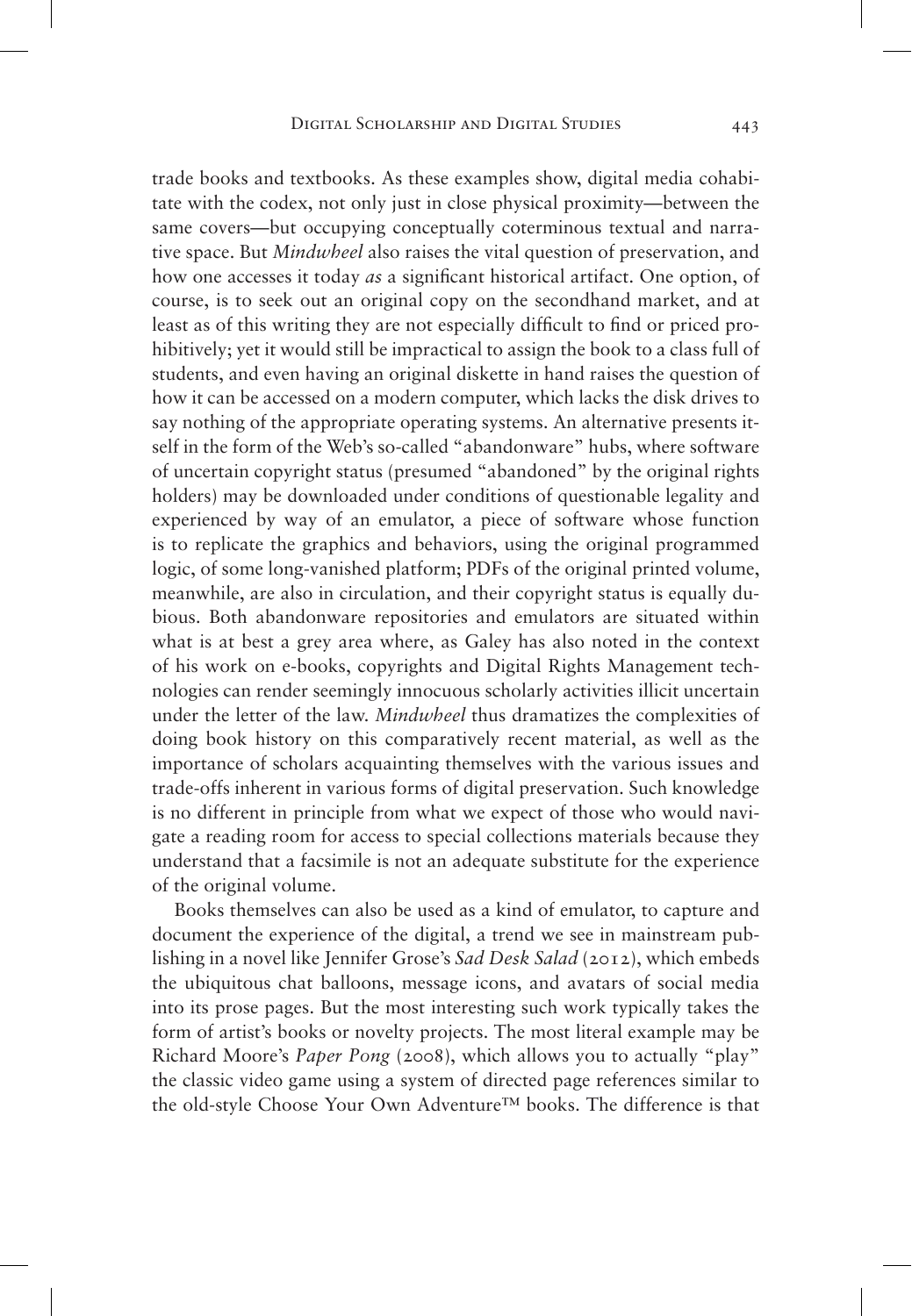instead of a picaresque adventure plot, one makes their decision about what to do next (which way to move the paddle) based on a visual depiction of the current state of the game, which is rendered in a full page layout. Silvio Lorusso and Sebastien Schmieg's *56 Broken Kindle Screens* (2012) presents the reader with exactly that, uncaptioned black and white photo-reproductions of the eponymous cracked and shattered devices. While clearly intended as a statement on the materiality of the digital and its counterintuitive persistence in the form of print, the book also serves to document the surprising variety and aesthetic allure of these unfortunate accidents. More extreme in this regard is Martin Howse's *Diff in June* (2013), a 1600-page tome, like *56 Broken Kindle Screens* available as either a PDF or a print-on-demand publication from Lulu.com. The project is described as follows: "Using a small custom script, for the entire month of June 2011 Martin Howse registered each chunk of data which had changed within the file system from the previous day's image. Excluding binary data, one day's sedimentation has been published in this book, a novel of data archaeology in progress tracking the overt and the covert, merging the legal and illegal, personal and administrative, source code and frozen systematics."54 The experience of encountering *Diff in June* as a printed volume is to be confronted with a dense slab of text whose closest cousin may be a telephone book for a large-sized metropolitan area. The pages are the data dump, most of it simply opaque and even the infrequent pockets of legibility resisting any simple semantic engagement since they are messages intended for the operating system of the computer rather than the attention of a reader. *Diff in June* reminds us that the vast majority of writing that takes place now occurs without human agency or intervention: it is machines writing to machines, as Félix Guattari once said, a fact which makes this volume a primary media archaeological artifact after the likes of Kittler and Ernst. Yet this book, like Moore's, and Lorusso and Schmieg's, also speaks to some more mundane but no less consequential facts about book publishing today: practically speaking, *Diff in June* could not exist without either electronic distribution or the print-ondemand services harnessed by a company such as Lulu. Similarly, Moore's *Paper Pong* is also available as a PDF, under a Creative Commons license, which grants its reader the ability to "share" and "remix" the work as long as Moore is credited and there is no commercial profit from the activity; *56 Broken Kindle Screens*, meanwhile, is not available electronically, but this book too could not exist without digital media, not only in the obvious sense of its subject matter but also because the images it collects were themselves harvested from the Web, from Flickr and other photo-sharing services. All of these works thus demonstrate the book's surprising capaciousness as a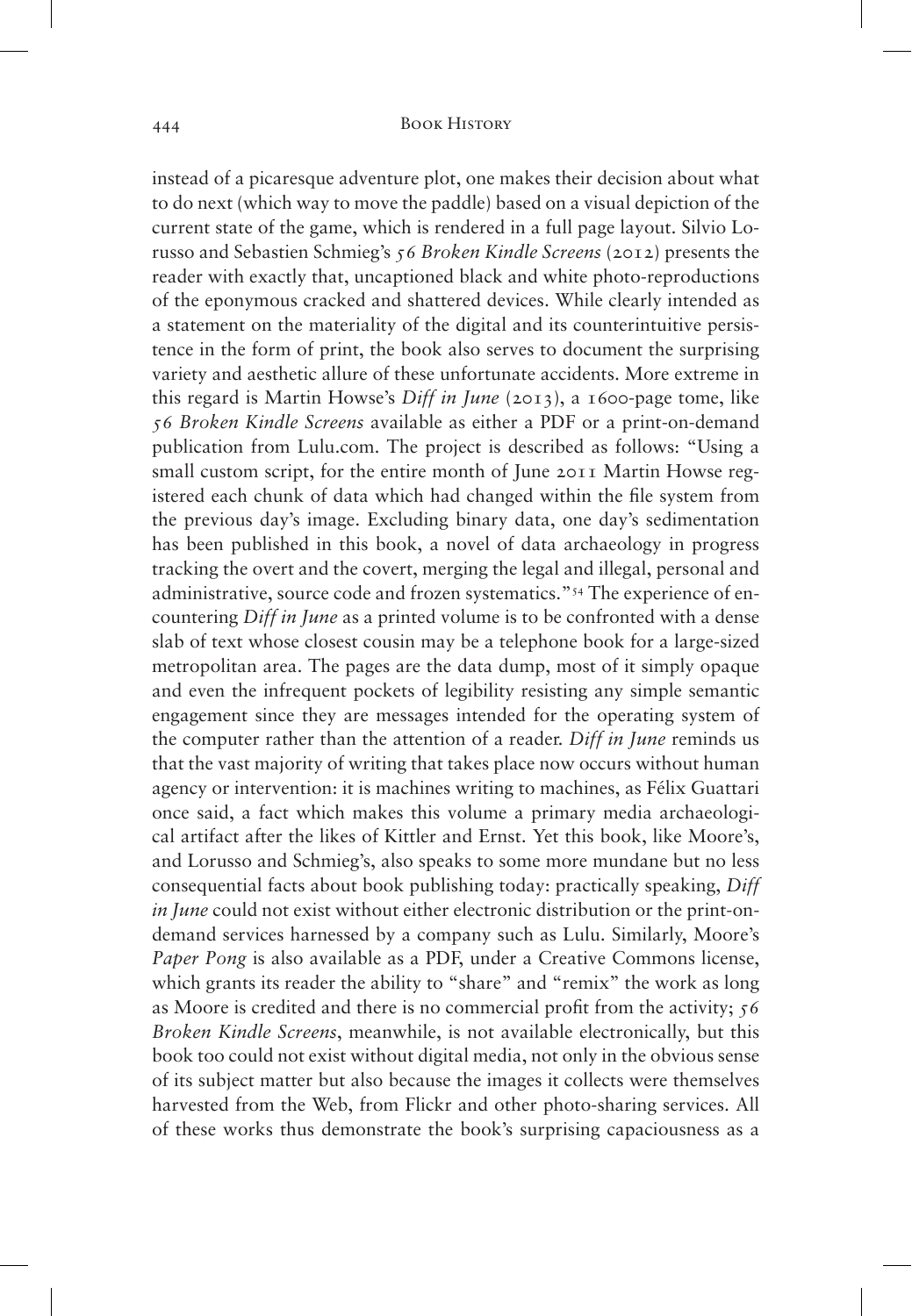platform for documenting the minute particulars of the digital world and its devices, even as new digital publishing practices and economies of circulation are reconfiguring the status and consumption of books themselves.

With the exception of boutique letterpress editions and the like, all books today, as Kirschenbaum has previously argued,<sup>55</sup> are "born digital" in the sense that at some point in their composition, editing, layout, and printing they become (re)configured as data objects in software packages such as Word and Quark. The history here is very rich and very much in the process of active exploration, but we can cover it only in passing. Computer typesetting began in the mid-1970s, with pioneers like Roderick Chisolm at Brown University and Douglass Hofstadter, who has attested that *Gödel, Escher, Bach* (1979) could not have been completed without the assistance of an early Stanford program called TV-Edit. Bessinger and Smith's *Beowulf Concordance* (1969) was even earlier, and is a landmark of both "humanities" computing" and digital presswork. Starting in 1977 meanwhile, Stanford computer scientist Donald Knuth took nearly a decade away from his writing of what are still the definitive textbooks on *The Art of Computer Programming* to develop TeX, a computer typesetting language that enabled him to lay out the mathematical equations and other specialized elements of the books to his satisfaction, something his commercial publishers were not then capable of doing; the story is told in his *Digital Typography* (CLSI, 1999). Small presses were also often innovators, as John Maxwell's ongoing work on Coach House Press will demonstrate when published; document markup technologies, including the Web's ubiquitous XML, owe substantial debts to innovations by Stan Bevington and others associated with Coach House. Kirschenbaum, meanwhile, has documented what is likely the first book written with a word processor, Len Deighton's *Bomber* (1970), as part of his ongoing research on the literary history of word processing.<sup>56</sup> John Updike summed up much the state of things at a 1988 conference at MIT: "And in regards to the iron curtain that exists between the humanities and the sciences, the computer is a skillful double-agent: the production and analysis of texts has been greatly facilitated by the word processor; for instance, programs for the making of indices and concordances have taken much of the laboriousness out of those necessary scholarly tasks. In my own professional field, not only does word processing make the production of perfectly typed texts almost too easy, but computer-setting has lightened the finicky labor of proofs."<sup>57</sup>

But while computers have had an obvious impact on the circumstances of authorship and the industry of publishing, they are also responsible for key aspects of what we might think of as a widespread renaissance in the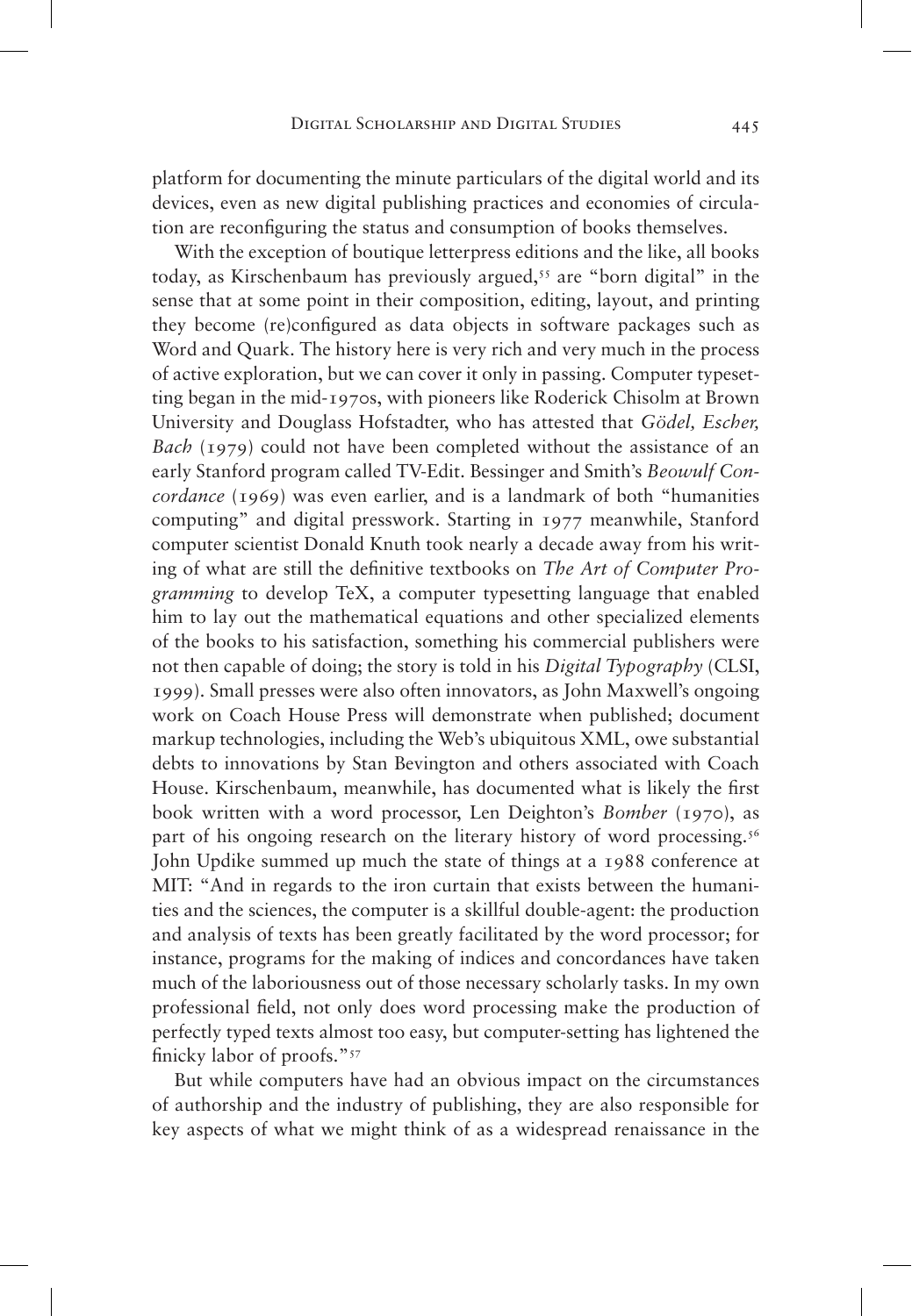appreciation of the book as material object. Steven E. Jones, in his aforementioned *The Emergence of the Digital Humanities* (Routledge, 2013) narrates the way in which such an extraordinary and intricate book object as Jonathan Safran Foer's *Tree of Codes* in fact owes its existence to computer-mediated design and production. Describing a video released by the publisher, Jones notes: "At about one minute in, we see the large computer screen of the designer at work, and then what looks like a laser cutter producing the dies." <sup>8</sup> *Tree of Codes*, therefore, turns out to be a book which, despite its flagrant *bookishness*, could not have been created—or certainly could not have been practically fabricated as a trade multiple—without the employment of sophisticated digital technologies. Any scholar attentive to the actual facts of book history must regard such a work not as a protest against digitization but as material evidence of the interplay between analog and digital forms. One could multiply examples here with other recent books with conspicuous design dimensions whose production was abetted by desktop publishing and layout tools: Mark Danielewski's novels come immediately to mind, including his first, *House of Leaves* (2000), which circulated as a PDF samizdat before being picked up by Pantheon (legend has Danielewski flying to New York to lay out the book himself in QuarkX-Press in his publisher's offices). Likewise, the 2013 collaboration between J.J. Abrams and Doug Dorst, *S*, is a faux-library volume dating from the 1940s which comes complete with a slip case and interior pages stuffed full of postcards, scrap paper, ephemera like a coffee shop napkin, and marginal annotations. The design firm who did the work, Melcher Media, is based in New York City's West Village and recently hosted a "Future of StoryTelling Summit." *S* is thus not a nostalgic offering; it is a proleptic one. Perhaps the most extreme example we can consider is the remarkable and aptly titled *Between Page and Screen* (2012), which is a collaboration between writer Amaranth Borsuk and programmer Brad Bouse; originally produced in a limited letterpress edition, the book is now available from Siglio Press. To read it, one opens the pages of the volume, which turn out to contain not text but rather large, geometric black and white glyphs loosely resembling the more familiar QR codes. By itself, then, the book is essentially meaningless; but when one accesses the accompanying Web site they are directed to activate their computer's camera and hold the book's pages up to the lens: software on the Web site interprets the glyphs as captured by the camera, and the result is an "augmented reality" text that appears to literally float above the pages of the book when rendered by the computer's display of the camera's image—the effect never fails to be breathtaking, and the project,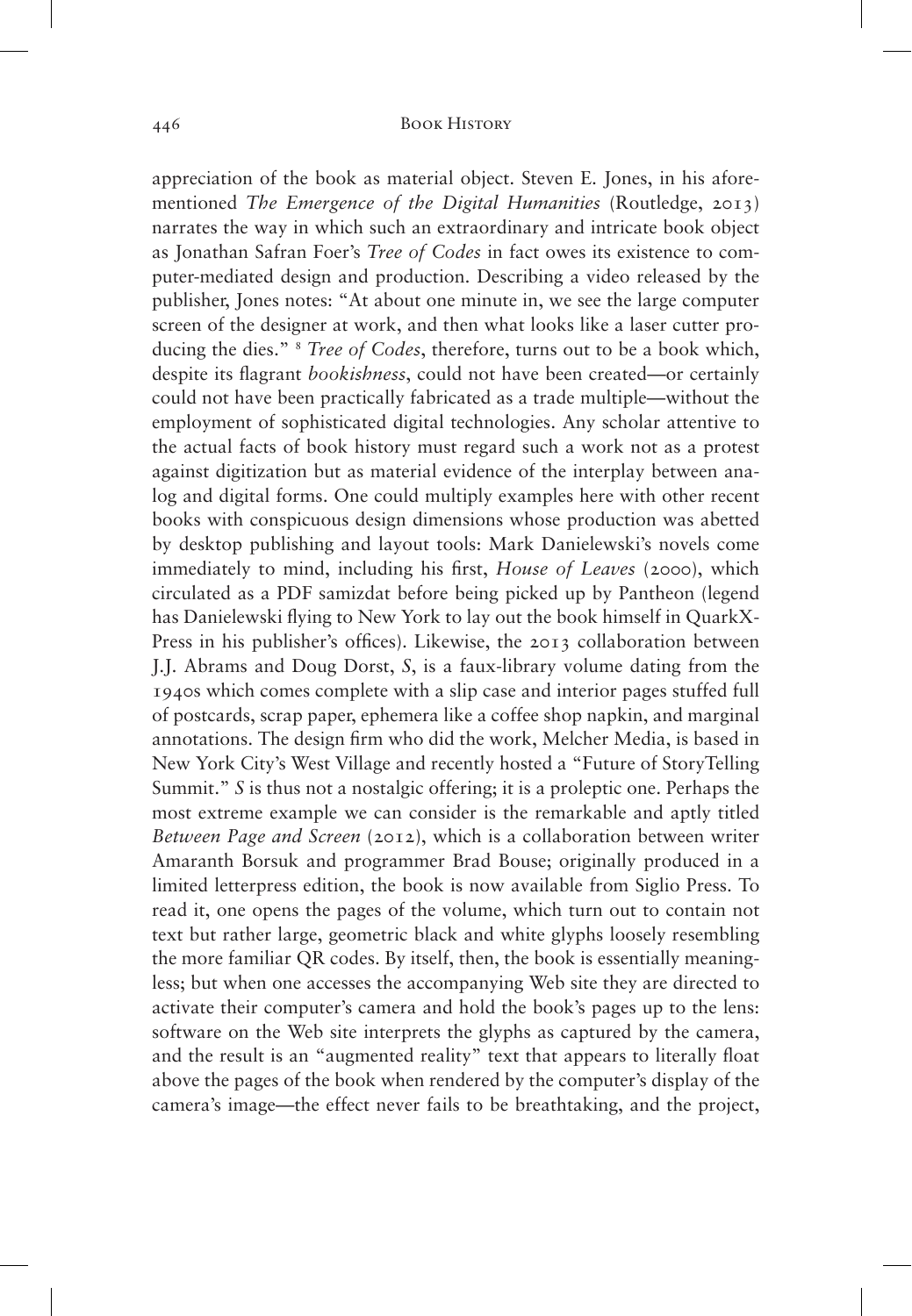

**Figure 7.** Borsuk and Bouse's *Between Page and Screen*. Here what one is looking at is a reproduction of a screenshot taken of the feed from her computer's digital camera, which has captured an image of Borsuk facing the screen with the book open to one of its glyphs, thus generating the legible text which the software superimposes on the display of the camera image. Screenshot by Borsuk and Bouse, used by permission.

though it wears its prejudices on its sleeve, nonetheless serves as perhaps the definitive statement on the jointly enabling potential of computers and codex.

Some readers may object that these are specialized texts, projects which sought out their opportunities to make a statement on the "the future of the book." The reality, however, is that in today's bookselling economy digital media are often integral to the publishing phenomenon. Books are thus not only "born digital" in the sense that their composition and layout involves digital tools and technologies, but often their viability as marketable book projects is itself a direct outgrowth of a digital pedigree. One could argue, for example, that the massive online fan culture devoted to the *Harry Potter* books is indispensable to that franchise's success. "Harry Potter," after all, is not just a series of novels; it is a *platform* from which fans engage in their own creative acts, whether via official extensions of the franchise or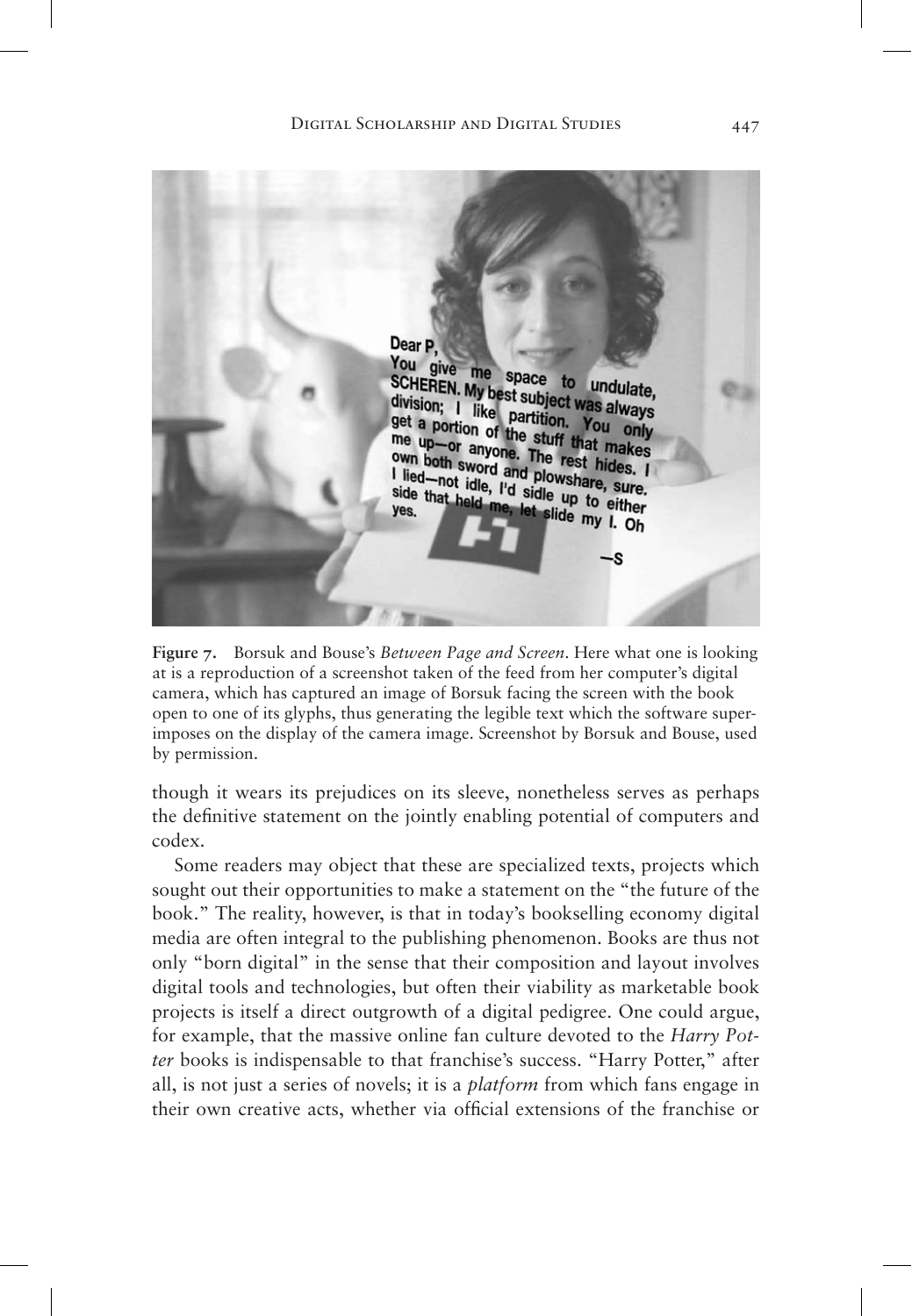through fan fiction, with online sites hosting literally hundreds of thousands of creations set in the Potter universe. A less prominent example is the experience of Hugh Howey, author of the science fiction novel *Wool*, which began in 2011 with a short story released through Amazon's Kindle Direct Publishing. The story's reputation spread through online word-of-mouth, and Howey was prompted to write additional installments, eventually packaging them as a novel-length offering; after intense interest from conventional publishers, he sold one-time rights for an edition of 500,000 copies to Simon and Schuster, but retains online distribution rights himself and has also negotiated foreign publishing rights and a film deal with  $20<sup>th</sup>$  Century Fox. Customers who buy a copy of the Simon and Schuster edition, whether from a brick and mortar bookseller or an online e-tailer, will therefore hold in their hands a book whose existence as a printed object is a derivative outgrowth of the success of its digital forerunner. (In an "advice to writers" essay on his personal Web site, Howey encourages aspiring authors to leverage social media and to think of themselves as a "start-up" enterprise.<sup>59</sup>) Jennifer Egan, meanwhile, well established as one of the more significant voices in contemporary American fiction, has experimented with Twitter as a storytelling platform. In May, 2012 she began tweeting (yes, in 140-character installments) her short story "Black Box" from the *New Yorker's* account. The serial tweets were broadcast nightly over the course of ten days, with the *New Yorker's* followers replying and retweeting all the while. The complete piece was then published in the June 4, 2012 print edition of the *New Yorker*. What becomes especially interesting, however, is Egan's disclosure in an interview that the story was initially drafted longhand in a Japanese notebook whose pages were ruled with rectangular boxes that could accommodate prose statements roughly the length of a tweet.<sup>60</sup> The particular features of this notebook, then, were a material constraint for the project as much as Twitter. "Black Box" therefore is an artifact of multifaceted interchange, a generative friction, between print and digital writing platforms. (On Amazon, meanwhile, there is a German Kindle edition of the work available, a fact which serves to demonstrate that digital forms are no more self-identical than printed exemplars.) A "book history" project engaging the work of contemporary fiction writers such as J.K. Rowling, Hugh Howey, or Jennifer Egan will *of necessity* also be a software studies, platform studies, and media archaeology project.

No account of the interplay between digital and traditional forms of authorship, reading, and the book market would be complete without the *bête noire* of contemporary publishing. We refer, of course, to *Fifty Shades of*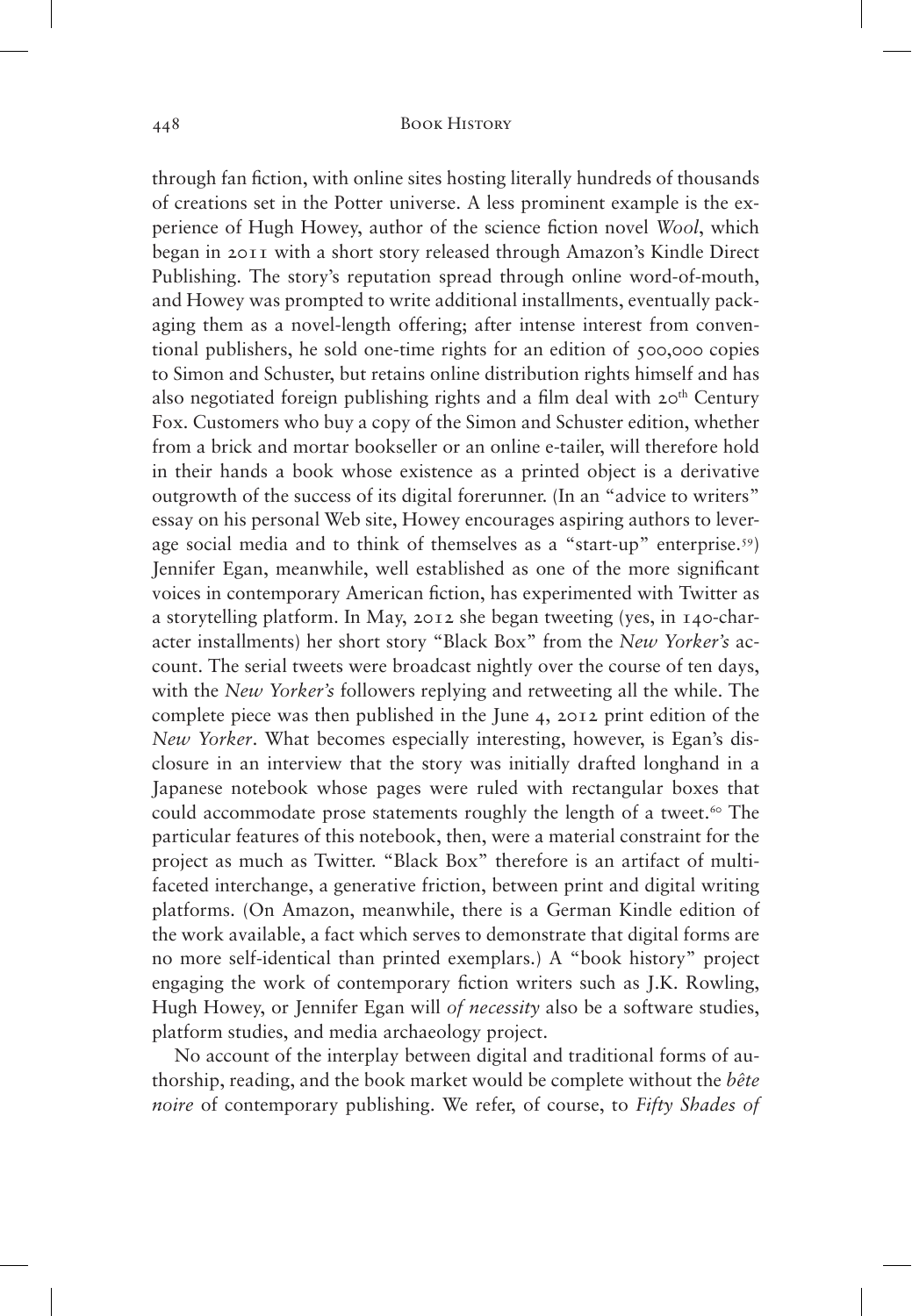*Grey* (2012), whose author, E.L. James, famously displaced J. K. Rowling as the best-selling author of all time on Amazon.com UK. Besides its sensational sales records (for which e-books bear a disproportionate responsibil $ity<sup>61</sup>$ , the novel is best-known for its supposedly daring content, which has sparked the predictable controversies and debates in the predictable venues. But its e-book sales are not incidental in this regard, since as many observers have pointed out e-books offer the opportunity for private reading in public spaces: in a crowded train car, no one around you can tell if you're reading E.L. James or Henry James. (Every book has the same non-judgmental cover.) *Fifty Shades of Grey* (hereafter *FSoG*) has an additional significance in the terms of our discussion, however. Its trajectory to print *or* screen makes those of Franzen, Pinsky, Egan, Danielewski, Howey, and others we have discussed appear straightforward. The story involves not just the usual binaries between print and the digital, but also relationships between fans and producers, between traditional publishing and viral content online, and between multiple layers of socially sanctioned forms of authorship. It is also a cautionary tale about the conduct of literary history in the present moment and the stakes for the future, since whatever one's view of the novel's content it is undeniably groundbreaking and historic as an illustration of just how complex the contemporary book's media environment has become.

*FSoG* has its origins as an instance of so-called "fan fiction," briefly mentioned above in relation to the Harry Potter series. Fan fiction, as the name implies, involves original storytelling (emphasizing prose, but also illustrations and other media) undertaken by the devotees of popular film, TV, and book franchises; its quality varies widely from the sophomoric to the sophisticated, but with leading fan authors garnering formidable followings of their own on the sites and portals where their work is disseminated and discussed. Various franchises take different views of fan fiction, some (including Rowling) accepting it, while others actively seek to discourage the phenomenon. E.L. James began writing fan fiction set in the *Twilight* vampire universe under the penname "Snowqueens Icedragon " in 2010. Her work was sexually explicit, something different fan sites and communities have varying degrees of tolerance for; James opted to remove her work from the FanFiction.net hub where it was being distributed and to instead serve it from her own personal Web site, FiftyShades.com.62 By this time she had already garnered a substantial readership, hundreds of thousands of readers by some reasonable estimates.<sup>63</sup> Crucially, at this point James also began rewriting the text, which had originally been published under the title *Master of the Universe*; all vestiges of the *Twilight* universe were expunged. She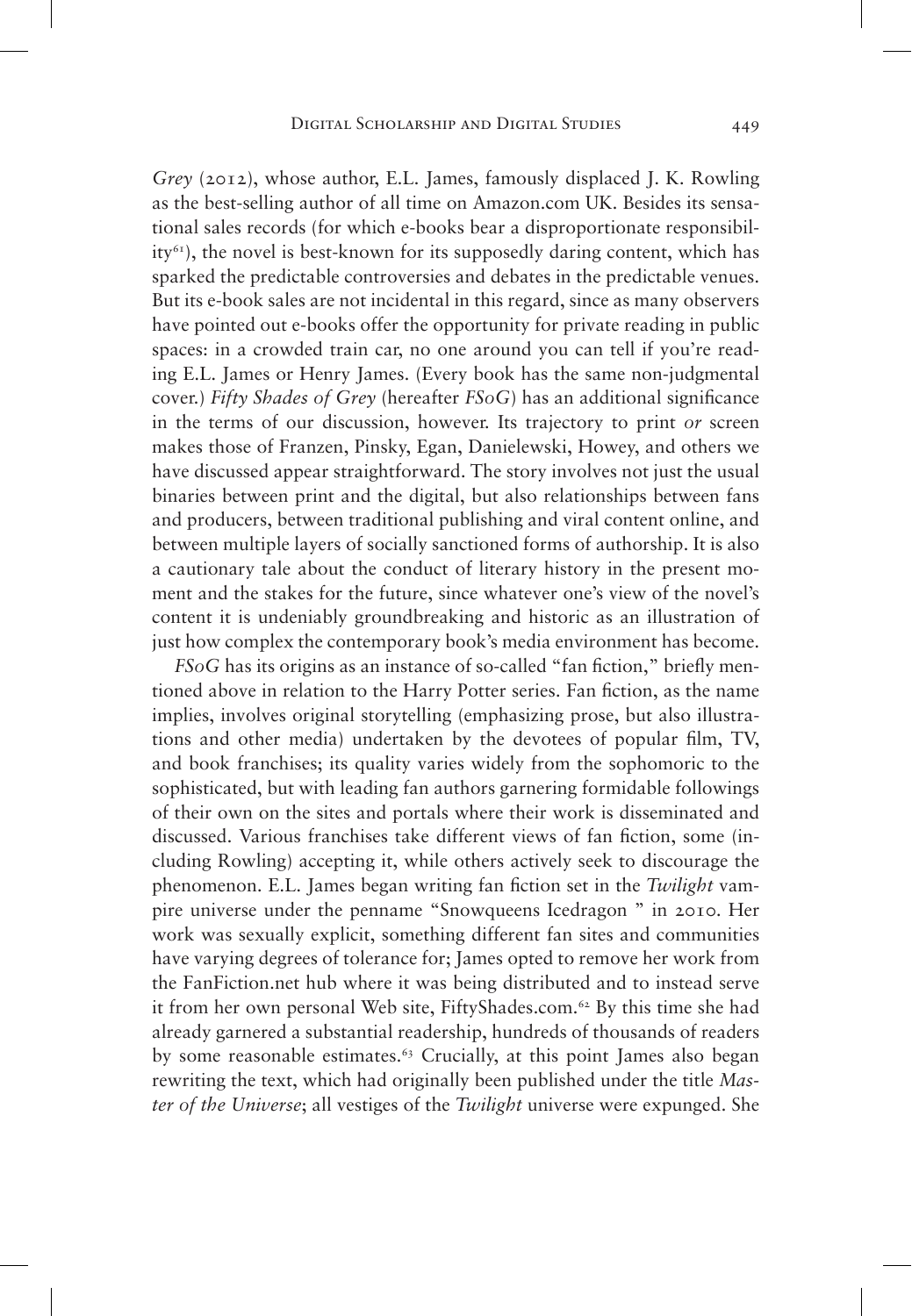

**Figure 8.** E. L. James's *Master of the Universe* as it was presented on her FiftyShades.com site in December, 2010 under her original penname "Snowqueens Icedragon." Screenshot from GalleyCat.com.

then brought the revised story to The Writers' Coffeehouse, an Australianbased print-on-demand company. It was published there as *Fifty Shades of Grey* in May 2011; a year later James sold the rights to Random House's Vintage Books, the move which yielded its now meteoric sales figures. Thus a book which began as the derivative work of another fiction franchise now commands even larger assets. (As of this writing a *FSoG* movie is on the way, with its own attendant controversies).

Today, of course, *FSoG* is no longer available from The Writers' Coffee House; James's original FiftyShades.com is a standard author's platform, with no trace of *Master of the Universe*; and her profile has been scrubbed from FanFiction.net. No doubt whatever unease a successful writer (or a protective publisher) may feel upon encountering reminders of a work's inauspicious origins is greatly exacerbated in this instance by its relationship to the *Twilight* universe. A scholar of the future, then, whether interested in so-called "Mommy porn" or the fan fiction phenomenon or James's career will have a difficult if not impossible time amassing the primary source materials required to do his or her work. Likely they will have to rely on a network of individuals who may, improbably, still have a copy of the original files sequestered on some piece of now obsolescent media (PDFs of the original *Master of the Universe* remain in circulation, though they are wholly dissociated from the *FSoG* brand); they may have some luck with content crawlers like the Internet Archive (though its archived crawls of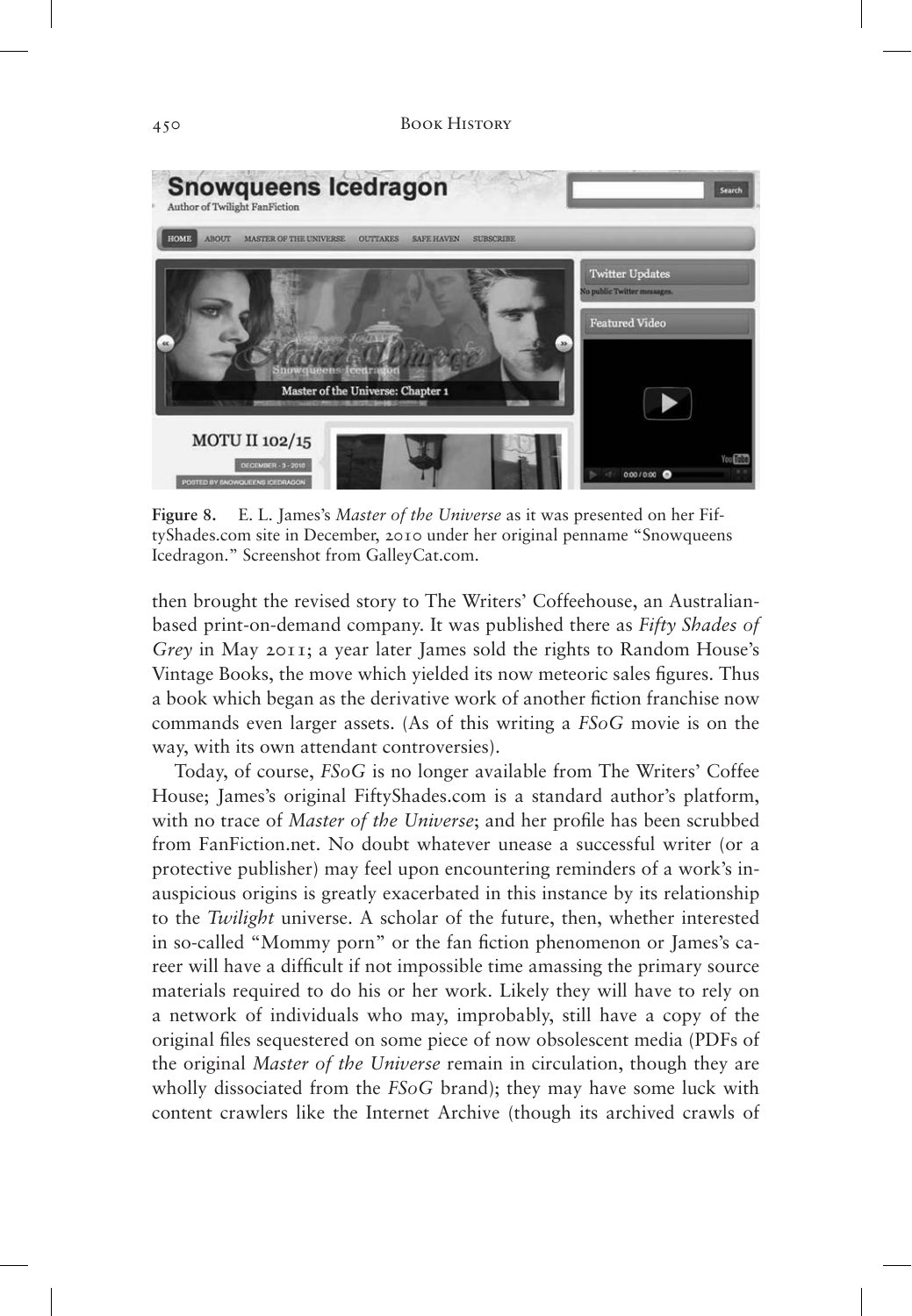FiftyShades.com have now been removed); or else they will have to rely on a smattering of screenshots and third-person accounts. One could argue that this is no different from the kind of sleuthing and serendipity good research has always required; but we believe the combination of technologies, distribution networks, and the legalities of blockbuster properties spanning multiple media platforms renders the situation qualitatively different. We have suggested that the various approaches we have surveyed from digital studies and media theory can serve to offer some traction on these questions, and this is true. But more fundamental issues remain, chief among them that the scholarly and archival apparatus for contemporary book studies is quite simply unequipped to accommodate the particulars of today's book publishing landscape, necessitating as it would the use of technologies such as Web crawlers, torrent sites, screen scrapers, social media feeds, and sometimes even trafficking in illicit file trading.

## $\rm V$

If book history is the study of how platforms shape and deliver texts, then today's platforms of pixels and plastic are as much a part of those studies as paper and papyrus. How many of us encounter the objects of our study unmediated through subsequent technologies? Even in special collections, what we find is presented to us through the thresholds of catalogs, phase boxes, and call slips. We all experience this, even if we do not always theorize it. But what might we learn if we do think about the entrance of old media into the platforms of new media? Whitney Trettien's exploration of print-on-demand copies of *Areopagitica* suggests that such debased "zombified" books can teach us more about how texts are circulated today than most deliberately translated or hybrid works can. *English Reprints Jhon Milton Areopagitica*, as one of these POD books is titled, is a mishmash of bad metadata and worse Optical Character Recognition, but its "remediated, *dis*mediated strangeness brings the increasingly normalized processes of digital archiving into sharp relief." Through her engagement with the long history and digital and physical presences of these works, Trettien shows how "these moments of engaging with the *printed* materiality of *digital* texts point to the multiform ways digitization is altering the weight of history." And through her clever coding, Trettien's online *Digital Humanities Quarterly* essay performs the deformation it discusses, disrupting the normal mediation of code we have come to expect.<sup>64</sup>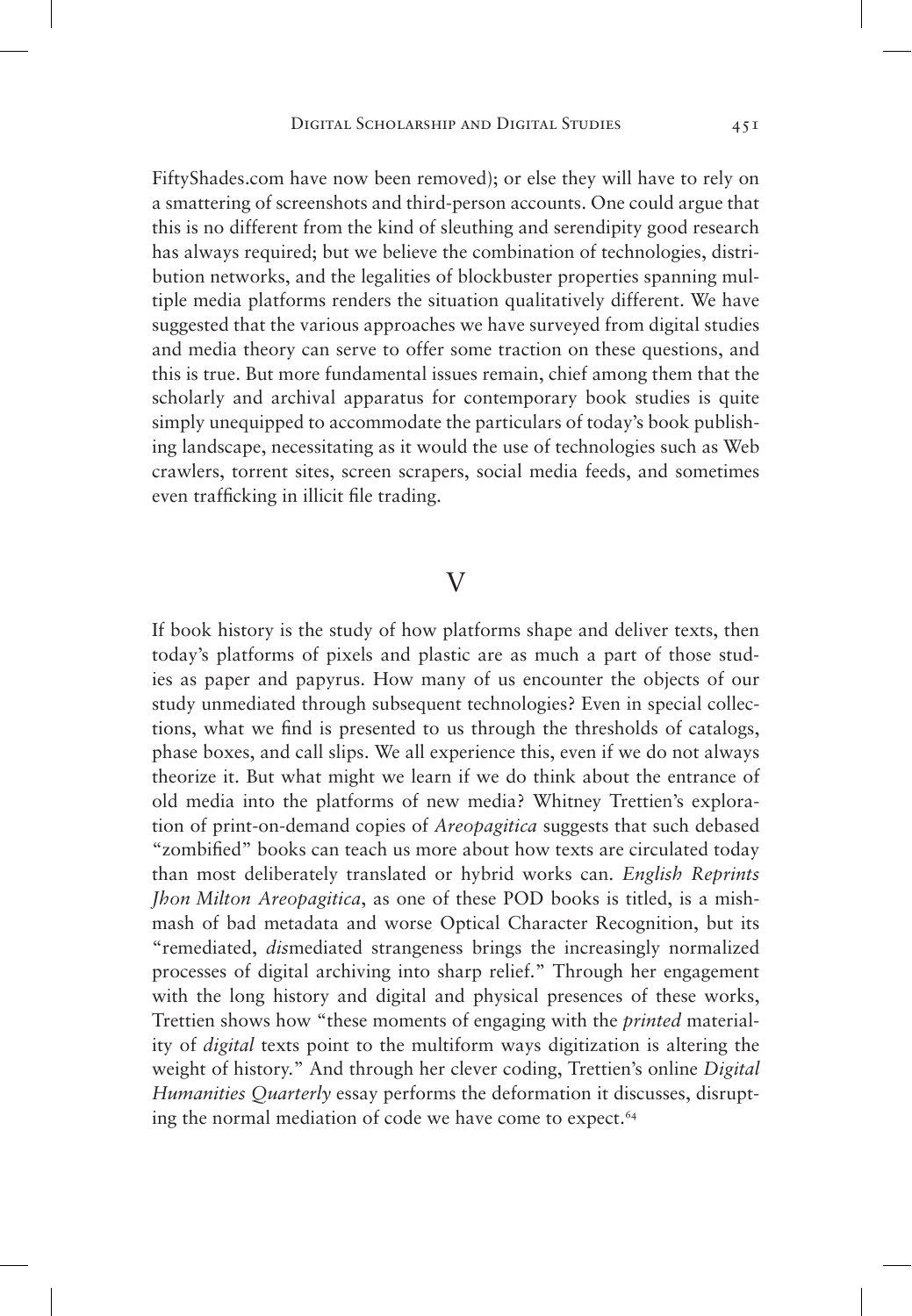Meanwhile, works such as the story of @MayorEmanuel reveal all the messy interplay between text and real life that exclusively fictional stories like Jennifer Egan's do not capture. A parody twitter account that emerged during Rahm Emanuel's campaign to be elected the mayor of Chicago in the 2010-2011 winter, @MayorEmanuel appeared at first to be a one-note joke. (Rahm Emanuel swears. He swears a lot.) But over the course of the campaign, the account began to introduce recurring characters, to respond to events happening in the real campaign, and to weave together a fictional narrative that played out in real time. @MayorEmanuel's conclusion came the day after the Emanuel's election and, uncannily, played off a hailstorm happening in Chicago. After the account's creator was revealed to be the founder of the music 'zine *Punk Planet* and journalism professor Dan Sinker, the @MayorEmanuel story was retold in articles and released as a book.<sup>65</sup> But what the book fails to capture is what made the story so exciting: it was a narrative that coincided with real life. The tweets played out over five months, and the story it told happened over the same five months; when the Bears lost, @MayorEmanuel mourned; when @MayorEmanuel was stuck in the sewer pipes for seven hours, the tweets played out over seven hours. The details of @MayorEmanuel's campaign were interspersed in followers' feeds with the details of their other friends' feeds, with no visible demarcation between fact and fiction. The platform on which the text of @MayorEmanuel was created and through which it was delivered made possible not only the mechanisms of its reception but the shape and meaning of its story. If that's not "book" history—think of the analysis of Christian adoption of the codex as the form through which to receive the Bible—then what is?

So what can we say about today's objects of tomorrow's book history? Books themselves are transmedia properties, franchises spanning multiple formats, media channels, and distribution networks. Today's texts are also, inevitably, hybrid artifacts, migrating back and forth between digital and analog states. Importantly, the print does not always precede the digital; in fact the norm may be the other way around. Moreover, the digital is no longer exclusively a presentist form, if it ever was: the digital itself is now historical. A work such as *Mindwheel* is now more than thirty years old. Like textual scholarship, then, the book history of tomorrow will consist in the application of techniques from fields like digital forensics, as archivists and other experts work to stabilize, authenticate, and index the born-digital materials that now function, indisputably, as primary records in and of themselves. But scholars will also need to understand something about network effects, the massive assemblages of data that will be susceptible to analysis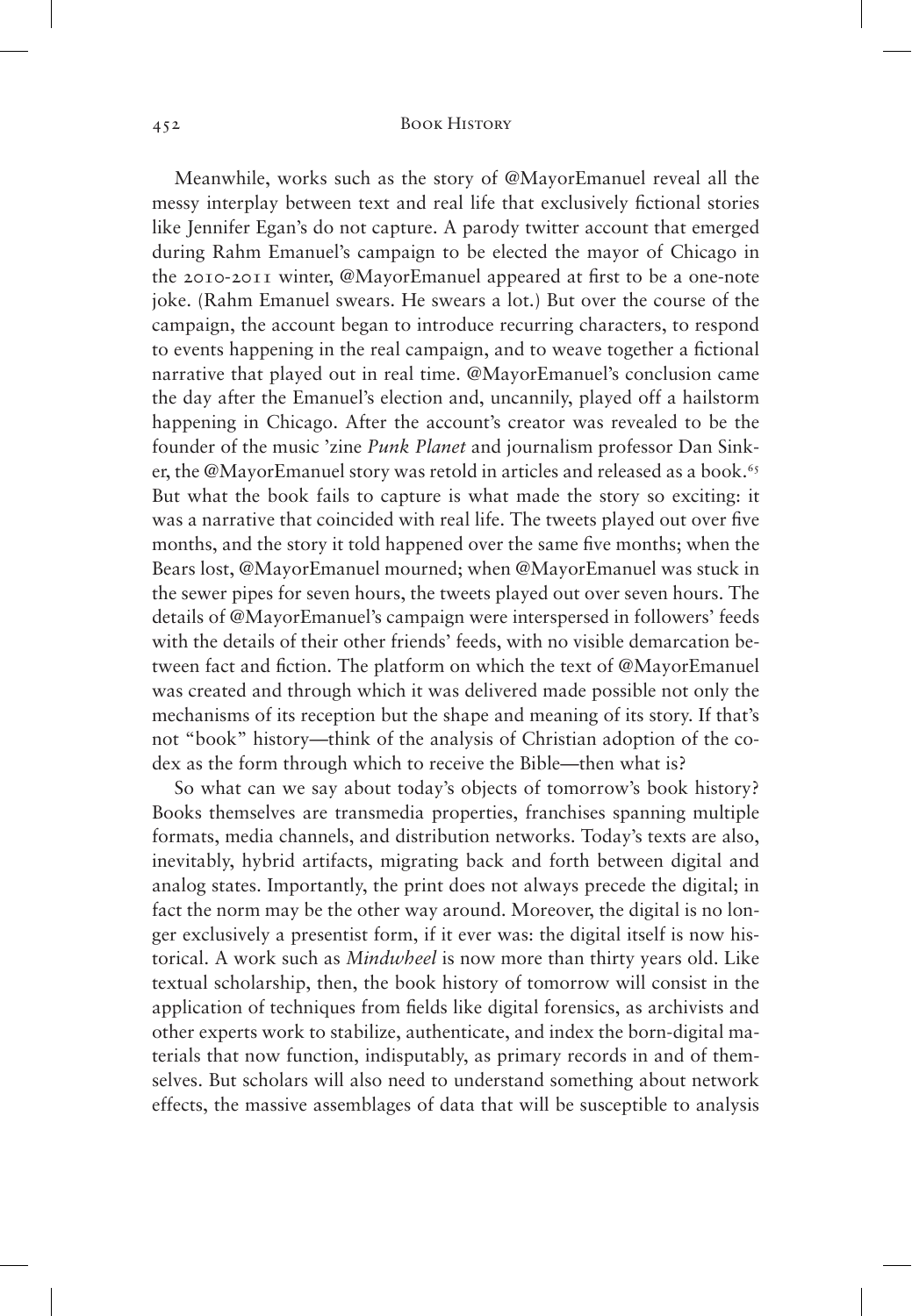through text mining and visualization rather than traditional close reading. There can be no other way to evaluate the thousands of user reviews on a site like Amazon, for example, other than in aggregate, as streams which we will sift for patterns and anomalies.<sup>66</sup> Nor will the material circumstances of the digital be homogenous: they will encompass an array of different platforms, systems, formats, and standards, some of which will interoperate and some of which will not, but all of which a future scholar will have to contend with in the same way as the complex imbrications of printings and editions (all of which will also still obtain). Finally, our scholarship will have to confront the reality that its largest challenges may not be technological but legalistic. Intellectual property, digital rights management, terms of service, end-user license agreements will govern access at least as much or more than media obsolescence, bit rot, or curatorial neglect. Legalities, material hybridity, network effects—contemporary book studies shares many features in common with its predecessors, but we ignore the marked material differences at the peril of our scholarly legacy.

### List of Digital Resources

Annotated Books Online (Utrecht University): http://www.annotatedbooksonline.com/ The Archimedes Palimpsest (Walters Art Museum): http://archimedespalimpsest.org/

- The Atlas of Early Printing (University of Iowa Library): http://atlas.lib.uiowa.edu/
- 
- The Atlas of the Rhode Island Book Trade in the Eighteenth Century (Rhode Island Historical Society): http://www.rihs.org/atlas/index.php
- Bill-Crit-O-Matic (Patrick Murray-John): http://billcritomatic.org/
- Bodleian Ballads Online (Bodleian Library): http://ballads.bodleian.ox.ac.uk/; to search using ImageMatch http://zeus.robots.ox.ac.uk/ballads/page0
- The Dickinson Electronic Archives (Dickinson Editing Collective): http://www.emilydickinson.org/
- Early English Books Online: http://eebo.chadwyck.com/home [subscription only]
- Eighteenth-Century Book Tracker (Benjamin Pauley): http://www.easternct.edu/~pauleyb/ c18booktracker/
- Eighteenth Century Collections Online: http://gdc.gale.com/products/eighteenth-centurycollections-online/ [subscription only]
- Emily Dickinson Archive (Harvard University): http://www.edickinson.org/
- English Short Title Catalogue: http://estc.bl.uk/
- Folger Digital Texts (Folger Shakespeare Library): http://www.folgerdigitaltexts.org/
- The French Book Trade in Enlightenment Europe (University of Western Sydney): http://fbtee. uws.edu.au/main/
- Gallica (Bibliothèque nationale de France): http://gallica.bnf.fr/
- Gesamtkatalog der Wiegendrucke Database (Staatsbibliothek zu Berlin): http://www.gesamtkatalogderwiegendrucke.de/
- Google Books: http://books.google.com/books
- The Great Parchment Book (London Metropolitan Archives): http://www.greatparchmentbook.org/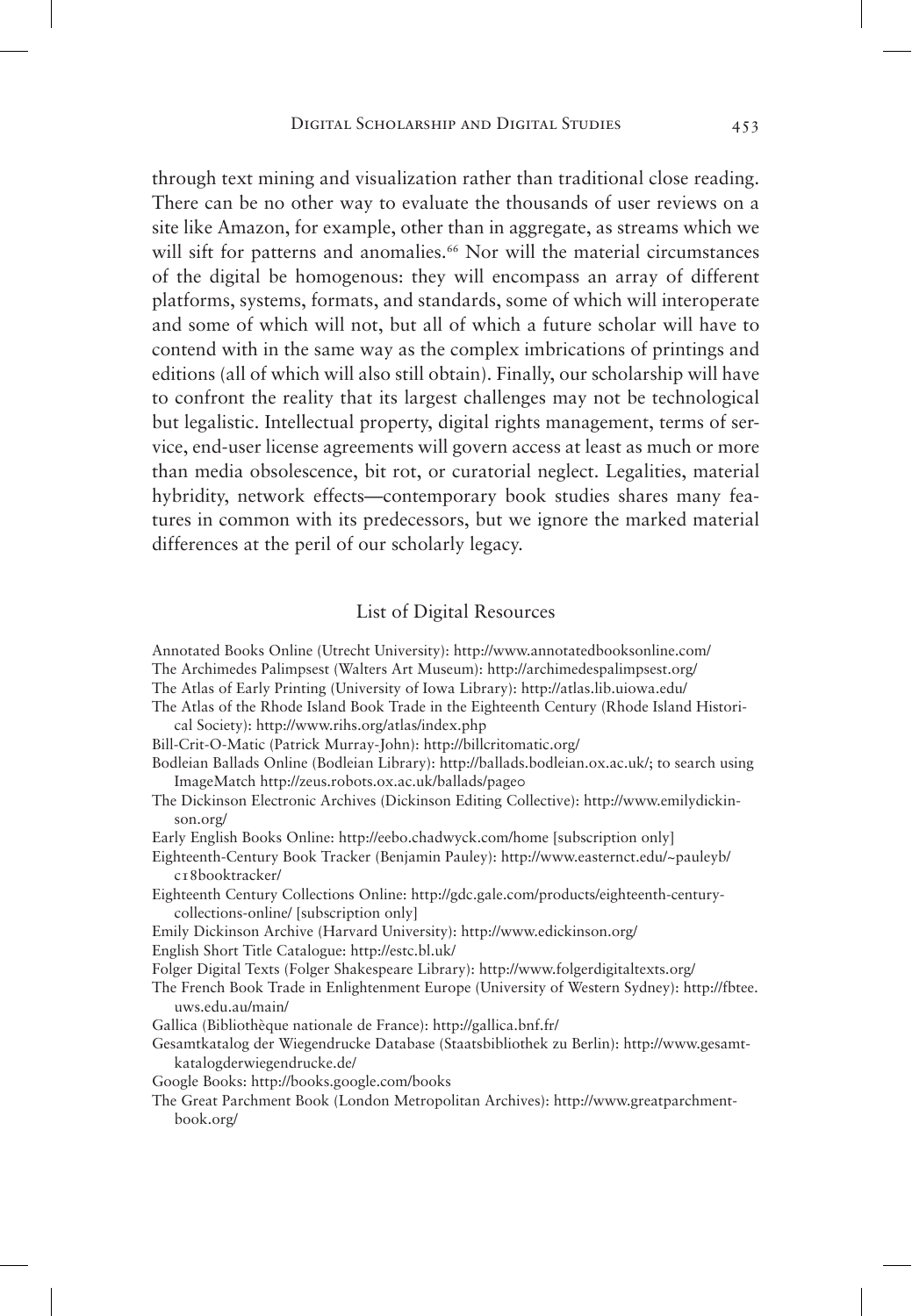HathiTrust Digital Library: http://www.hathitrust.org/

Implementing New Knowledge Environments (University of Victoria): http://inke.ca/

Imposi tor (Folger Shakespeare Library): http://titania.folger.edu/impositor/

Incunabula Short Title Catalogue (British Library): http://www.bl.uk/catalogues/istc/ Internet Archive: https://archive.org/

Listen to Wikipedia (Stephen LaPorte and Mahmoud Hashemi): http://listen.hatnote.com/

Mapping Colonial Americas Publishing Project (Brown University): http://www.stg.brown. edu/projects/mapping-genres/index.html

The Open Utopia (Stephen Duncombe): http://theopenutopia.org/

Reading Experience Database (Open University): http://www.open.ac.uk/Arts/reading/

The Shakespeare Quartos Archive (Bodleian Library, Folger Shakespeare Library, and MITH, University of Maryland): http://www.quartos.org/

The Shelley-Godwin Archive (New York Public Library and MITH, University of Maryland): http://shelleygodwinarchive.org/

A Social Edition of the Devonshire Manuscript (INKE): http://en.wikibooks.org/wiki/The\_ Devonshire\_Manuscript

Visualizing Variation (Alan Galey): http://individual.utoronto.ca/alangaley/visualizingvariation/

What Middletown Read (Ball State University): http://www.bsu.edu/libraries/wmr/

The William Blake Archive (IATH, Unversity of Virginia and Carolina Digital Library and Archives): http://www.blakearchive.org/blake/

### **Notes**

1. Virginia Woolf, *Three Guineas* (New York: Harcourt, 2006), 116.

2. Michael Joyce, "Notes Toward an Unwritten Non-Linear Electronic Text, 'The Ends of Print Culture' (A Work in Progress)," *Postmodern Culture* 2.1 (September 1991): http:// pmc.iath.virginia.edu/text-only/issue.991/joyce.991.

3. See Steven E. Jones, *The Emergence of the Digital Humanities* (New York and London: Routledge, 2013).

4. Kirschenbaum, "The .txtual Condition: Digital Humanities, Born-Digital Archives, and the Future Literary," *Digital Humanities Quarterly* 7.1 (2013): http://www.digitalhumanities.org/dhq/vol/7/1/000151/000151.html. See also McGann's *The Textual Condition* (Princeton: Princeton University Press, 1991).

5. Released in 2012, *First Draft of the Revolution* is available at http://lizadaly.com/firstdraft/. The work is subtitled "an interactive epistolary story." For *Device 6*, see http://simogo. com/games/device6/.

6. As was widely reported in the press; for example: http://techcrunch.com/2011/05/19/ that-was-fast-amazons-kindle-ebook-sales-surpass-print-it-only-took-four-years/

7. See http://www.futureofthebook.org/ for Bob Stein (of Voyager publishing fame) and his colleague's ongoing work and thought in this field. The 2013 Frankfurt Book Fair featured a "Sprint Beyond the Book" organized by the Arizona State University's Center for Science and the Imagination, and sponsored by Intel; over the course of 72 hours a group of writers collectively authored an online "book" exploring the titular theme: http://www.sprintbeyondthebook.com/.

8. See *Reading at Risk* (2004) and *To Read or Not to Read: A Question of National Consequence* (2007), available at http://arts.gov/publications/reading-risk-survey-literary-readingamerica-0 and http://arts.gov/publications/read-or-not-read-question-national-consequence-0 respectively. Each generated considerable media coverage, debate, and attempts at rebuttal.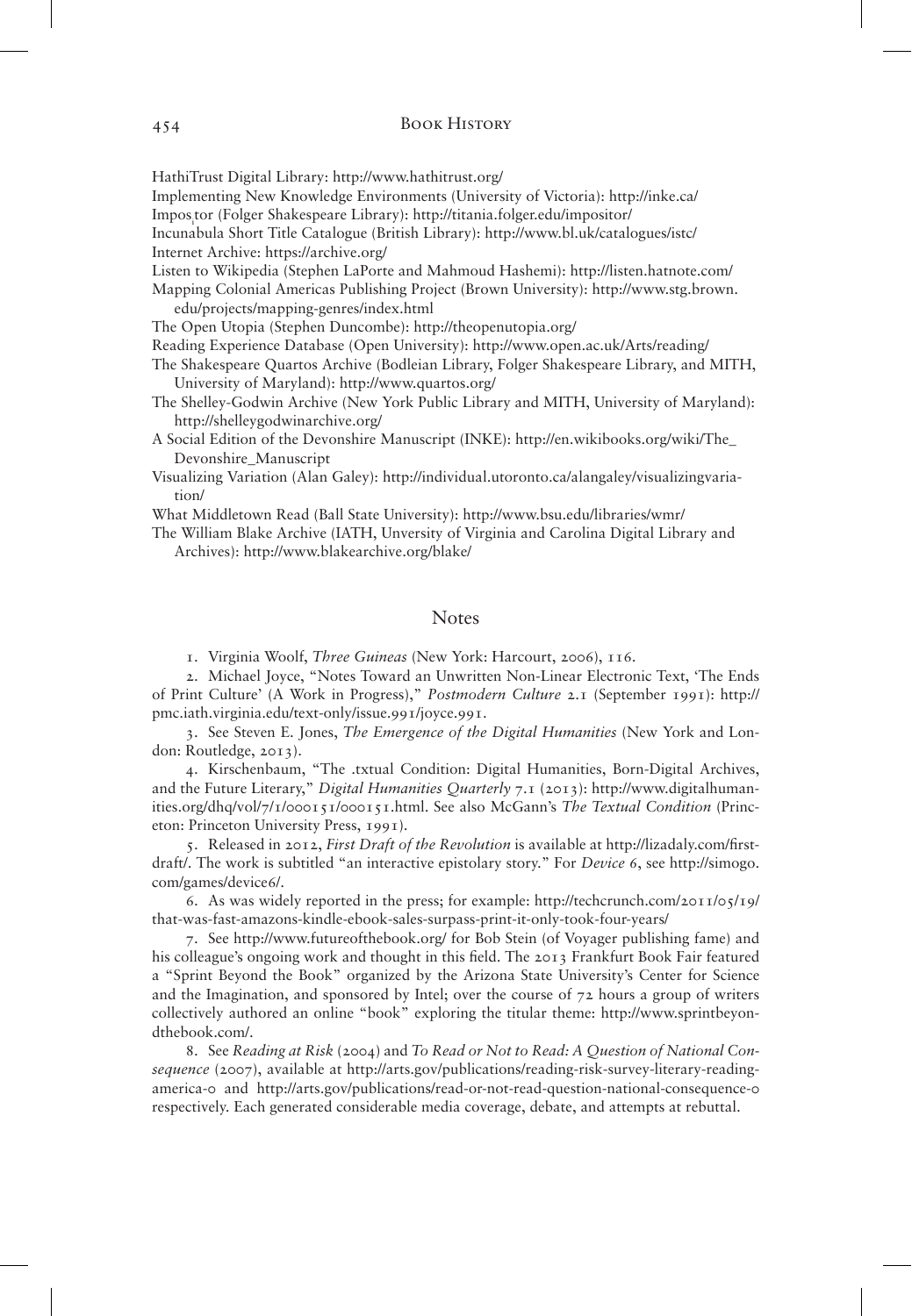9. See last year's State of the Discipline report on the subject: Meredith L. McGill, "Copyright and Intellectual Property: The State of the Discipline," *Book History* 16, no. 1  $(2013): 387-427.$ 

10. Those readers wishing for an introduction to digital humanities will be well served by the following collections, all of which exist in print and in freely available online editions: Matthew K. Gold's edited collection *Debates in the Digital Humanities* [Minnesota, 2012; http://dhdebates.gc.cuny.edu/]; Blackwell's *Companion to Digital Humanities*, edited by Susan Schreibman, Ray Siemons, and John Unsworth [2004; new edition pending; http://www.digitalhumanities.org/companion/]; and Blackwell's *Companion to Digital Literary Studies*, edited by Ray Siemons and Susan Schreibman [2008; http://www.digitalhumanities.org/companion-DLS/].

11. British Museum, *Catalogue of Books in the Library of the British Museum Printed in England, Scotland, and Ireland, and of Books in English Printed Abroad, to the Year 1640,* ed. George Bullen (London: By order of the Trustees, 1884); Alfred W. Pollard and G. R. Redgrave, *A Short-title Catalogue of Books Printed in England, Scotland, & Ireland and of English Books Printed Abroad, 1475–1640* (London: Bibliographical Society, 1926). The URL for the *English Short-title Catalogue*, along with all other online resources discussed here, are provided in the projects cited list at the end of this essay.

12. Mitch Fraas, "Mapping Books: Mapping Pre-1500 Printed Books Today," *Mapping Books*, July 29, 2013, http://mappingbooks.blogspot.com/2013/07/mapping-pre-1500-printed-books-today.html.

13. See also Fraas's exploration of the dispersal of medieval British libraries: Mitch Fraas, "Mapping Books: The Dispersal of the Medieval Libraries of Great Britain," *Mapping Books*, November 12, 2013, http://mappingbooks.blogspot.com/2013/11/the-dispersal-of-medievallibraries-of.html.

14. For a list of these projects, see Eleanor Shevlin, "SHARP 2013 Digital Projects and Tools Showcase," *Early Modern Online Bibliography*, accessed October 31, 2013, http://earlymodernonlinebib.wordpress.com/2013/07/29/sharp-2013-digital-projects-and-tools-showcase/.

15. Ben Schmidt, "Sapping Attention: Do Revolutionaries Really Read History?" *Sapping Attention*, July 11, 2012, http://sappingattention.blogspot.com/2012/07/do-revolutionaries-really-read-history.html; Ben Schmidt, "Sapping Attention: Making and Publishing History in the Civil War," *Sapping Attention*, July 12, 2012, http://sappingattention.blogspot.com/2012/07/ making-and-publishing-history-in-civil.html.

16. Ben Schmidt, "Sapping Attention: Women in the Libraries," *Sapping Attention*, May 8, 2012, http://sappingattention.blogspot.com/2012/05/women-in-libraries.html.

17. David A. Smith, Ryan Cordell, and Elizabeth Maddock Dillon, "Infectious Texts: Modeling Text Reuse in Nineteenth-Century Newspapers," *Proceedings of the Workshop on Big Humanities*, accessed November 11, 2013, http://www.viraltexts.org/infect-bighum-2013. pdf.

18. Ryan Cordell, "'Taken Possession of': The Reprinting and Reauthorship of Hawthorne's 'Celestial Railroad' in the Antebellum Religious Press," *Digital Humanities Quarterly* 7, no. 1 (2013), http://www.digitalhumanities.org/dhq/vol/7/1/000144/000144.html.

19. Gadd points to Arber's *A Transcript of the Registers of the Company of Stationers of London, 1544–1640 A.D.* (London, 1875–1894), volume V, p. xxi, and volume I, p. xvii, for support of these points.

20. British Museum, *Catalogue of Books in the Library of the British Museum Printed in England, Scotland, and Ireland, and of Books in English Printed Abroad, to the Year 1640*; Pollard and Redgrave, A Short-title Catalogue of Books Printed in England, Scotland, & Ire*land and of English Books Printed Abroad, 1475–1640*; Donald Goddard Wing, *Short-title Catalogue of Books Printed in England, Scotland, Ireland, Wales, and British America, and of*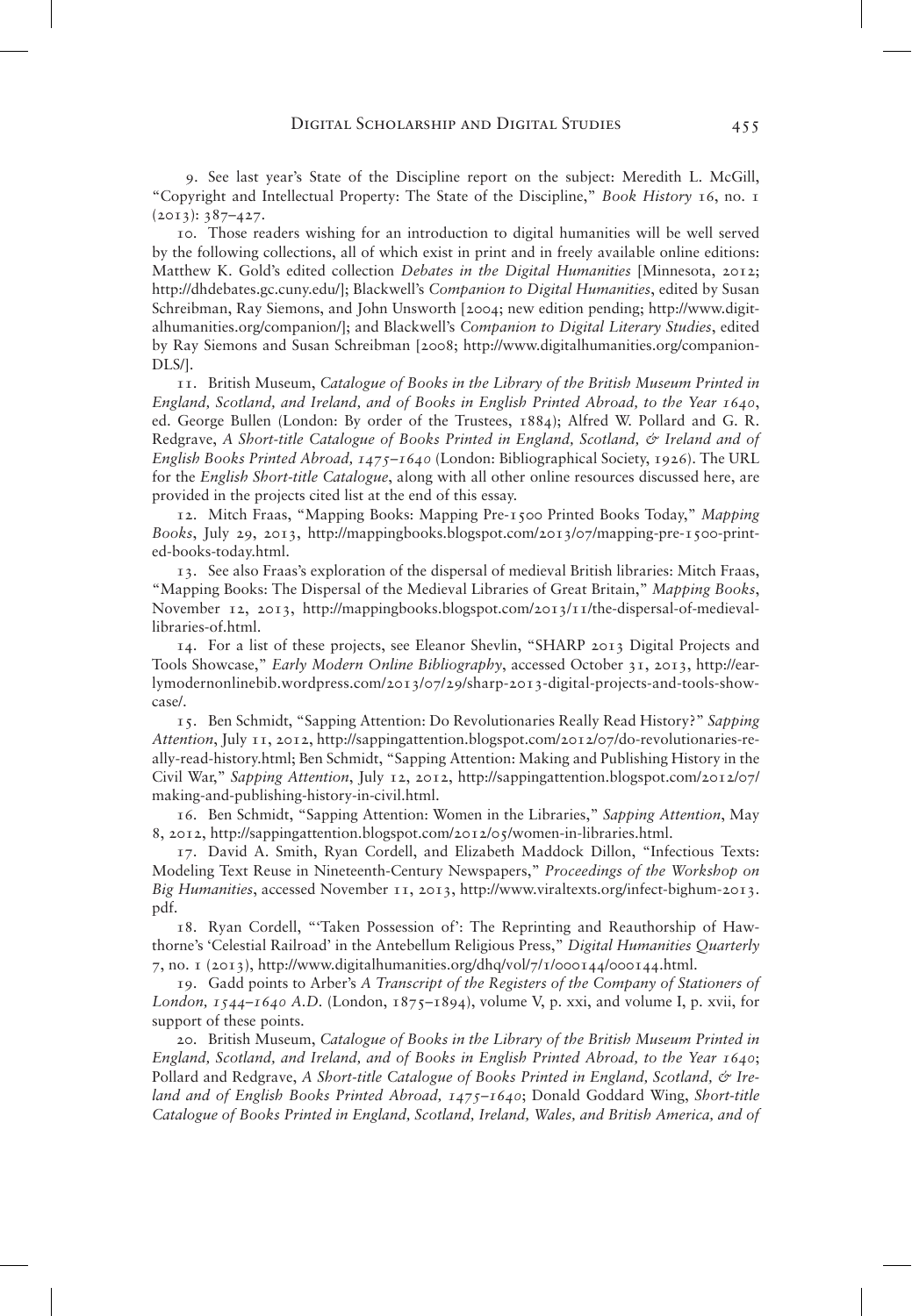*English Books Printed in Other Countries, 1641–1700* (New York: Index Society, 1945); ESTC (Project) and British Library, *Eighteenth Century Short Title Catalogue (ESTC)* (London: British Library, 1981); "English Short Title Catalogue," accessed October 31, 2013, http:// estc.bl.uk/. For a helpful overview of this history of the ESTC, see Ian Gadd, "The Use and Misuse of *Early English Books Online*," *Literature Compass* 6, no. 3 (May 2009): 680–92, doi:10.1111/j.1741-4113.2009.00632.x.

21. For a description of what is included in the ESTC and what bibliographic standards are used, see Adrian Edwards, "English Short Title Catalogue—Content," accessed November 5, 2013, http://www.bl.uk/reshelp/findhelprestype/catblhold/estccontent/estccontent.html.

22. For an overview of the different copies available as online facsimiles and for an assessment of the various interfaces, see Sarah Werner, "First Folios Online," *The Collation*, April 22, 2013, http://collation.folger.edu/2013/04/first-folios-online/; Sarah Werner, "What Do We Want from Online Facsimiles of Shakespeare?" *Wynken de Worde*, May 4, 2013, http://sarahwerner.net/blog/index.php/2013/05/what-do-we-want-from-online-facsimiles-of-shakespeare/.

23. Liz Bury's article in *The Guardian* provides an overview of the conflict and reflects the way in which the story appeals to the media today: Liz Bury, "Emily Dickinson Legacy Fuels War of the Archives," *The Guardian*, October 25, 2013, http://www.theguardian.com/ books/2013/oct/25/emily-dickinson-legacy-archives-online.

24. Paul Duguid addressed these issues early and compellingly in "Inheritance and Loss? A Brief Survey of Google Books," *First Monday* 12.8 (August 2007): http://pear.accc.uic.edu/ ojs/index.php/fm/article/view/1972/1847.

25. "The ESTC as a 21st Century Research Tool," *The ESTC as a 21st Century Research Tool*, accessed November 8, 2013, http://estc21.wordpress.com/.

26. "About EEBO," accessed November 11, 2013, http://eebo.chadwyck.com/marketing/ about.htm.

27. Giles Bergel et al., "Content-Based Image Recognition on Printed Broadside Ballads: The Bodleian Libraries' ImageMatch Tool" (presented at the IFLA World Library and Information Congress, Singapore, 2013), http://library.ifla.org/id/eprint/209.

28. Tom Malzbender, Dan Gelb, and Hans Wolters, "Polynomial Texture Maps," *Proceedings of the 28th Annual Conference on Computer Graphics and Interactive Techniques* (2001): 519–28.

29. "Cultural Heritage Imaging | More RTI Examples," accessed November 17, 2013, http://culturalheritageimaging.org/Technologies/RTI/more\_rti\_examples.html; "RICH (Illuminare) | Portable Light Dome," *Portable Light Dome*, accessed November 17, 2013, http:// portablelightdome.wordpress.com/category/rich-illuminare/; "Cultural Heritage Imaging | Reflectance Transformation Imaging (RTI)," accessed November 17, 2013, http://culturalheritageimaging.org/Technologies/RTI/.

30. R. MacGeddon [pseud. Randall MacLeod], "An Epilogue: Hammered" in Pete Langman, ed. *Negotiating the Jacobean Printed Book* (Ashgate, 2011), 137–99.

31. Kathryn Rudy, "Dirty Books: Quantifying Patterns of Use in Medieval Manuscripts Using a Densitometer," *Journal of Historians of Netherlandish Art* 2, no. 1-2 (June 2010), doi:10.5092/jhna.2010.2.1.1.

32. Matija Strlič et al., "Material Degradomics: On the Smell of Old Books," *Analytical Chemistry* 81, no. 20 (October 15, 2009): 8617–8622, doi:10.1021/ac9016049; Ann Fenech et al., "Volatile Aldehydes in Libraries and Archives," *Atmospheric Environment* 44, no. 17 (June 2010): 2067–73, doi:10.1016/j.atmosenv.2010.03.021; Sarah Werner, "Where Material Book Culture Meets Digital Humanities," *Journal of Digital Humanities*, October 2, 2012, http:// journalofdigitalhumanities.org/1-3/where-material-book-culture-meets-digital-humanities-bysarah-werner/.

33. Striphas, *The Late Age of Print: Everyday Book Culture from Consumerism to Control* (New York: Columbia University Press, 2009).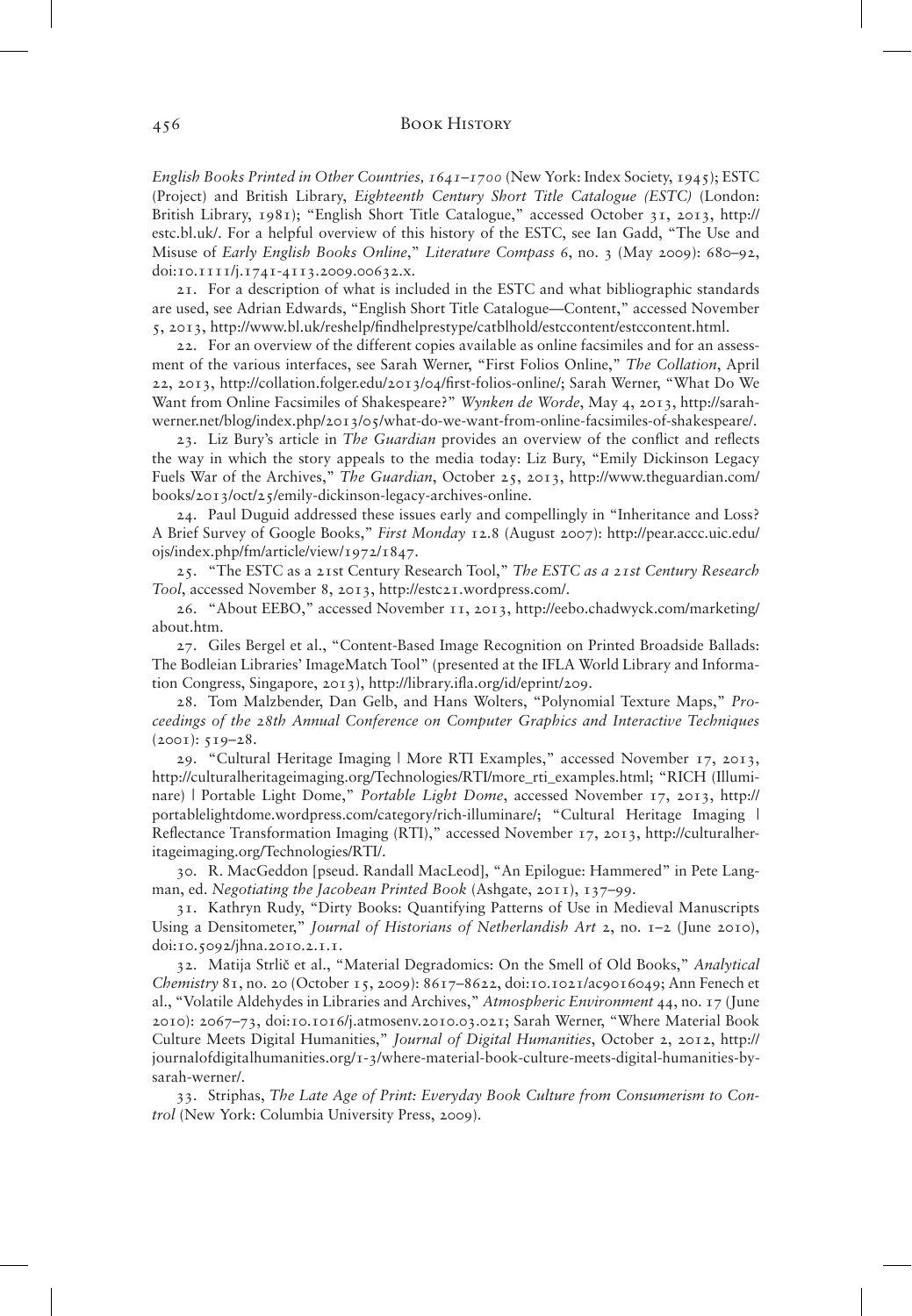34. See http://www.theguardian.com/books/2010/oct/01/jonathan-franzen-freedom-ukrecall.

35. Indeed, ever more information about individual user's reading habits is being collected by these devices, on the one hand raising obvious questions about privacy and personal data security, but also creating truly unprecedented opportunities for the study of public reading habits at scale. See, for example, David Streitfeld's story on the phenomenon in the December 24, 2013 *New York Times*: http://mobile.nytimes.com/2013/12/25/technology/as-new-services-track-habits-the-e-books-are-reading-you.html?hp=&\_r=0.

36. See Lev Grossman's "Jonathan Franzen: Great American Novelist," April 10, 2010: http://content.time.com/time/magazine/article/0,9171,2010185,00.html.

37. In Winthrop-Young, *Kittler and the Media* (Cambridge: Polity, 2011), 145–46.

38. "There is No Software" has been reprinted many times; here the source is the electronic copy available from the CTheory site: http://www.ctheory.net/articles.aspx?id=74.

39. N. Katherine Hayles, *Writing Machines* (Cambridge: MIT Press, 2002), 3.

40. Lev Manovich, *The Language of New Media* (Cambridge: MIT Press, 2001), 7.

41. Matthew Fuller, *Software Studies: A Lexicon* (Cambridge: MIT Press, 2008), 3.

42. The Internet Archive's Historical Software Collection is available here: https://archive. org/details/historicalsoftware. Exemplars range from Wordstar and Visicalc to games such as Adventure, Pac-Man, and Pitfall. The BitSavers collection of software documentation, currently consisting of over 25,000 individual items, may be accessed here: http://bitsavers.informatik. uni-stuttgart.de/.

43. See Knuth, *Literate Programming* (Stanford, California: Center for the Study of Language and Information, 1992).

44. Noah Wardrip-Fruin, *Expressive Processing: Digital Fictions, Computer Games, and Software Studies* (Cambridge: MIT Press, 2009), 422.

45. Dennis Jerz, "Somewhere Nearby is Colossal Cave: Examining Will Crowther's Original 'Adventure' in Code and in Kentucky," *Digital Humanities Quarterly* 1.2 (2007): http:// www.digitalhumanities.org/dhq/vol/001/2/000009/000009.html.

46. A complete PDF edition of *10 PRINT* is available here: http://10print.org/.

47. See the Platform Studies Web site for the full discussion: http://platformstudies.com/ levels.html.

48. Alan Galey, "The Enkindling Reciter: E-books in the Bibliographical Imagination," *Book History* 15 (2012): 210–47, at 247, doi:10.1353/bh.2012.0008.

49. The MAL has a Web presence here: http://loriemerson.net/media-archaeology-lab/. "The MAL is a place for cross-disciplinary experimental research and teaching using obsolete tools, hardware, software and platforms, from the past."

50. See *The Myth of the Paperless Office* (MIT Press, 2002).

51. From their introduction to the collection *Between C&D: New Writing from the Lower East Side Fiction Magazine* (Penguin, 1988), ix.

52. See Love, *Scribal Publication in Seventeenth-Century England* (Oxford, 1993), and Stallybrass, "Printing and the Manuscript Revolution," in ed. Barbie Zelizer, *Explorations in Communication and History* (Abingdon, UK, and New York: Routledge, 2008), 111–18, and "'Little Jobs': Broadsides and the Printing Revolution," in *Agent of Change: Print Culture Studies after Elizabeth L. Eisenstein*, ed. Sabrina Alcorn Baron, Eric N. Lindquist, and Eleanor F. Shevlin (Amherst, MA: University of Massachusetts Press, 2007), 315-41.

53. Paul Zelvansky's artist's book *The Case for the Burial of Ancestors* (1984), John Mc-Daid's HyperCard fiction *Uncle Buddy's Phantom Funhouse* (1992), William Gibson, Dennis Ashbaugh, and Kevin Begos, Jr.'s *Agrippa: A Book of the Dead* (1992) and Ian Bogost's *A Slow Year* (2012) are all subsequent exemplars. Of these, *Agrippa* has the most notoriety. See the *Agrippa Files* Web site for complete documentation: http://agrippa.english.ucsb.edu/.

54. See http://linkeditions.tumblr.com/howse.